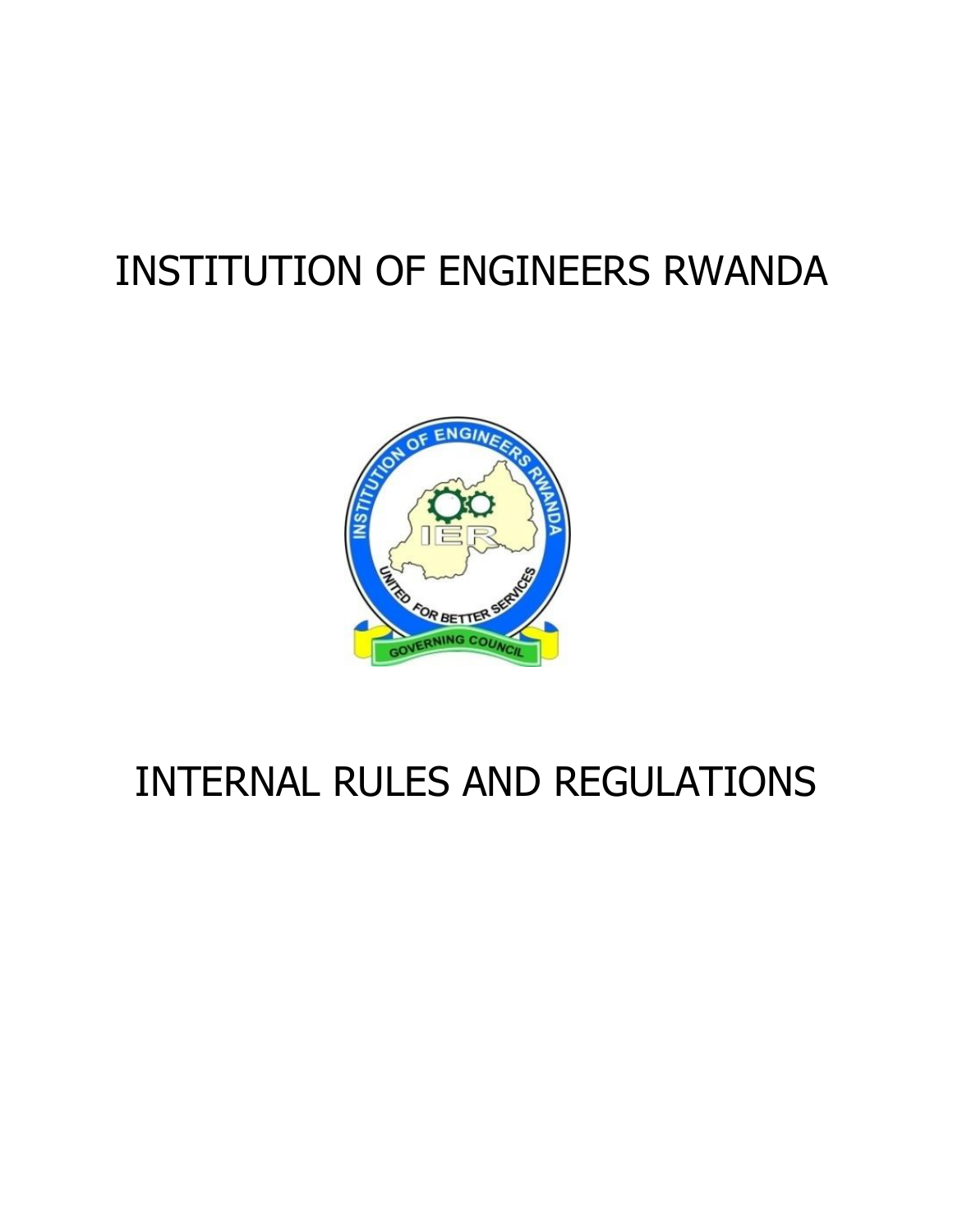| SECTION 2: GENERAL PROVISIONS RELATED TO ORGANIZATION, FUNCTIONING AND |
|------------------------------------------------------------------------|
|                                                                        |
|                                                                        |
|                                                                        |
|                                                                        |
|                                                                        |
|                                                                        |
|                                                                        |
|                                                                        |
|                                                                        |
|                                                                        |
|                                                                        |
|                                                                        |
| Article 14: Resolutions and minutes of General Assembly meetings 6     |
|                                                                        |
|                                                                        |
|                                                                        |
| 8                                                                      |
|                                                                        |
| Article 19: Convening Governing Council meetings and decision making 8 |
|                                                                        |
|                                                                        |
|                                                                        |
|                                                                        |
|                                                                        |
|                                                                        |
|                                                                        |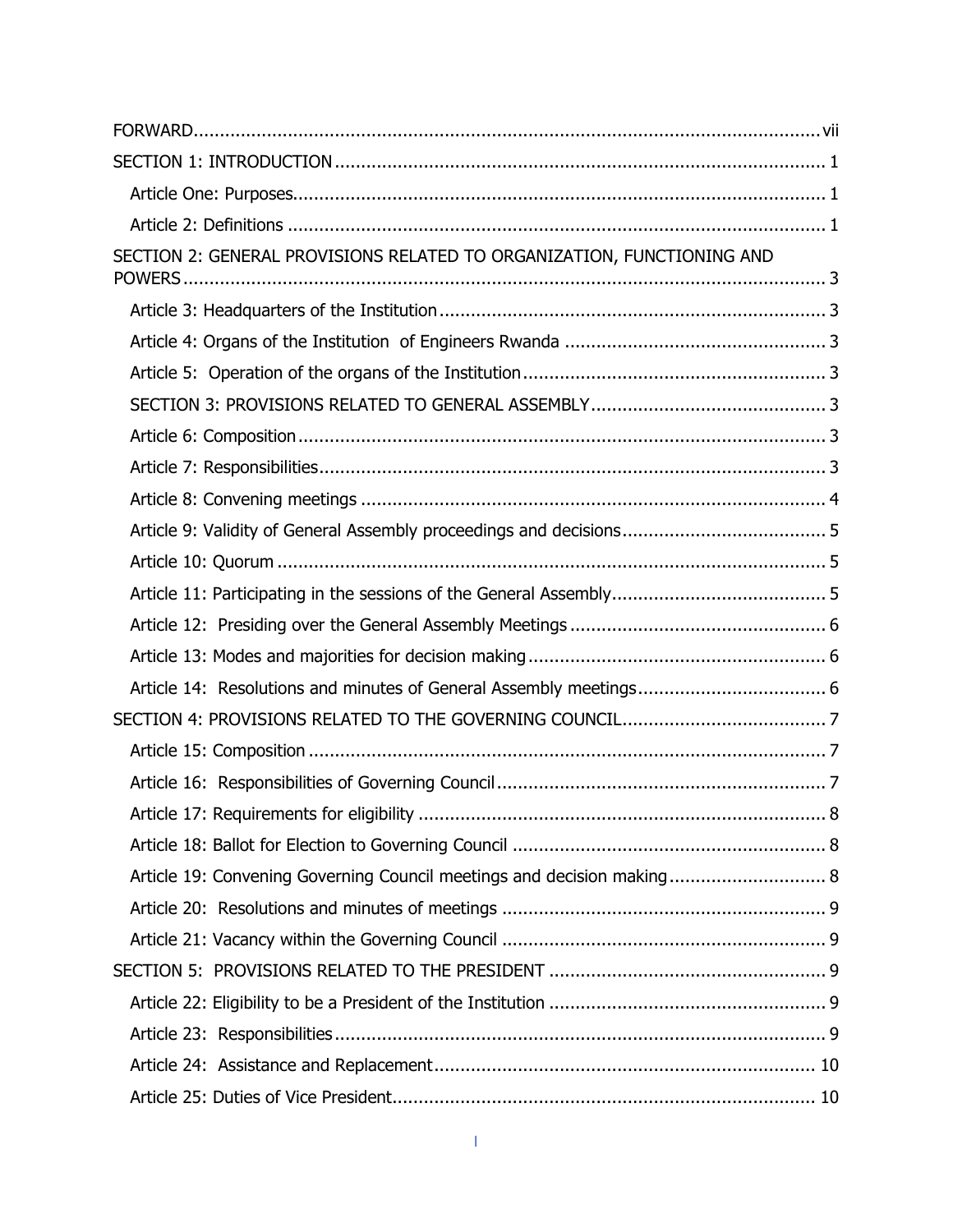| Article 28 : Responsibilities of other members of Governing Council  11                         |
|-------------------------------------------------------------------------------------------------|
| SECTION 6: PROVISIONS RELATED TO THE ESTABLISHMENT OF BRANCHES AND                              |
|                                                                                                 |
|                                                                                                 |
|                                                                                                 |
|                                                                                                 |
|                                                                                                 |
|                                                                                                 |
|                                                                                                 |
|                                                                                                 |
|                                                                                                 |
|                                                                                                 |
|                                                                                                 |
|                                                                                                 |
|                                                                                                 |
| Article 40: Convening and holding of the meetings of the Committees  13                         |
|                                                                                                 |
|                                                                                                 |
| SECTION 8: PROVISIONS RELATED TO RESPONSIBILITIES OF COMMITTEES  14                             |
|                                                                                                 |
| . 14                                                                                            |
| SUB-SECTION 2: FINANCE AND RESOURCES MOBILISATION COMMITTEE 14                                  |
| Article 44: Responsibilities of the Committee in charge of Finance and Resources Mobilazation14 |
| SUB-SECTION 3: THE COMMITTEE OF PROFESSIONAL DEVELOPMENT AND RESEARCH 15                        |
| Article 45: Responsibilities of the Committee in charge of Professional Development and         |
|                                                                                                 |
|                                                                                                 |
|                                                                                                 |
|                                                                                                 |
| SUB-SECTION 6: DISCIPLINE AND CONFLICT RESOLUTION COMMITTEE;  16                                |
|                                                                                                 |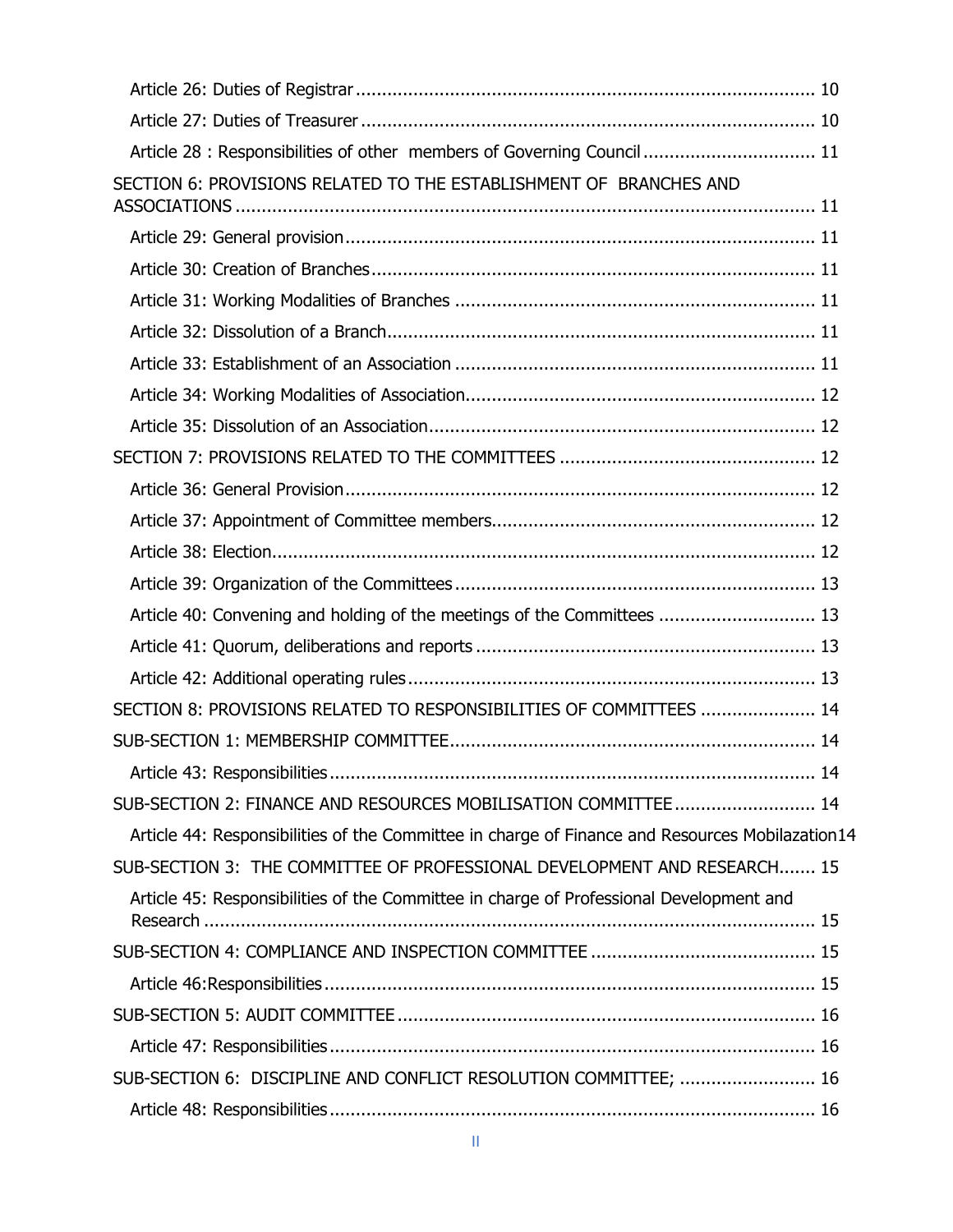| SECTION 8: GENERAL PROVISIONS TO ALL ORGANS OF THE INSTITUTION  17                        |  |
|-------------------------------------------------------------------------------------------|--|
|                                                                                           |  |
|                                                                                           |  |
| Article 52: Facilities extended to members of the organs of the Institution  17           |  |
| Article 53: Support to the organs of the Institution and supervision of the Committees 17 |  |
| Article 54: Vacancy within the Governing Council and the Committees  17                   |  |
|                                                                                           |  |
|                                                                                           |  |
|                                                                                           |  |
|                                                                                           |  |
| SECTION 10: PROVISIONS RELATED TO EXECUTIVE SECRETARIAT  18                               |  |
|                                                                                           |  |
|                                                                                           |  |
|                                                                                           |  |
|                                                                                           |  |
|                                                                                           |  |
|                                                                                           |  |
| SECTION 11: PROVISIONS RELATED TO ADMISSION AND MEMBERSHIP  20                            |  |
|                                                                                           |  |
|                                                                                           |  |
|                                                                                           |  |
|                                                                                           |  |
|                                                                                           |  |
| Article 69: Eligibility of Engineering Technologist Class of membership  22               |  |
|                                                                                           |  |
|                                                                                           |  |
| Article 72: Eligibility of Graduate Engineering Technologist Class of membership 23       |  |
| Article 73: Eligibility of Graduate Engineering Technician Class of membership 23         |  |
|                                                                                           |  |
|                                                                                           |  |
|                                                                                           |  |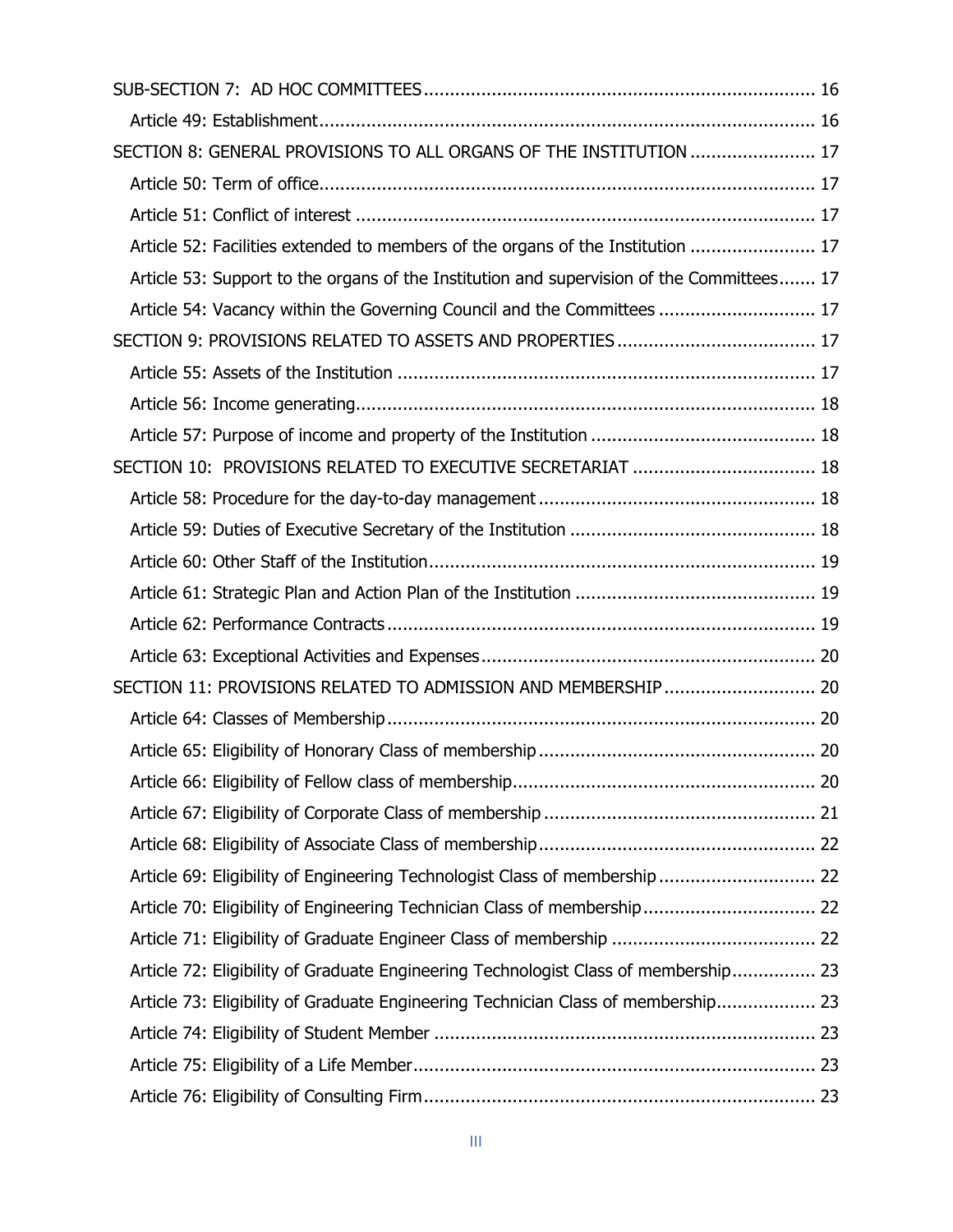| SECTION 12: PROVISIONS RELATED TO ELECTIONS AND TRANSFERS OF MEMBERS TO                         |  |
|-------------------------------------------------------------------------------------------------|--|
|                                                                                                 |  |
|                                                                                                 |  |
|                                                                                                 |  |
| Article 82: Admission of Candidates on Payment of Admission Fee and Annual Subscription         |  |
| SECTION 13: PROVISIONS RELATED TO PROFESSIONAL PRACTICES  25                                    |  |
|                                                                                                 |  |
|                                                                                                 |  |
| Article 85: Qualifications to Practice as Professional or Consulting engineer  26               |  |
|                                                                                                 |  |
|                                                                                                 |  |
|                                                                                                 |  |
|                                                                                                 |  |
|                                                                                                 |  |
| Article 91: Registration of Individual/Local Engineering Consulting Firm  28                    |  |
|                                                                                                 |  |
|                                                                                                 |  |
|                                                                                                 |  |
|                                                                                                 |  |
|                                                                                                 |  |
| Article 97: Effect of Removal of Name, Suspension or Cancellation of a Practicing Certificate30 |  |
| Article 98: Publication upon Cancellation, Revocation, of a Practicing Certificate 31           |  |
| SECTION 14: PROVISIONS RELATED TO ADMISSION FEES AND ANNUAL SUBSCRIPTION 31                     |  |
|                                                                                                 |  |
|                                                                                                 |  |
|                                                                                                 |  |
| SECTION 15: PROVISIONS RELATED TO RESIGNATION, RE-ADMISSION AND EXPULSION 32                    |  |
|                                                                                                 |  |
|                                                                                                 |  |
|                                                                                                 |  |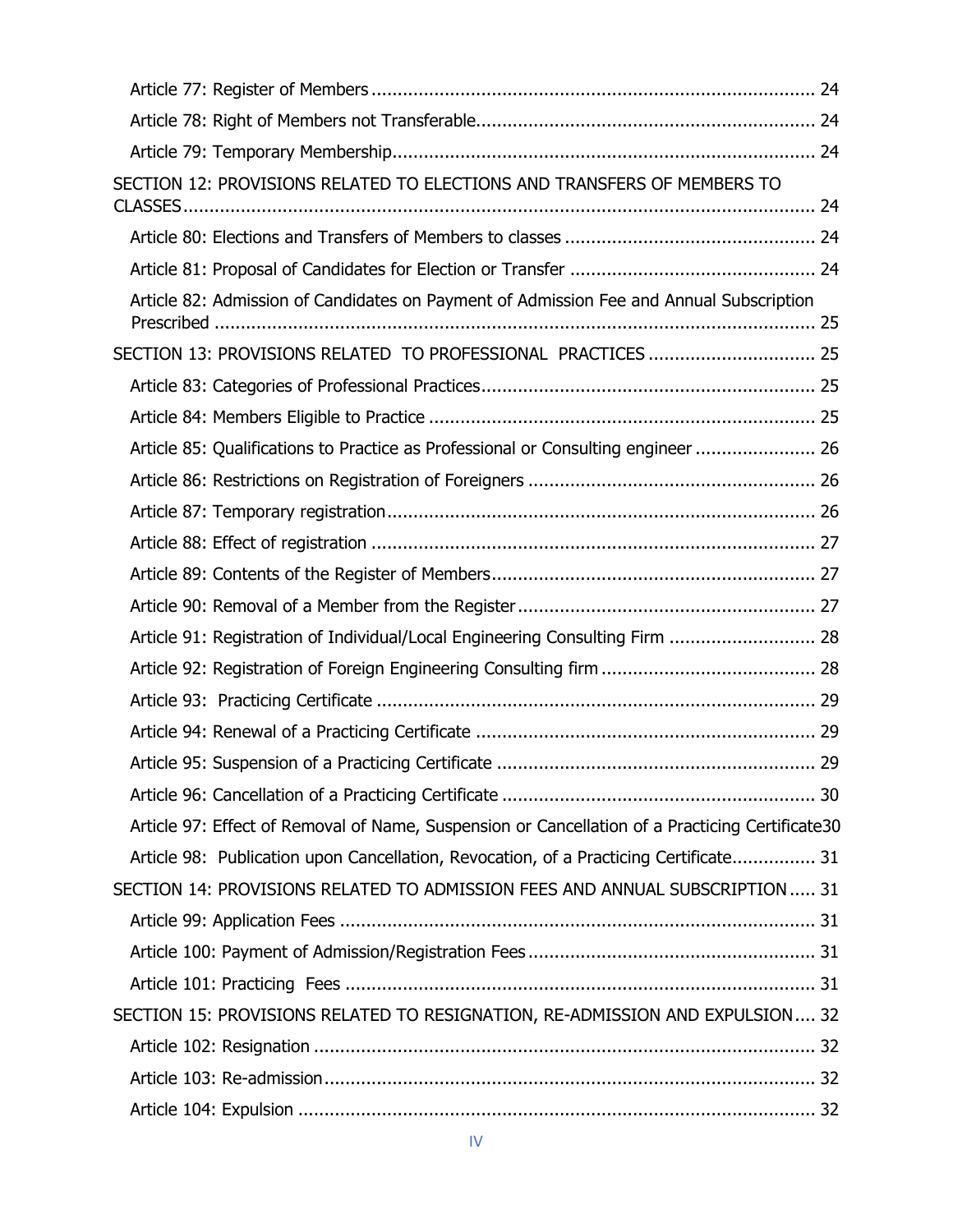| SECTION 17: PROVISIONS RELATED TO THE EMPLOYEES OF THE INSTITUTION 33                      |  |
|--------------------------------------------------------------------------------------------|--|
|                                                                                            |  |
|                                                                                            |  |
|                                                                                            |  |
|                                                                                            |  |
|                                                                                            |  |
|                                                                                            |  |
|                                                                                            |  |
| Article 113: Governing Council may authorise the Payment of Expenses of the Institution 34 |  |
| SECTION 19: PROVISION RELATED TO THE SOCIAL WELFARE OF MEMBERS AND SOCIAL                  |  |
|                                                                                            |  |
|                                                                                            |  |
|                                                                                            |  |
|                                                                                            |  |
|                                                                                            |  |
|                                                                                            |  |
| SECTION 20: PROVISIONS RELATED TO CONTINUOUS PROFESSIONAL DEVELOPMENT  36                  |  |
|                                                                                            |  |
| Article 120: Benefits for Students in Science, Engineering and Technology in Engineering   |  |
| SECTION 21: PROVISIONS RELATED TO PROMOTION OF RESEARCH AND INNOVATION  36                 |  |
| Article 121: Research and Innovation Undertakings/Collaborations  36                       |  |
|                                                                                            |  |
| SECTION 22: PROVISIONS RELATED TO PROFESSIONAL LIFE OF MEMBERS 37                          |  |
|                                                                                            |  |
|                                                                                            |  |
| SECTION 23: PROVISIONS RELATING TO OFFENCES AND PENALTIES 37                               |  |
|                                                                                            |  |
|                                                                                            |  |
| Article 127: Prohibition for the Use of the term Engineer by Unregistered Persons 38       |  |
|                                                                                            |  |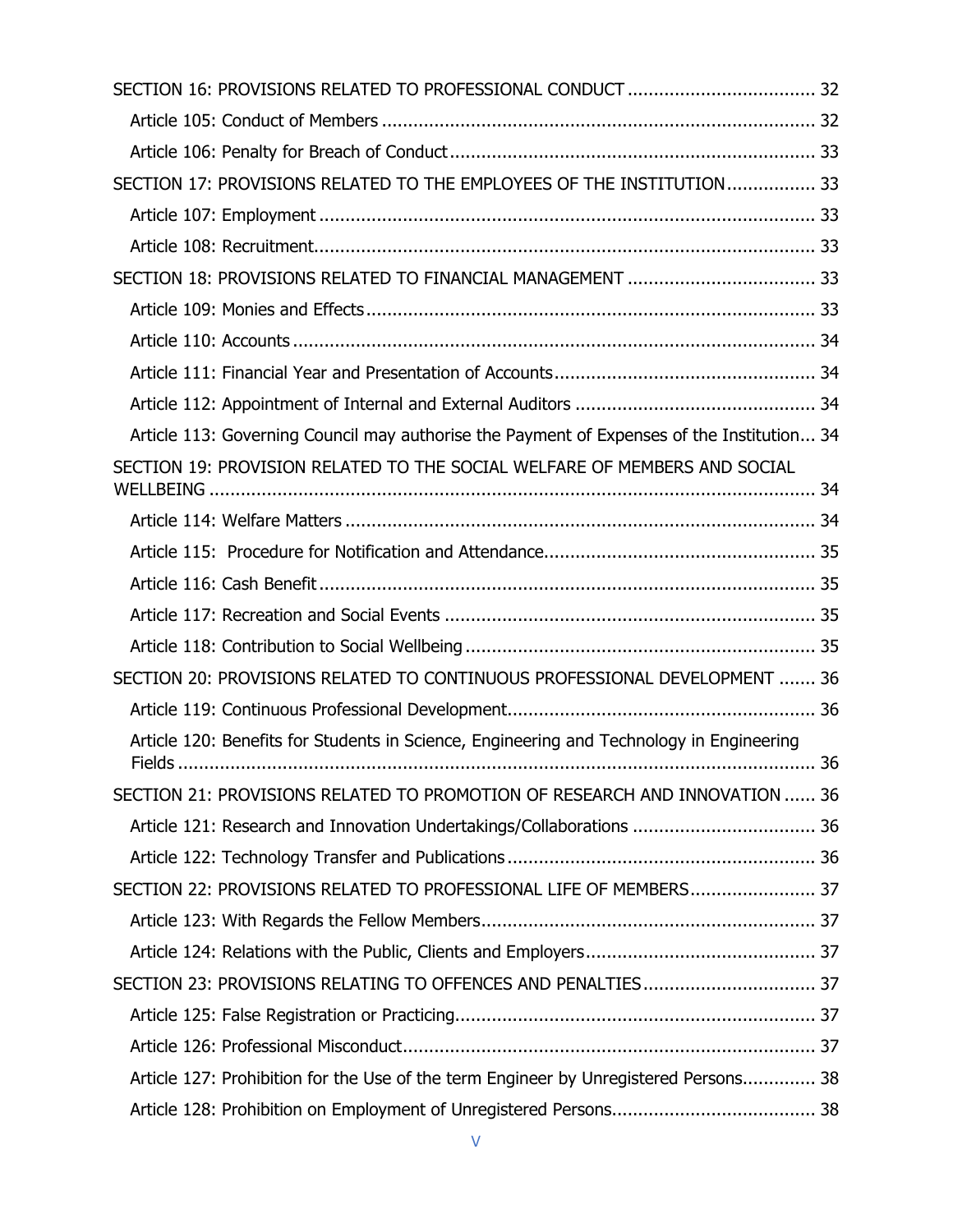| SECTION 24: PROVISIONS RELATED TO DISSOLUTION OF INSTITUTION, TRANSITIONAL AND |  |
|--------------------------------------------------------------------------------|--|
|                                                                                |  |
|                                                                                |  |
|                                                                                |  |
|                                                                                |  |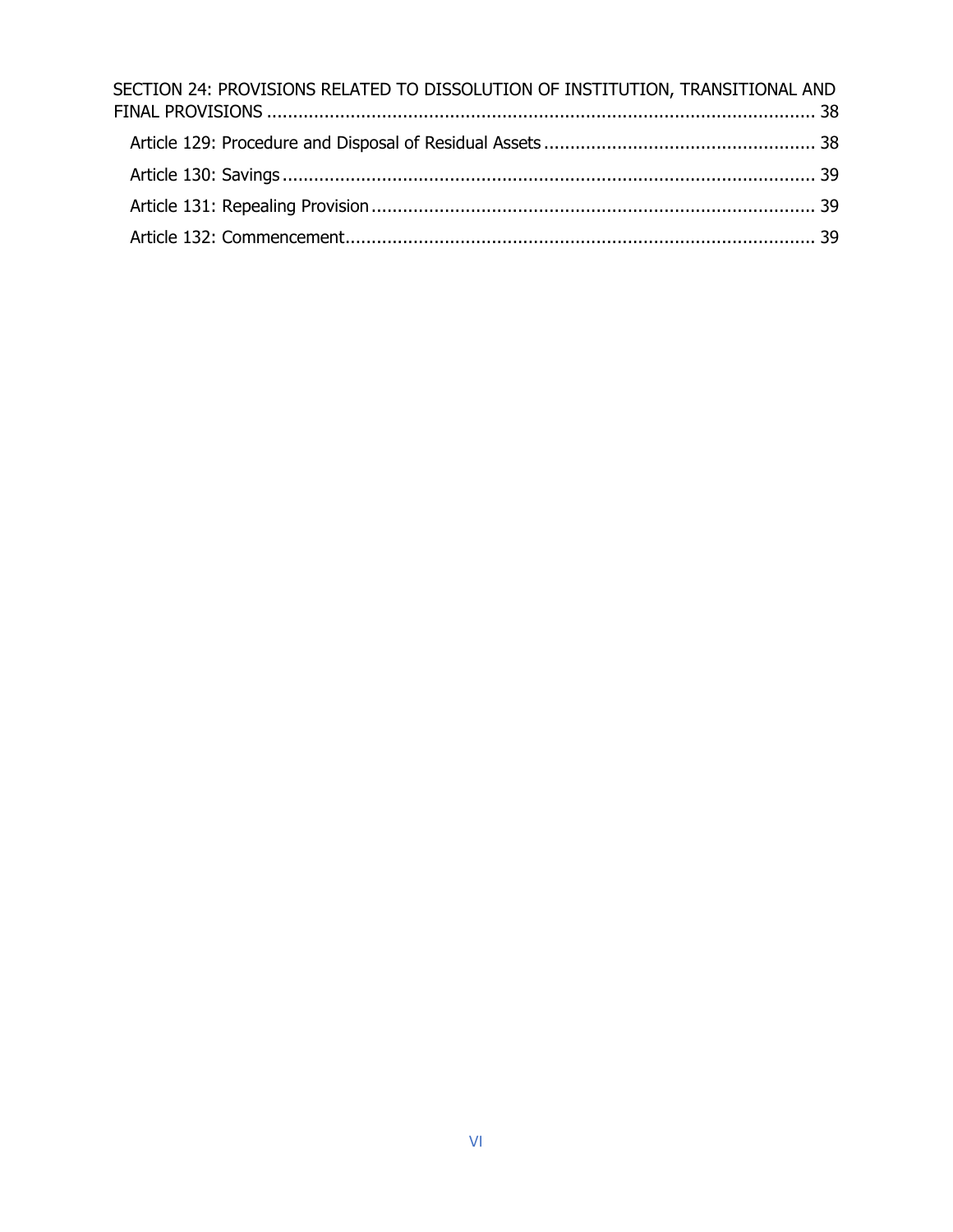#### <span id="page-7-0"></span>**FORWARD**

The Institution of Engineers Rwanda is a professional organization of Engineering established in 2012 by the Law N° 26/2012 of 29/06/2012 governing the professions of architecture and engineering and establishing the institution of architects and the institution of engineers in Rwanda. This Law provides for the creation of Internal Rules and Regulations for the members of the institution of Engineers.

These Internal Rules and Regulations and the Law refers to them in most of its provisions, mainly regulates the organizational aspects of the Institution as well as the terms and conditions for application and practicing the engineering profession. In particular it regulates:

a. the procedures for entry into the Engineering profession and Practicing;

b. practicing as professional internship;

c. the organization and functioning of the organs;

d. the establishment of Committees to support the Governing Council of the Institution and the precise determination of their functioning

e. the continuing professional development requirements/training;

f. the framework for the participation of members of the organs of the Institution in the meetings and work of those organs for which they are members,

g. establishment of the Executive Secretariat of the Institution, responsible for the dayto-day management of the activities etc..;

Therefore, these Internal Rules and Regulations aim to equip the Institution of Engineers Rwanda with integrate, shiny professionalism where competence and the ethics of members will serve as pillars for a profession of Engineering and worthy of being the supporter of the Development of the Country and the World at large.

It is worth mentioning that the Governing Council engaged senior professional who enlightened debate of the Clauses on the provisions in these Internal Rules and Regulations and adopted unanimously. The General Assembly, thereafter at its meeting on April 01, 2017 approved and adopted these Rules and Regulations and ordered for its immediate implementation.

It is with my greater honour, gratitude and expectations that these Internal Rules and Regulations shall be strictly adhered by all Engineering professionals towards enjoyable professional interaction.

Long Live the Institution of Engineers Rwanda!

#### **Eng. NKUBANA Dismas**

The President of Institution of Engineers Rwanda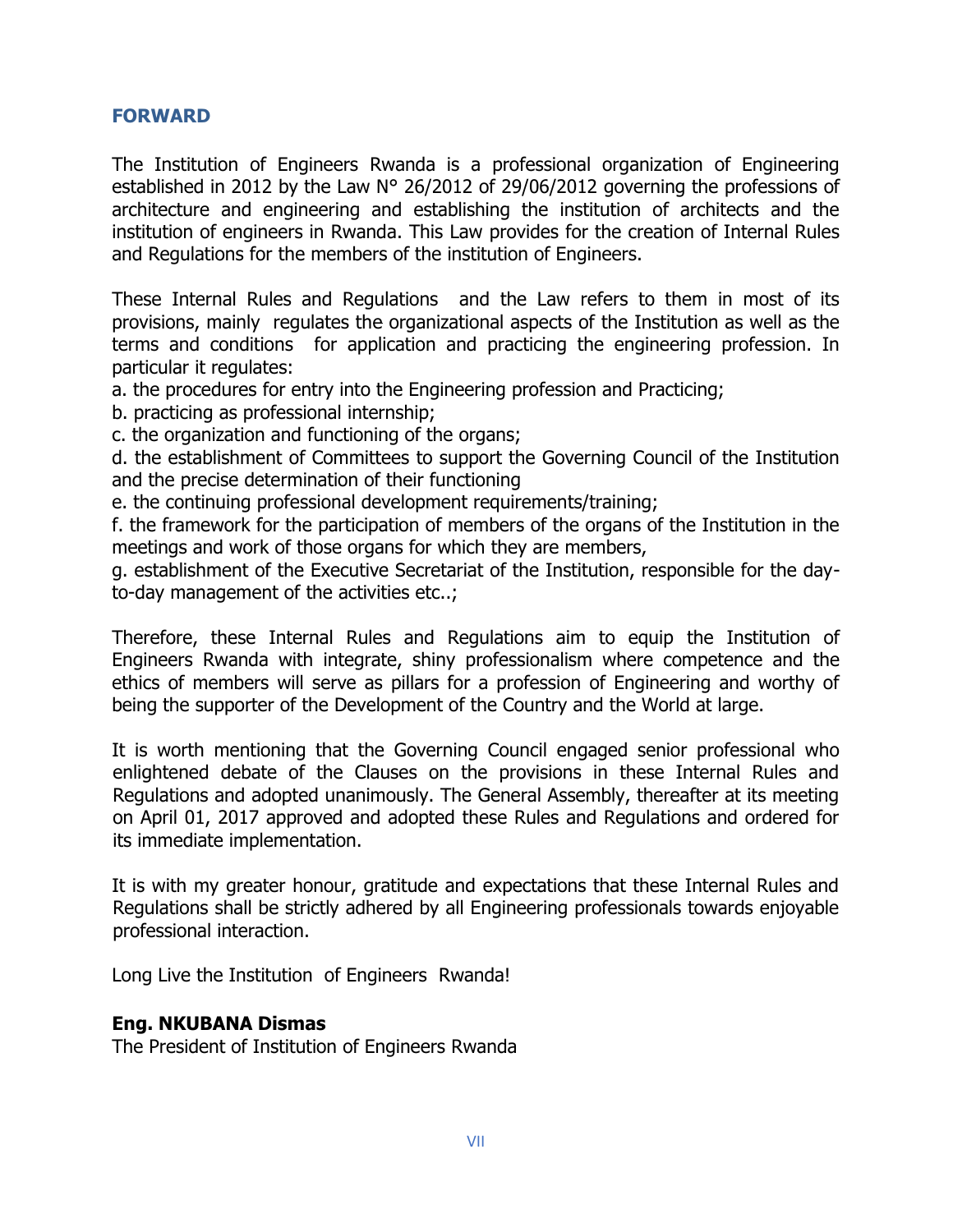# **INTERNAL RULES & REGULATIONS OF INSTITUTION OF ENGINEERS RWANDA**

#### <span id="page-8-0"></span>**SECTION 1: INTRODUCTION**

#### <span id="page-8-1"></span>**Article One: Purposes**

The LawN° 26/2012 of 29/06/2012governing the professions of architecture and engineering and establishing the Institution of architects and the Institution of engineers Rwanda refers to Rules and Regulations in most of its provisions, with a view mainly to regulate in detail the organizational aspects of the Institution;

This text establishes the Internal Rules and Regulations of the Institution of Engineers Rwanda as determined by the above said law;

These Rules and Regulations determine the organisation, functioning and powers of the organs of the Institution of Engineers Rwanda.

They also set up the terms and requirements to the profession and the conditions and procedures for practicing the profession of Engineering.

#### <span id="page-8-2"></span>**Article 2: Definitions**

In these Rules and Regulations the following terms shall have the following meanings:

- i) **Ad hoc Committee:** Is a Committee whose creation is simply justified by the circumstances and the mandate, duration and logistical means as shall be determined by the Governing Council.
- ii) "**Branch"** means a Branch of the Institution established under these Rules and Regulations;
- iii) **"Class"** means category of membership;
- iv) "**Code of Ethics"** means sets of standards for engineers' obligations to the public, their clients, employers and the profession encompassing right conduct;
- v) "**Day"** means a calendar day;
- vi) "**Engineer"** a person holding at least a bachelor degree in Engineering from a legally recognized university or institution of higher learning who is a licensed member of the Institution of Engineers Rwanda. It shall also mean a registered professional whose experience is less than 10 years from the date of graduation;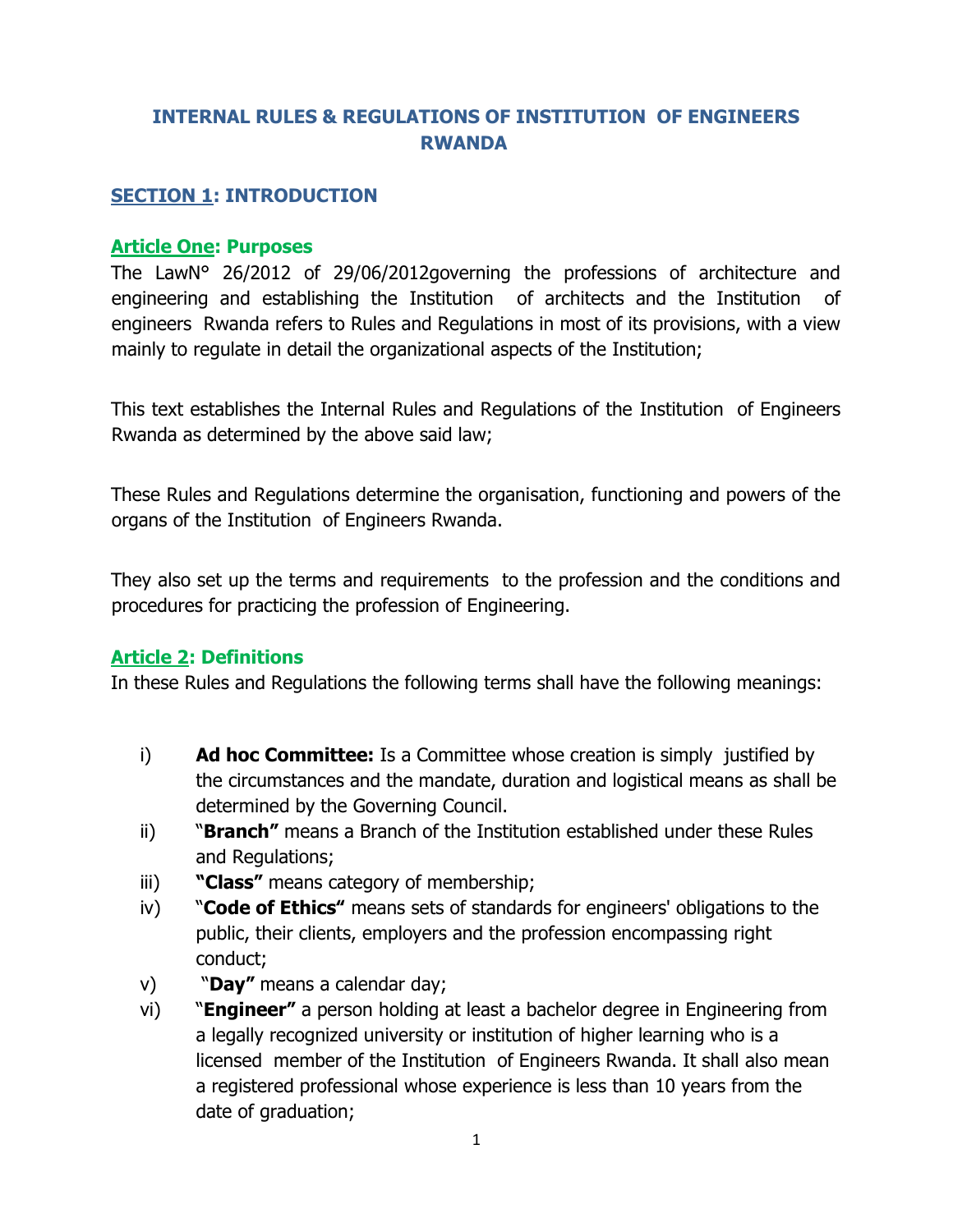- vii) **Specialist Engineer** shall mean a top practitioner whose expertise and relevant experience is exceptional and is nationally or internationally recognized as that of an expert on a particular subject.
- viii) **Principal Engineer** shall mean a Director, an Associate or a Senior Engineer in the firm registered by IER as a Consulting Engineer
- ix) **Senior Engineer** Shall mean a registered professional engineer by IER with a minimum experience of ten (10) years from the date of graduation
- x) **Graduate Engineer/Technologist/Technician** shall mean a registered Graduate Engineer/ Technologist/Technician by IER considered to be undergoing Internship under the supervision of the professional member of the Institution.
- xi) **Senior Technologist**shall mean an A<sup>1</sup> Diploma holder from a recognized College with a minimum experience of ten (10) years from the date of graduation.
- xii) **Technologist** shall mean an A<sup>1</sup> Diploma holder from a recognized College with a minimum experience of ten (10) years from the date of graduation.
- xiii) **Senior Technician** shall mean an A<sup>2</sup> Certificate holder from a recognized College with a minimum experience of ten (10) years from the date of graduation.
- xiv) **Technician** shall mean an A2Certificate holder from a recognized College whose experience is less than ten (10) years from the date of graduation.
- xv)**Artisan** shall mean a person such as craftsperson, with hands-on technical know-how whose experience is more than five (5) years from the date of engagement in the specific engineering activities.
- xvi) "**Foreign engineer**" means a person who is an engineer but is not a citizen of East African member States;
- xvii) **"Member"** means a registered person in the register of the Instiution as determined by these Internal Rules and Regulations;
- xviii) "**Registration"** means the process of assessment of competency of applicants for the purpose of registration and of entering the names of the applicants who qualify into the roll of engineers;
- xix) "**Institution of Engineers"**a professional organization responsible for promoting best practices and regulation of practioners involved in the engineering activities while protecting the public interests on quality, safety and health;
- xx) "**The Registrar"** means a member of Governing Councilelected by the General Assembly to coordinate registration process and to keep a register and records of members;
- xxi) **"The Roll"** means a list of compliant members of the Institution;
- xxii) **"The Standing Committee "** Is a permanent Committee within the Institution, its mandate is determined by these Internal Rules and Regulations.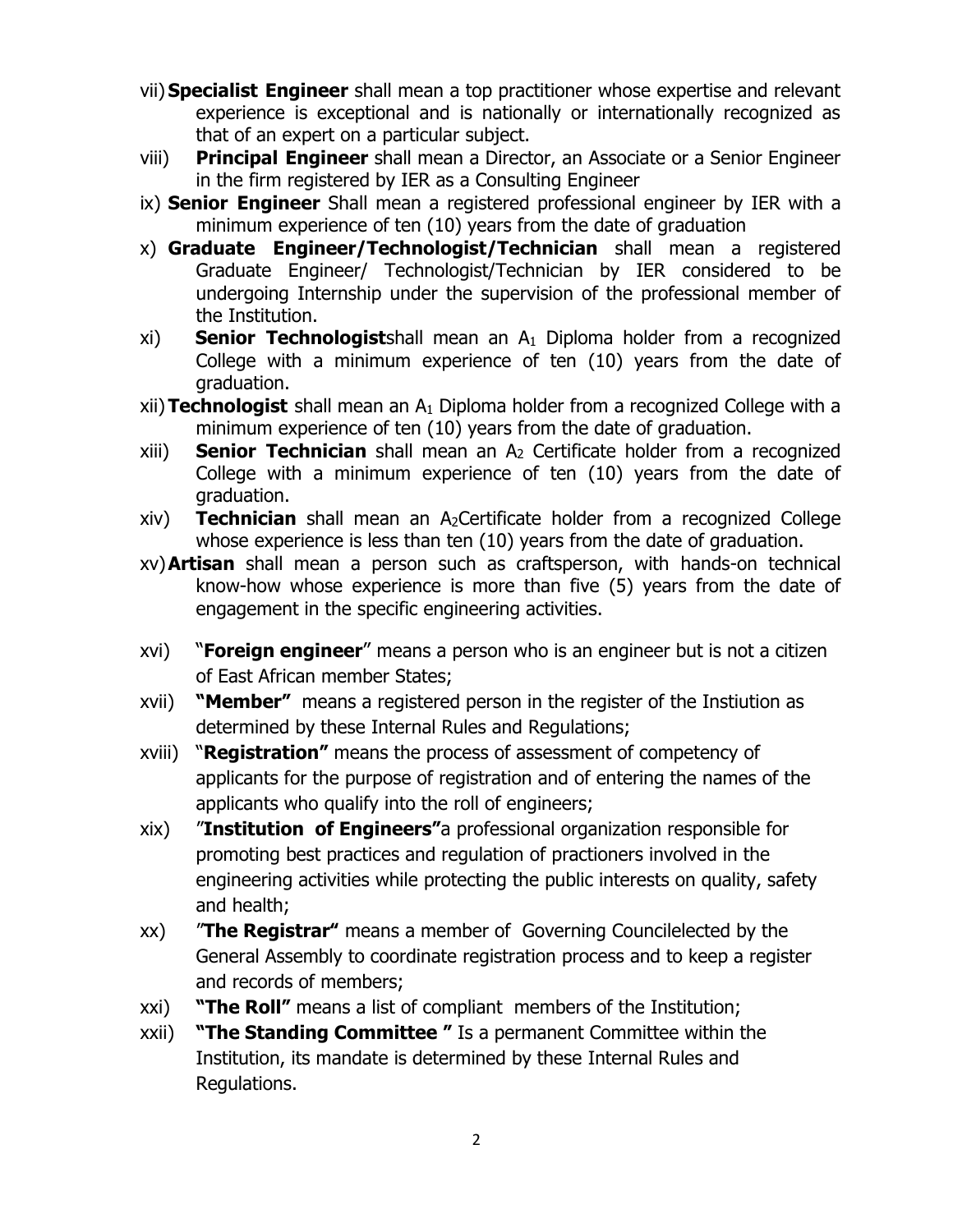xxiii) **"The Professional "** means a person engaged as main paid occupation in the engineering field conforming to all acceptable technical and ethical standards.

# <span id="page-10-0"></span>**SECTION 2: GENERAL PROVISIONS RELATED TO ORGANIZATION, FUNCTIONING AND POWERS**

## <span id="page-10-1"></span>**Article 3: Headquarters of the Institution**

The Headquarters of the Institution is located in Kigali; it can be shifted to other place in the Republic of Rwanda through the decision of General Assembly. The Institution may have other Branches in the territory of the Republic of Rwanda.

## <span id="page-10-2"></span>**Article 4: Organs of the Institution of Engineers Rwanda**

The Institution of Engineers Rwanda shall comprise the following organs:

- i) The General Assembly;
- ii) The Governing Council;
- iii) The Executive Secretariat.

## <span id="page-10-3"></span>**Article 5: Operation of the organs of the Institution**

The organs of the Institution work in complementarity while respecting the competences and the responsibilities of each of the organs in accordance with the law and other by-laws.

## <span id="page-10-4"></span>**SECTION 3: PROVISIONS RELATED TO GENERAL ASSEMBLY**

## <span id="page-10-5"></span>**Article 6: Composition**

The General Assembly of the Institution of Engineers Rwanda consists of all members of the Institution. The decisions of the General Assembly taken in accordance with the law and these Rules and Regulations, are binding for all members.

## <span id="page-10-6"></span>**Article 7: Responsibilities**

The General Assembly shall be competent to:

- i) Adopt the annual budget and all plans of the Institution;
- ii) Receive, consider and adopt the annual activity report, the financial report and the external audit report;
- iii) Designates, upon proposal of the Governing Council of the Institution external auditors; receive their reports and decide thereon;
- iv) Elect and dismiss the President of the Institution and the members of the Governing Council of the Institution, as well as committee members;
- v) Decide on all matters related to membership;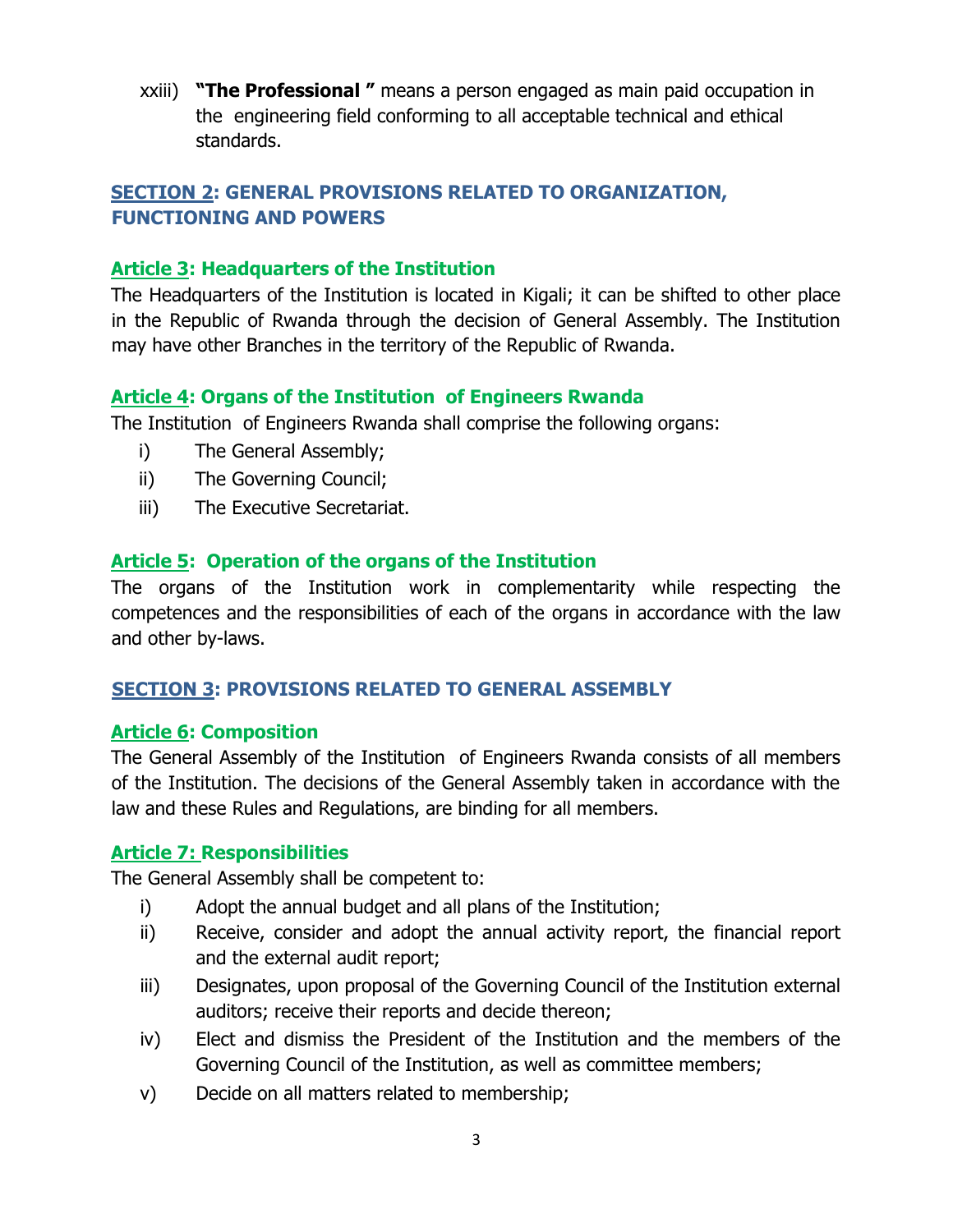- vi) Authorize the Governing Council of the Institution to carry out the management;
- vii) Hear and decide on the report of the Committees;
- viii) Decide on amending and or changing of laws and by-laws governing the Institution;
- ix) Decide on convening General Assembly meeting as provided in these rules and regulations;
- x) Adopting the agenda of the General Assembly meetings;
- xi) Decide and approve all other operating documents of the Institution;
- xii) Ratification of the commitments engaging the Institution;
- xiii) Proposing to the General Assembly on dissolution of the Institution in accordance with the Law.

## <span id="page-11-0"></span>**Article 8: Convening meetings**

The ordinary Annual General Assembly meeting is held once a year at the date, time and place indicated in the invitation. This meeting shall be convened in the first quarter of the year;

Extraordinary General Assembly meetings may also be held at any time when required by the interest of the Institution. The General Assembly meeting is convened by the President of the Institution on decision of the Governing Council of the Institution, or upon written request of one third (1/3) of Members of the Institution;

In case the meeting is convened upon written request of one third (1/3) of the ordinary members of the Institution in the absence of the President of the Institution or the Vice President, the meeting shall decide on whom to preside over that meeting by consensus;

The convening period shall be at least fifteen (15) calendar days between the sending of the invitations and the holding of the meeting. Such period shall not be required:

For General Assembly convened urgently to examine a matter endangering the life of the Institution, paralyzing the functioning of its organs or the exercise of the profession, and any other matter deemed urgent, in which case the meeting shall be convened within eight days(8);

The convening is brought to the attention of Members by any means of communication determined by the President of the Institution, but ensuring the traceability in the event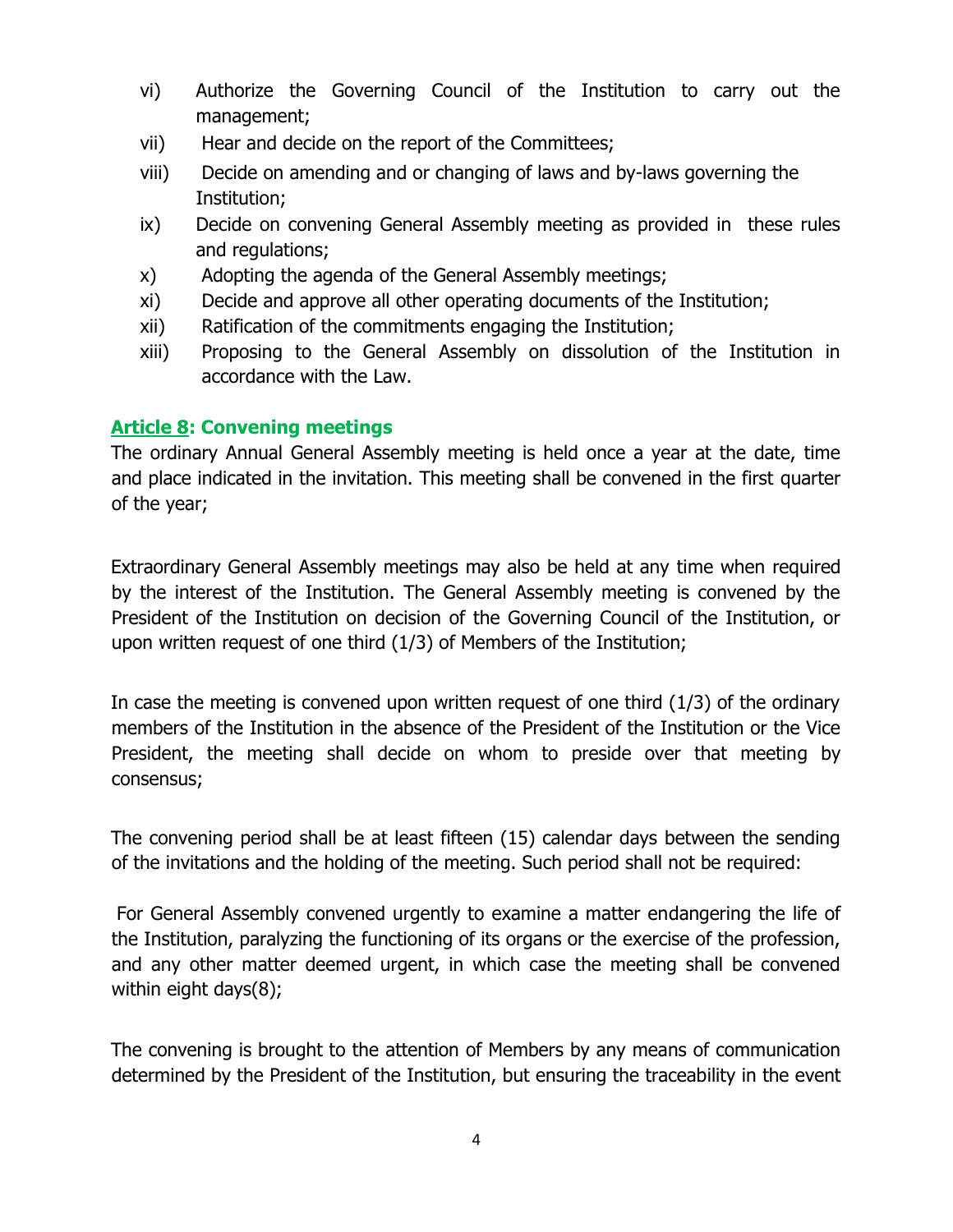of dispute.The minimum means of communication shall include electronic messaging and or email.

## <span id="page-12-0"></span>**Article 9: Validity of General Assembly proceedings and decisions**

In case a member proves without any reasonable doubt to have intentionally not been invited in a General Assembly meeting, the decisions of the meeting shall be null and void;

The accidental omission to send notice of a meeting to or the non-receipt of a notice by any member of any class shall not invalidate the proceedings at the meeting.

#### <span id="page-12-1"></span>**Article 10: Quorum**

Unless otherwise provided by these internal rules and regulations, the General Assembly regularly convened shall be held and deliberate validly when the number of compliant members of the Institution present is not less than 2/3;

In case the quorum is not attained, the general assembly meeting is adjourned for another date to be communicated as provided in the article 8 above and on the date of the meeting the quorum in paragraph one (1) of this article shall not be considered.

## <span id="page-12-2"></span>**Article 11: Participating in the sessions of the General Assembly**

Each ordinary member of the Institution must personally and promptly participate in the sessions of the General Assembly from the beginning up to the closing of the meeting;

For the purposes of compliance with these requirements, a list of attendance is held at the entrance of the venue of the meeting, and shall be signed by each participant upon arrival;

Unjustified absence as well as failure to participate in General Assembly meetings constitutes a breach of code of ethics of the Institution and shall attract a fine to be decided by the General Assembly;

The number of members attending the meeting shall be proved by the attendance list and physical verification. It is an obligation of every compliant member to sign the attendance list;

Other interested person can attend the meetings of the General Assembly but do not participate in any votes.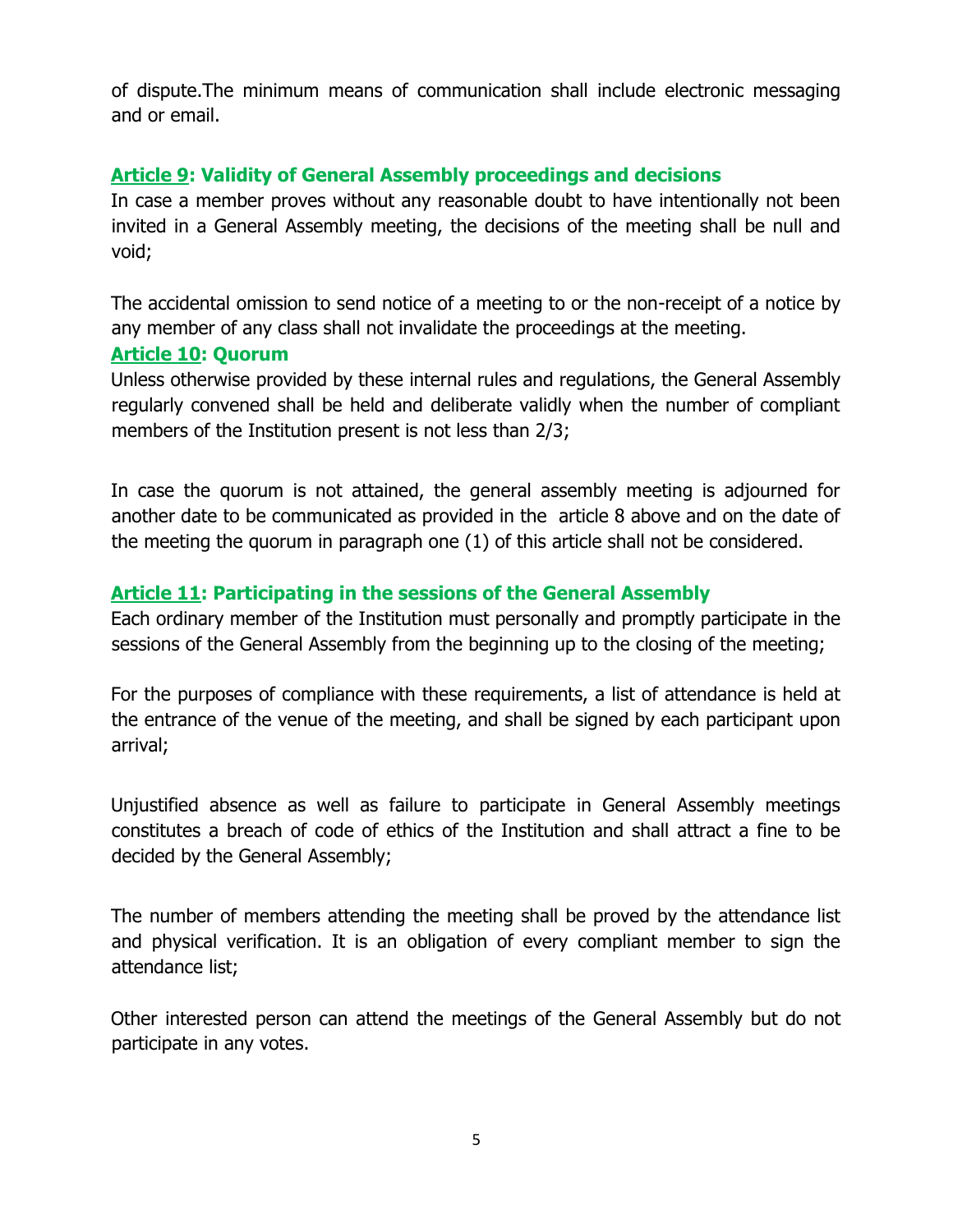## <span id="page-13-0"></span>**Article 12: Presiding over the General Assembly Meetings**

The General Assembly meetings are chaired by the President of the Institution or, if absent, by the Vice president of the Institution. In case the latter are absent, the General Assembly is convened and chaired by any Governing Council member on consensus of the members present;

In case all Governing Council members are absent, then the General Assembly meeting shall be chaired by any Ordinary member on consensus of the members present.

#### <span id="page-13-1"></span>**Article 13: Modes and majorities for decision making**

Subject to the provisions laid down in these Rules and Regulations, particularly with regard to the elections, the decisions of the General Assembly shall be taken by consensus of the members present or, failing that, the absolute majority of the members present. While deciding on the transfer of the members, the required majority shall be 2/3 of the members present;

Votes are conducted by show of hand or by another means agreed by an absolute majority of the members present. In the event of a tie, the Chairperson of the meeting shall have the casting vote without prejudice to conflict of interest;

However, decisions concerning the appointments, the election of the Governing Council of the Institution and of the Committees, and decisions on dismissal of a member and the latter must be conducted by secret ballot, so as to be valid.

#### <span id="page-13-2"></span>**Article 14: Resolutions and minutes of General Assembly meetings**

General Assembly meetings resolutions are immediately approved and signed by the Chairperson and the Secretary of the meeting. A register of such decisions shall be held in the meeting.

Each meeting of the General Assembly is Subject, depending on the situation, to minutes prepared by the Executive Secretary or other secretary of the meeting and submitted via e-mail for comments to the members present in the General Assembly within five (5) days from the day the meeting ended;

Members present to the General Assembly must give their observations within five (5) working days from the receipt of the draft of minutes and resolutions. Minutes and resolutions of the meeting are approved by the General Assembly in its next meeting;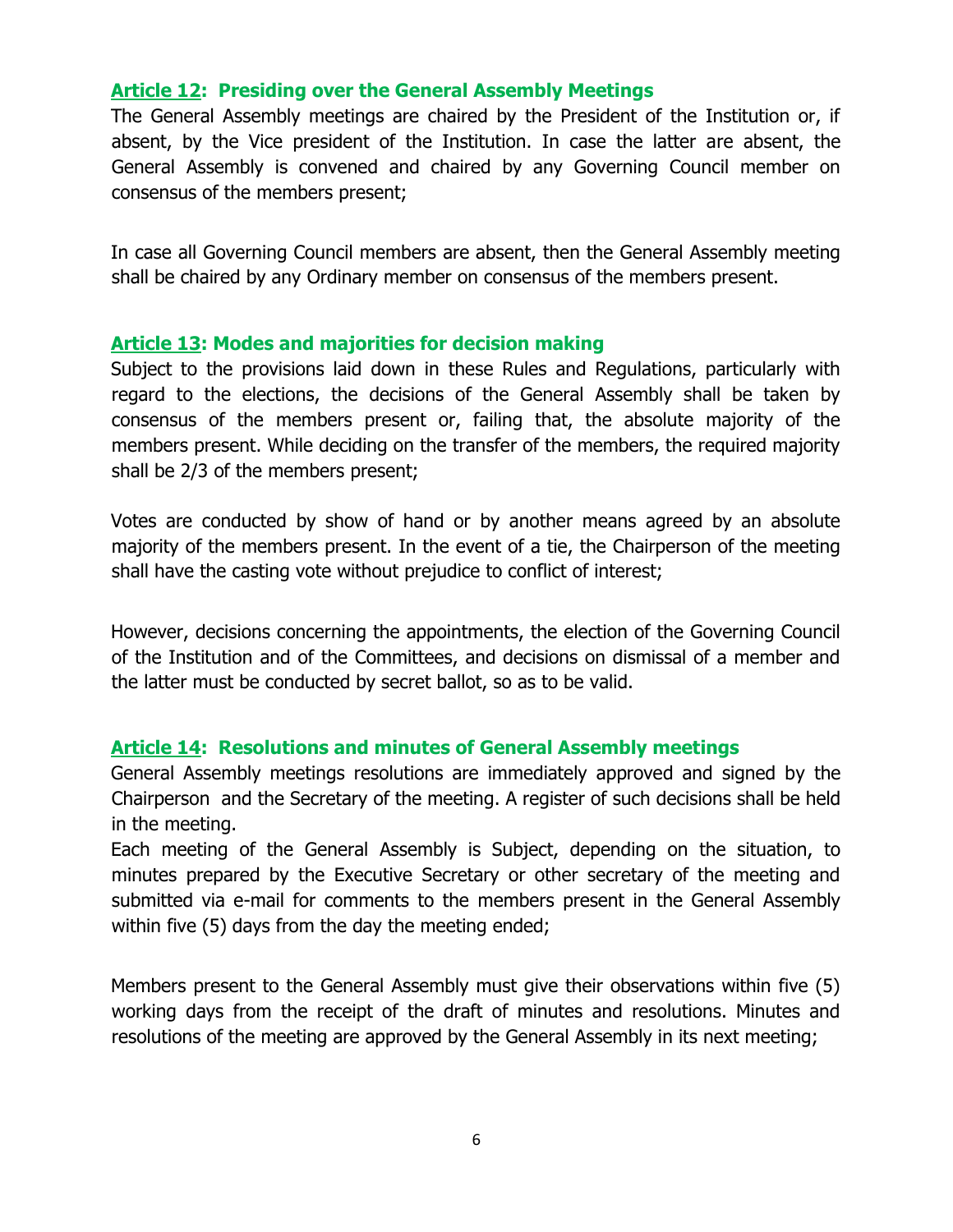Any delay to release the minutes and or resolutions of the meeting may lead to disciplinary sanctions against the Secretary of the meeting.

# <span id="page-14-0"></span>**SECTION 4: PROVISIONS RELATED TO THE GOVERNING COUNCIL Article 15: Composition**

<span id="page-14-1"></span>The Governing Council of the Institution shall be composed of seven (7) members:

- i) The President who is a Fellow or a Corporate Member;
- ii) The Vice-President who is a Fellow or Corporate Member;
- iii) The Treasurer who is a Fellow ora Corporate Member;
- iv) The Institution Registrar who is a Fellow or a Corporate member;
- v) And other three (3) Professional Members.

In any case, Gender balance shall be considered and respected.

# <span id="page-14-2"></span>**Article 16: Responsibilities of Governing Council**

The activities of the Institution are monitored by the Governing Council of the Institution;

Without prejudice to the responsibilities provided in article 25 of the LawN° 26/2012 of 29/06/2012governing the professions of architecture and engineering and establishing the Institution of architects and the Institution of engineers Rwanda, the Governing Council shall have the following functions:

- i) To review and decide on all matters in connection with the practice of the profession of Engineers and advise, on its own initiative or upon request, on any matter in connection with the Institution;
- ii) To set up regulations meant for the promotion of the Engineering profession to be approved by the General Assembly.
- iii) To implement the decisions in relation to the disciplinary measures provided by these Rules and Regulations;
- iv) To recruit the Executive Secretary of the Institution of Engineers Rwanda;
- v) To approve the recruitment of other Staff of the Institution made by the Executive Secretariat;
- vi) To take decision on the dismissal of Staff of the Institution including Executive Secretary;
- vii) To propose for adoption the strategic plan and the operational plan of the Institution by the General Assembly;
- viii) To determine the seal and logo of the Institution;
- ix)To propose on the professional fees;
- x) Oversee Trainings, and other forms of professional development;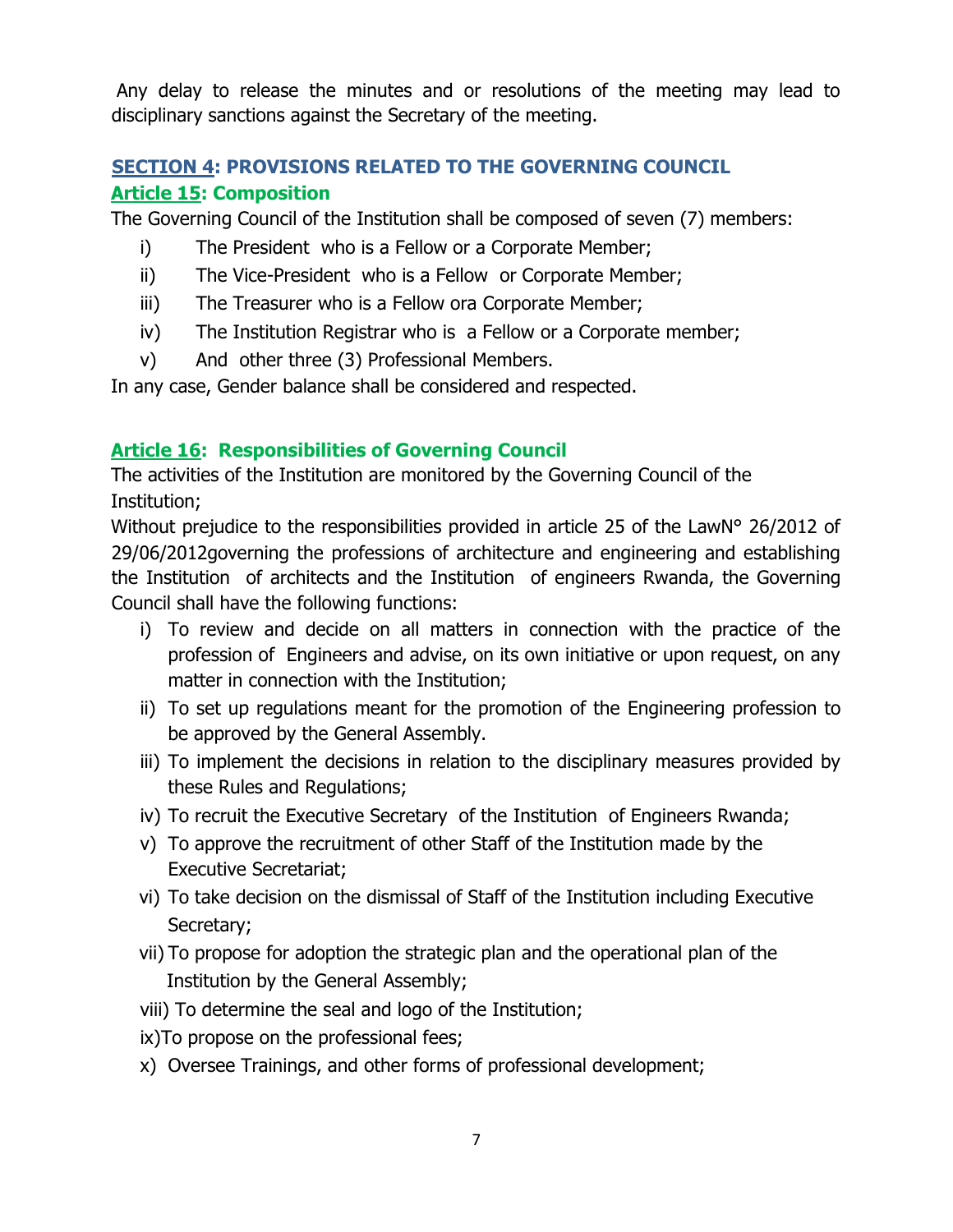- xi) To take part in the accreditation process of engineering programs and curricula at all High Level learning Institutions;
- xii) To decide on decisions recommended by the committees.

#### <span id="page-15-0"></span>**Article 17: Requirements for eligibility**

In order to be elected member of the Governing Council of the Institution, the applicant must fulfill at least the following:

- i) The assiduity, dedication, availability in carrying out the activities assigned by the Institution;
- ii) To have not been dismissed for any Engineering malpractice or act of indiscipline ;
- iii) To be enrolled on the roll of the Institution and have practiced effectively and continuously the Engineering profession during at least the last three (3) years;
- iv) Never have been subject to the sanction of disbarment from the roll, even when rehabilitated.

## <span id="page-15-1"></span>**Article 18: Ballot for Election to Governing Council**

The General Assembly shall vote by secret ballot and by an absolute majority of the votes the members of Governing Council. There shall be an Electoral Committee of not more than five but not less than three Corporate Members constituted by the General Assembly through a simple majority vote of members present at the Annual General Meeting, to conduct the elections.

Guidelines for the conduct of elections are to be formulated by the Electoral Committee and adopted by the General Assembly before the elections.

In any case the electoral Committee shall put in place a system that allows a voter to record his or her secure and secret ballot.

## <span id="page-15-2"></span>**Article 19: Convening Governing Council meetings and decision making**

The Governing Council shall meet as often as the business of the Institution may require and in any event not less than once every three months, Meetings shall be held at the Headquarters of the Institution or such other place as the President may decide. At every meeting of the Council, five (5) members entitled to vote shall constitute a quorum, and all matters shall be decided by consensus of the members present or, failing that, the absolute majority of all 7 council members. In absence of the President, the meeting is convened and chaired by the Vice-President. When both are absent, while the quorum attained, the members present shall decide on who to chair the meeting.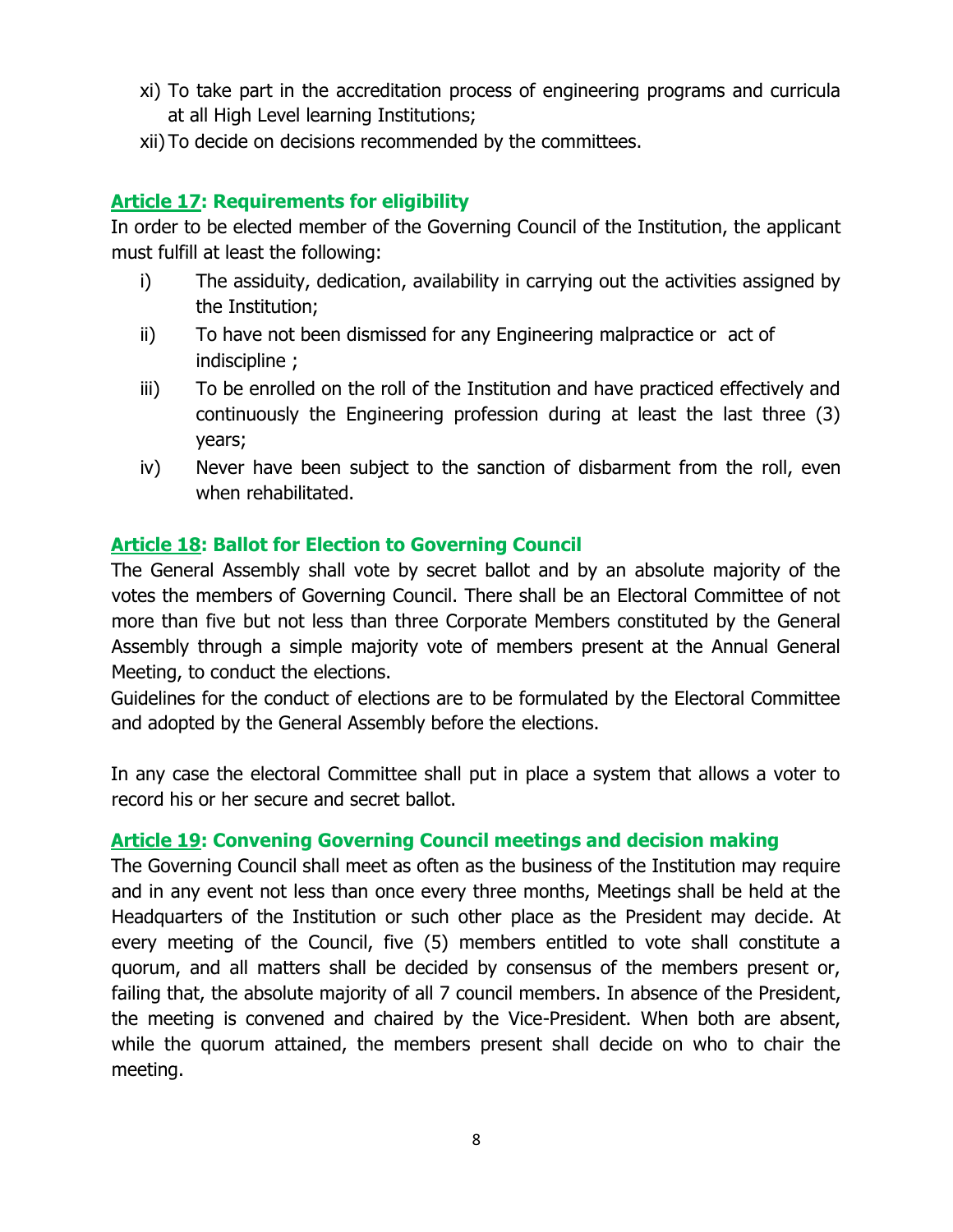Unjustified absence of a member in the Governing Council meetings for three consecutive meetings shall lead to replacement.

## <span id="page-16-0"></span>**Article 20: Resolutions and minutes of meetings**

Governing Council's resolutions and minutes are approved in the following meeting and signed by the Chairperson and the Secretary of the meeting. A register of such decisions shall be held in the meeting and the minutes shall be communicated to the members of the Council within one week via emails and the resolutions shall be emailed to all IER members and posted to the web site of IER.

## <span id="page-16-1"></span>**Article 21: Vacancy within the Governing Council**

In case of resignation of a member of the Council of the Institution, or departure for any reason whatsoever before the expiry of his/her term of office, the replacement is made in the next General Assembly meeting. His/her successor elected on this occasion shall serve the remaining term of office.

# <span id="page-16-3"></span><span id="page-16-2"></span>**SECTION 5: PROVISIONS RELATED TO THE PRESIDENT Article 22: Eligibility to be a President of the Institution**

- i) A Rwandan Nationality;
- ii) To be a Fellow or a Corporate Member;

iv) The assiduity, dedication, availability in carrying out the activities assigned by the Institution;

v) To be enrolled as compliant member on the roll of the Institution and have practiced effectively and continuously the Engineering profession during at least the last five (5) years;

vi) Never have been subject to the sanction of disbarment from the roll, even when rehabilitated.

## <span id="page-16-4"></span>**Article 23: Responsibilities**

The President of the Institution has the following functions:

- i) To represent the Institution;
- ii) To monitor the daily operations of the Institution;
- iii) To convene and chair meetings of the General Assembly and the Governing Council of the Institution;
- iv) To ensure the timely availability of all documents required for the review of General Assembly meetings and Governing Council;
- v) To seek and obtain opinion of the Committees of the Institution;
- vi) To take any decision within his/her competence over the reports, opinions and recommendations of the Committees of the Institution;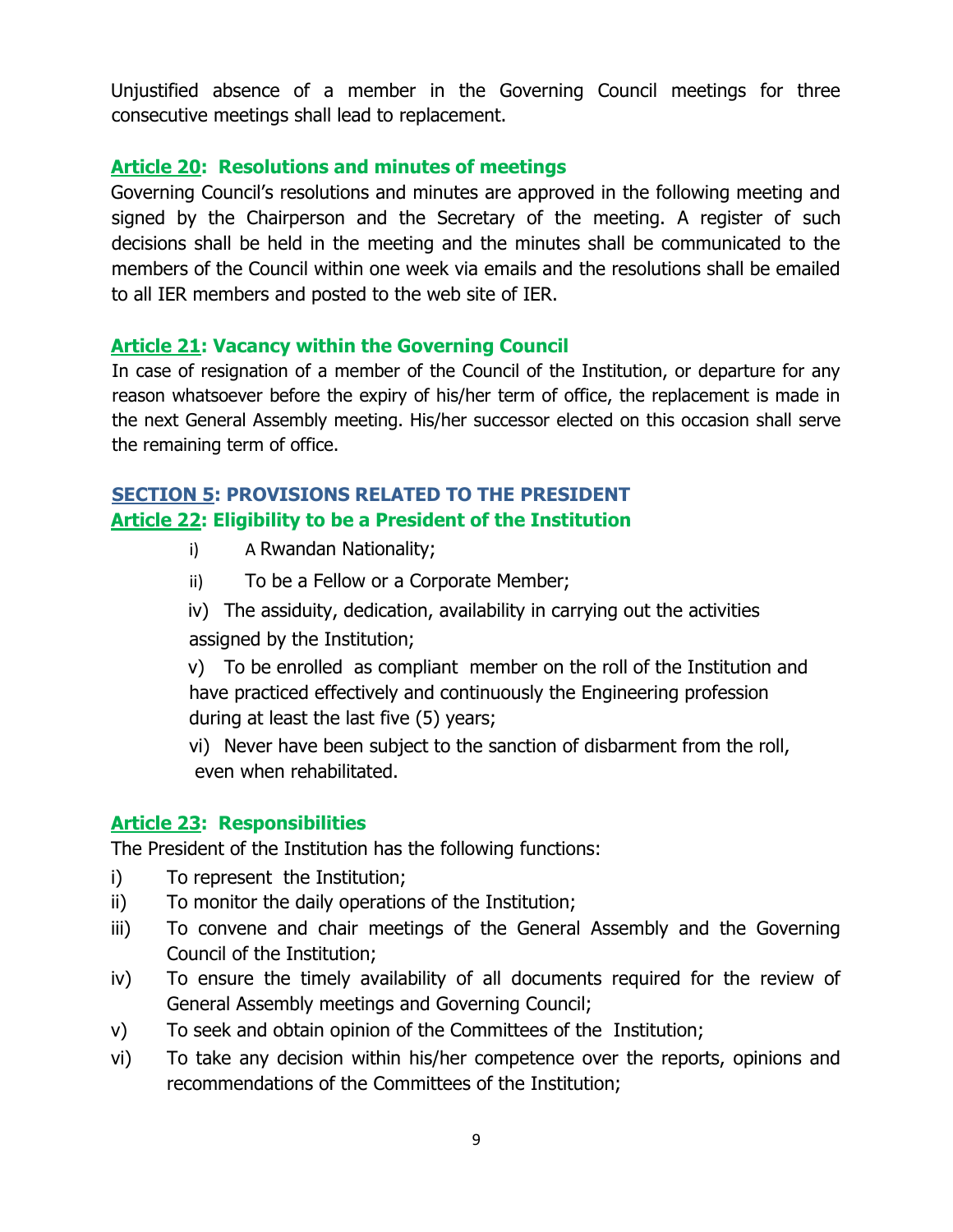vii) To perform any other activities assigned to him/her by the General Assembly or the Council of the Institution.

## <span id="page-17-0"></span>**Article 24: Assistance and Replacement**

In all his/her activities, the President of the Institution is assisted and/or replaced by the Vice-President in accordance with these Rules and Regulations.

The Vice-President of the Institution shall also fulfill the conditions mentioned in article 22 of these regulations for eligibility.

## <span id="page-17-1"></span>**Article 25: Duties of Vice President**

The Vice President shall deputize the President in all functions.

In absence of both, any Council member duly nominated at the meeting shall preside. In absence of the Registrar, the Vice- President acts on his/her behalf.

## <span id="page-17-2"></span>**Article 26: Duties of Registrar**

The Registrar shall be responsible for:

- i) To review all applications in collaboration with membership committee;
- ii) To be a permanent member of Membership Committee;
- iii) To review the Application Policy for the approval of the Council;
- iv) To maintain the Register of persons registered in accordance with the Laws;
- v) To sign, issue, renew and cancel certificates of registration and licences as may be decided by Governing Council;

## <span id="page-17-3"></span>**Article 27: Duties of Treasurer**

The Treasurer shall:

- i) To Oversee the preparation of annual budget, strategic plans, action plans and any other related plans useful for the Institution;
- ii) To oversee on matters of collection of subscriptions, entrance fees and any other monies due to the Institution;
- iii) To ensure that Executive Secretary timely prepares and pays accounts of expenditure;
- iv) Present the audited accounts to the General Assembly for inspection and approval;
- v) To be a Signatory to the accounts of the Institution;
- vi) Undertake any other duties assigned to him/her by the General Assembly and/or the Governing Council.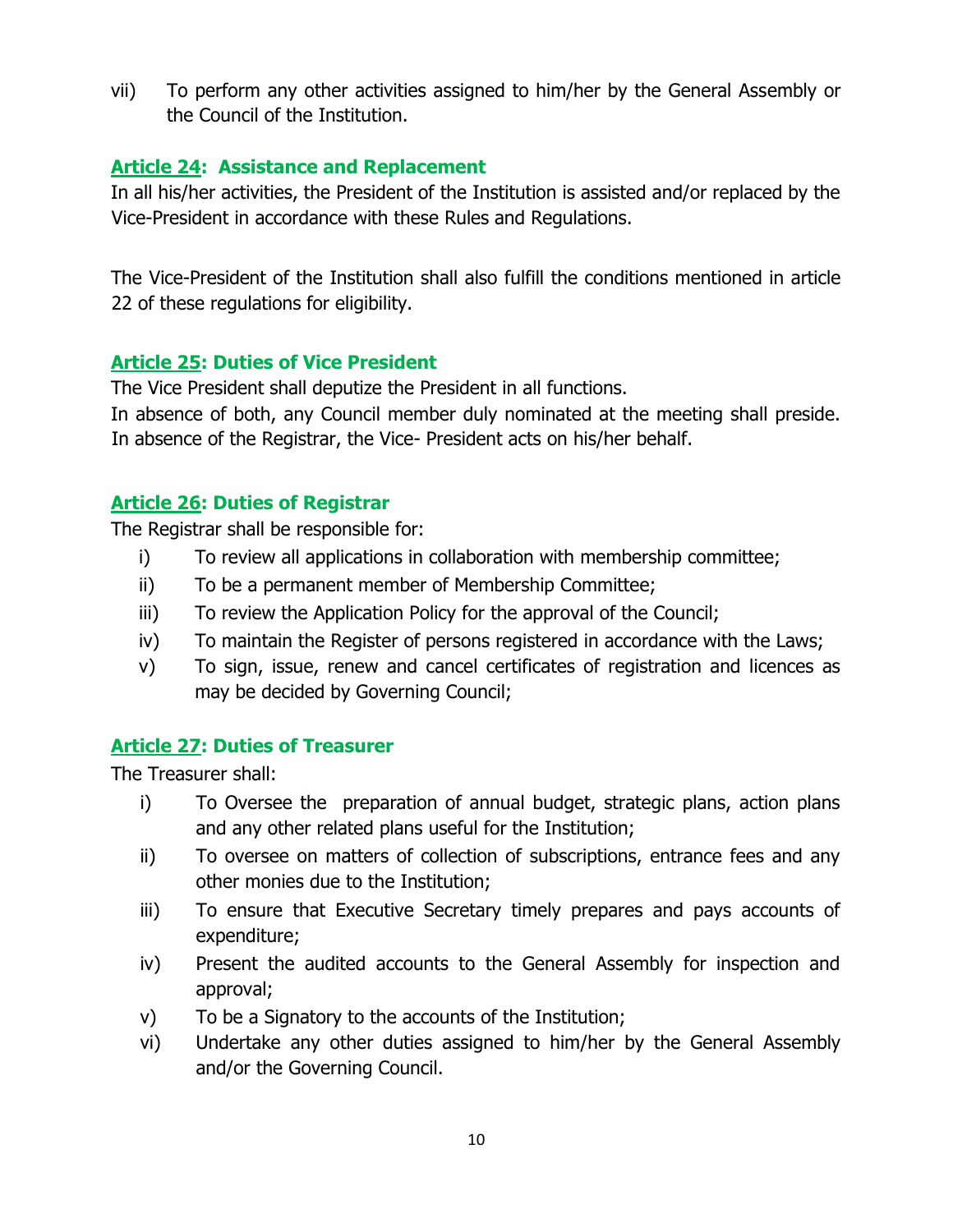## <span id="page-18-0"></span>**Article 28 : Responsibilities of other members of Governing Council**

Other members of Governing Council shall:

- i) Participate in all meetings of the General Assembly and Governing Council;
- ii) Participate in decision making of the meetings of the Governing Council;
- iii) Undertake any other duties assigned to them by the General Assembly and/or the Governing Council.

## <span id="page-18-1"></span>**SECTION 6: PROVISIONS RELATED TO THE ESTABLISHMENT OF BRANCHES AND ASSOCIATIONS**

#### <span id="page-18-2"></span>**Article 29: General provision**

A Branch may be created in relation to locations and an Association shall base on specific engineering disciplines;

The overriding Laws and by-laws governing the branches and Associations shall be those of the Institution.

## <span id="page-18-3"></span>**Article 30: Creation of Branches**

In order to expand the aims and objectives of the institution, on the proposal of the Governing Council or at the request of members, the General Assembly may set up Branches of the Institution.

#### <span id="page-18-4"></span>**Article 31: Working Modalities of Branches**

The working modalities, duties and responsibilities of Branches shall be governed by the rules and regulations governing Branches. The Governing Council is delegated to establish Instructions on commencement and operation of branches. The committee of the Branch shall be determined and selected through elections.

#### <span id="page-18-5"></span>**Article 32: Dissolution of a Branch**

The Governing Council may propose to the General Assembly the dissolution of a branch if it is not complying with laws and by-laws set out by Institution and or it is deemed irrelevant in the interests of the Institution. However the Governing Council may suspend any Branch for any breach of the laws and by-laws of the Institution.

## <span id="page-18-6"></span>**Article 33: Establishment of an Association**

In order to further the aims and objectives of the institution, on the proposal of the Governing Council or at the request of members, the General Assembly may allow the establishment of Associations within the Institution. Any such association may be formed with respect to specialisations and/or categorisations of practice.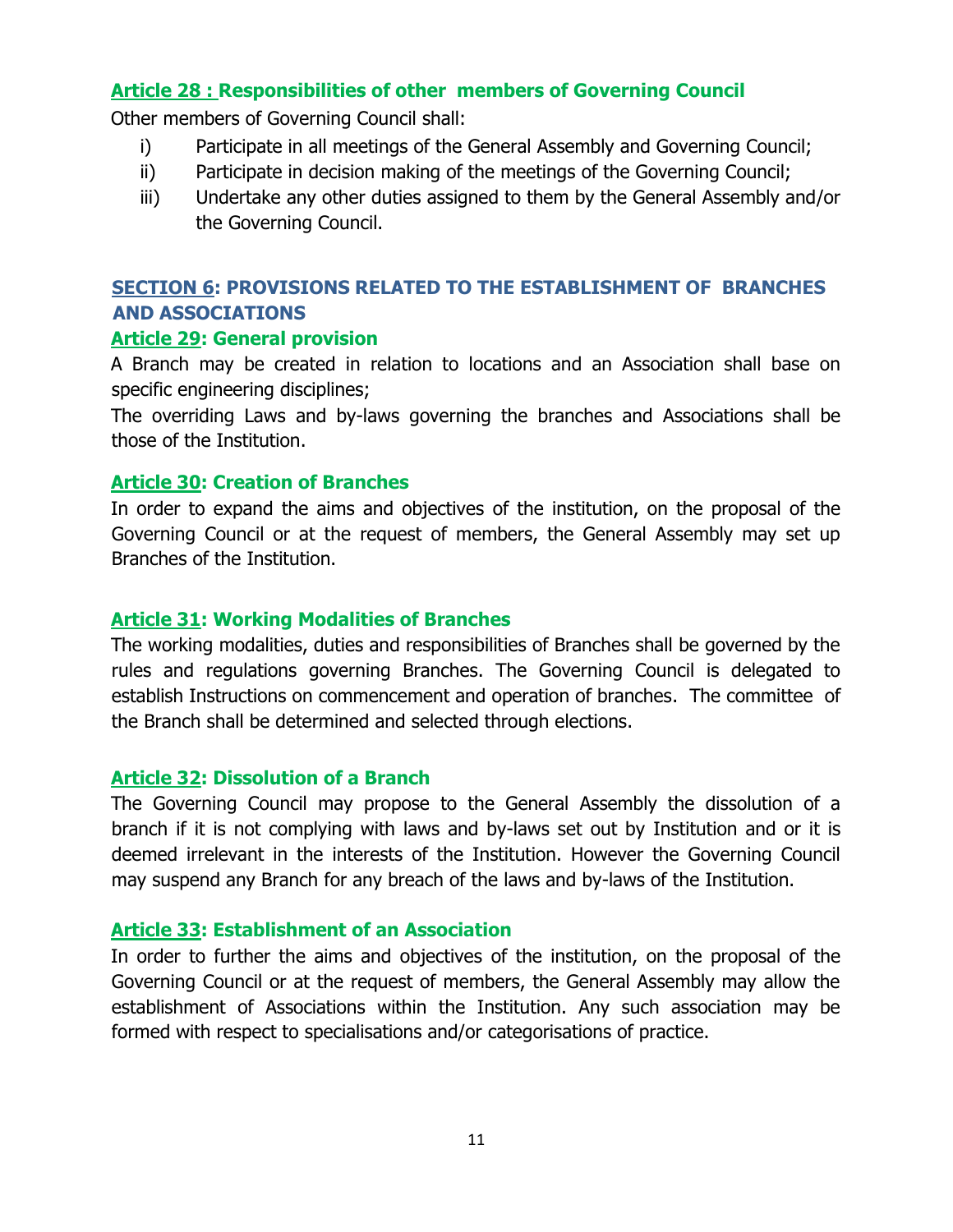## <span id="page-19-0"></span>**Article 34: Working Modalities of Association**

The working modalities, duties and responsibilities of Associations shall be governed by the rules and regulations governing Associations within the Institution. The Governing Council shall be delegated to establish Instructions on commencement and operation of Associations.

Any activity of the association shall be approved by the Governing Council.

## <span id="page-19-1"></span>**Article 35: Dissolution of an Association**

The Governing Council may propose to the General Assembly the dissolution of an Association if it is not complying with by-laws set out by Institution and or it is deemed irrelevant in the interests of the Institution. However the Governing Council may suspend any Association for any breach of the laws and by-laws of the Institution.

# <span id="page-19-3"></span><span id="page-19-2"></span>**SECTION 7: PROVISIONS RELATED TO THE COMMITTEES Article 36: General Provision**

The Institution through its General Assembly may establish standing and ad hoc committees which shall consist of such number of members as it may deem appropriate to perform such functions and duties as the Institution may determine;

The Standing Committees shall include ;

- i) Membership Committee;
- ii) Finance and resources mobilization Committee;
- iii) Professional Development and Research Committee;
- iv) Compliance and Inspection Committee.
- v) Audit Committee;
- <span id="page-19-4"></span>vi) Discipline and Conflict Resolution Committee;

# **Article 37: Appointment of Committee members**

The Institution through General Assembly shall appoint chairpersons and members of committees from among its members.

The Institution may where it considers appropriate, co-opt persons by virtue of their knowledge or expertise in specific areas to be part of its committees.

All recommendations of the committees shall be approved by Governing Council and ratified by the General Assembly.

## <span id="page-19-5"></span>**Article 38: Election**

The General Assembly of the Institution of Engineers shall elect among its roll of members, by simple majority, at least five (5) engineers to be members of the each standing Committee.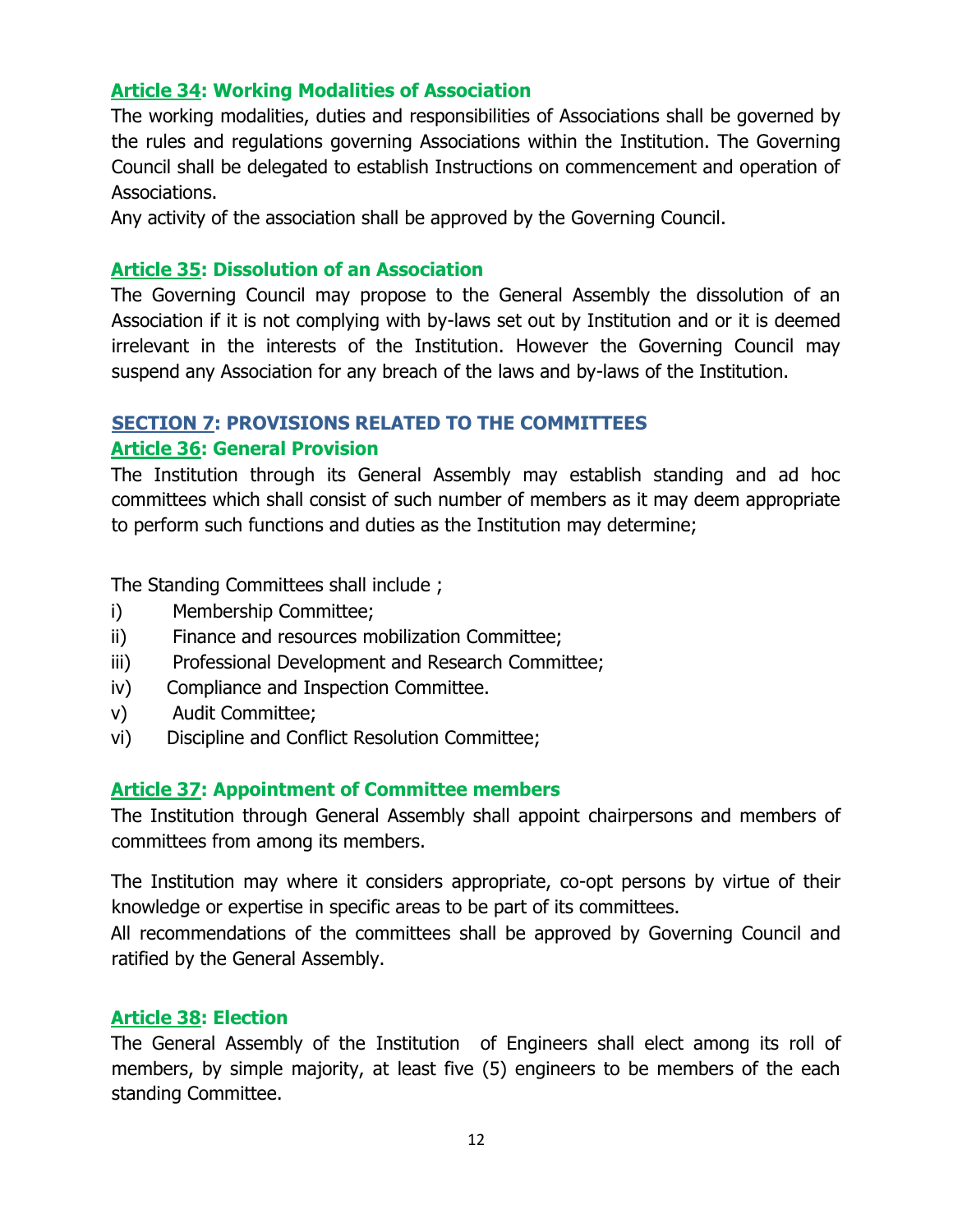#### <span id="page-20-0"></span>**Article 39: Organization of the Committees**

At its first meeting after the appointment of its members, the Committee shall elect among its members a Vice-Chairperson and a Secretary.

The Secretary is responsible for the preparation of any report, minutes of the meeting and correspondence from the Committee. Each report and minutes must be signed by the Chairperson of the meeting and the Secretary and submitted to the Governing Council.

#### <span id="page-20-1"></span>**Article 40: Convening and holding of the meetings of the Committees**

Each meeting of the Committee is convened and chaired by its Chairperson and, in his/her absence, by the Vice-Chairperson;

The invitation to the meetings, which must indicate agenda, place and time of the meeting, shall be served through appropriate channels of communication, including electronic mail.

#### <span id="page-20-2"></span>**Article 41: Quorum, deliberations and reports**

The Committees may meet and deliberate validly if the present members are at least the absolute majority.

Deliberation is made in consensus, failure to this by absolute majority of vote. The Chairperson has no right of casting vote.

At each meeting of the General Assembly of the Institution, the Chairperson of the Committee gives a brief report on the status of the issues that have been addressed by the Committee.

## <span id="page-20-3"></span>**Article 42: Additional operating rules**

<span id="page-20-4"></span>The Committee may develop additional operating rules but not contrary to these Regulations.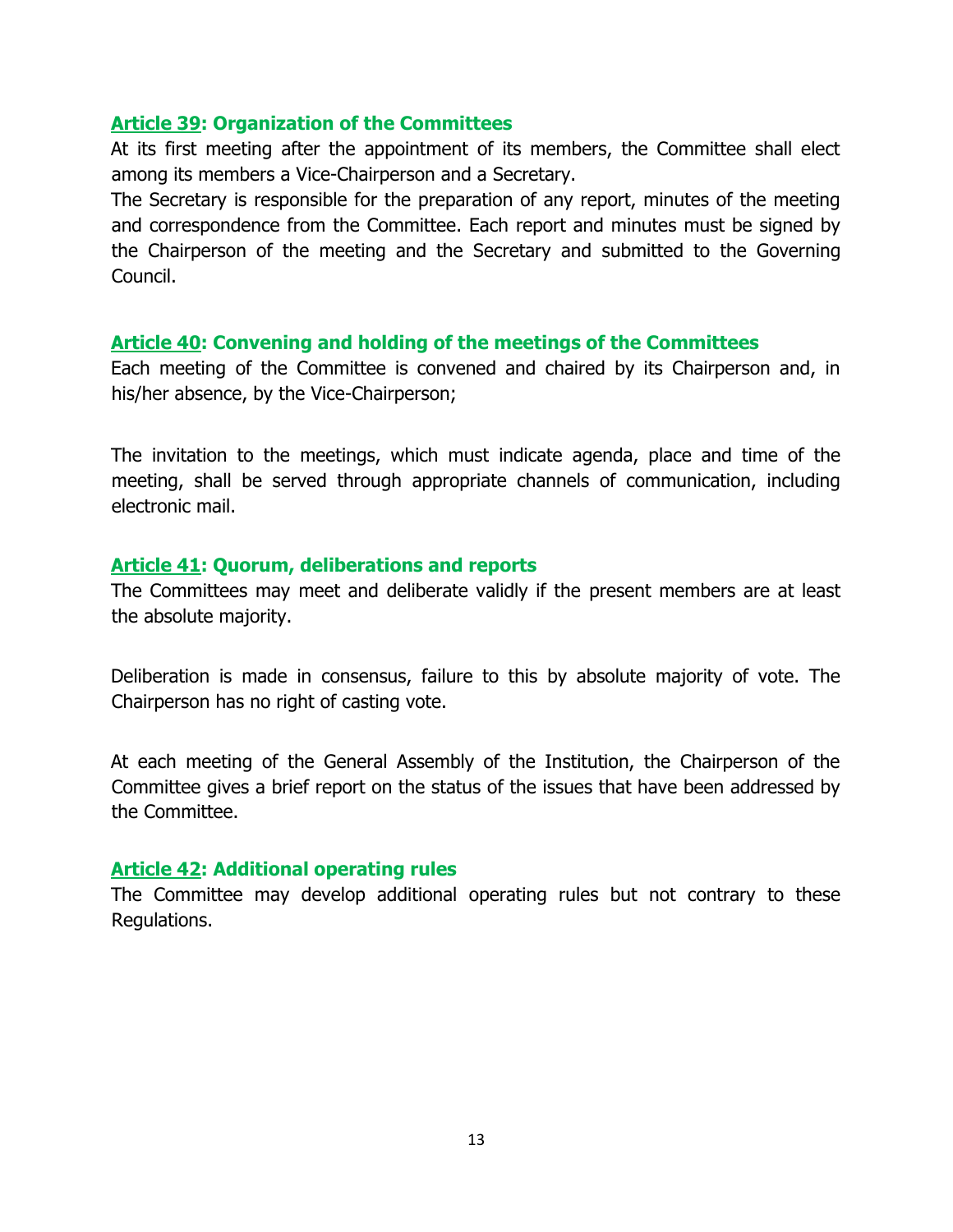## **SECTION 8: PROVISIONS RELATED TO RESPONSIBILITIES OF COMMITTEES**

# <span id="page-21-0"></span>**SUB-SECTION 1: MEMBERSHIP COMMITTEE**

## <span id="page-21-1"></span>**Article 43: Responsibilities**

The Membership Committee shall be competent to propose and give opinion on matters relating to membership in compliance with laws and regulations. Specifically the committee is responsible for:

- i) Ensuring all matters in relation to membership, Registration, Admission and Transfer are done in accordance with the laws and regulations.
- ii) Analyzing applications for membership to the Institution and organize tests for candidates whose files are complete;
- iii) Establishing the list of members fulfilling the requirements of supervisors of interns;
- iv) Receiving and approving the reports of the interns and propose for promotion to the other Class of membership;
- v) Perform any other task given by the Governing Council and/or the General Assembly.

# <span id="page-21-3"></span><span id="page-21-2"></span>**SUB-SECTION 2: FINANCE AND RESOURCES MOBILISATION COMMITTEE Article 44: Responsibilities of the Committee in charge of Finance and Resources Mobilazation**

This Committee shall have, inter alia, the following functions:

- i) To review the preparation of the draft budget of the Institution in collaboration with the Executive Secretary and present it to the Governing Council and to be approved by the General Assembly;
- ii) To monitor the implementation of the budget;
- iii) To develop and implement processes and procedures for proper management and control of the Institution;
- iv) To monitor the proper use of the assets and submit ad hoc reports to the Governing Council;
- v) To participate in the development of the draft annual action plans, five-year plan and the strategic plan;
- vi) To participate in the identification of revenue sources for the Institution in order to promote its activities;
- vii) To participate in the study and development of the income-generating projects for the Institution;
- viii) To develop the framework for social and economic welfare of the Institution;
- ix) Perform any other task given by the Governing Council and/or the General Assembly.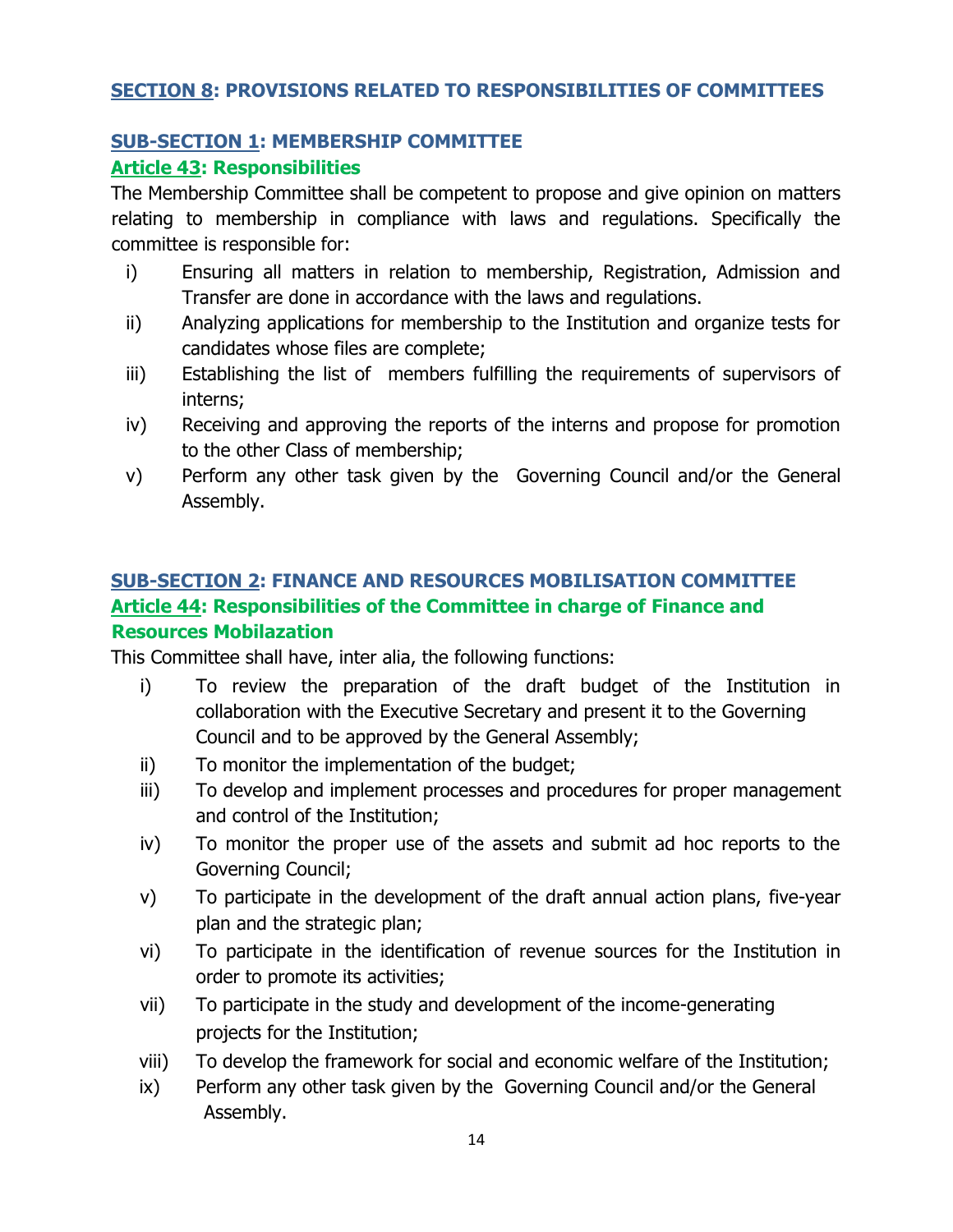# <span id="page-22-0"></span>**SUB-SECTION 3: THE COMMITTEE OF PROFESSIONAL DEVELOPMENT AND RESEARCH**

## <span id="page-22-1"></span>**Article 45: Responsibilities of the Committee in charge of Continuous Professional Development and Research**

This Committee shall have, inter alia, the following functions:

- i) Promoting research within the Institution;
- ii) To propose demand driven knowledge and skills to the Institutions of learning;
- iii) Preparing continuing training for Members of the Institution in the modalities described and accepted by the members;
- iv) Proposing and following up the training of the interns ;
- v) Proposing the procedures for the absorption of students in Industrial Trainings;
- vi) Developing the guidelines for the supervision of internship;
- vii) Preparing assessments of internships and make reports of results;
- viii) Receiving and approving the reports of the interns and submit them to the Governing Council;
- ix) Prioritize investment areas in engineering research;
- x) Perform any other task given by the Governing Council and/or the General Assembly.

# <span id="page-22-3"></span><span id="page-22-2"></span>**SUB-SECTION 4: COMPLIANCE AND INSPECTION COMMITTEE Article 46:Responsibilities**

The duties and Responsibilities of Compliance and Inspection Committee shall include but not limited to the following:

- i) Advise the Governing Council and General Assembly on such issues as:
	- a) How IER's mission, programs, and goals can best serve the community;
	- b) Important issues in institutional administration and policy;
	- c) How IER can promote quality and competenceof its members in engineering;
- ii) Conduct Field Inspections on the following issues:
	- a) General Compliance of practioners to the law and regulations in place;
	- b) Compliance of members to Rwanda Building Code and standards;
	- c) Compliance of membersto Urban Planning Code ;
	- d) Develop plan for regular Inspection of new and existing buildings and other infrastructures;
	- e) Develop plan for regular inspection of practioners in engineering field;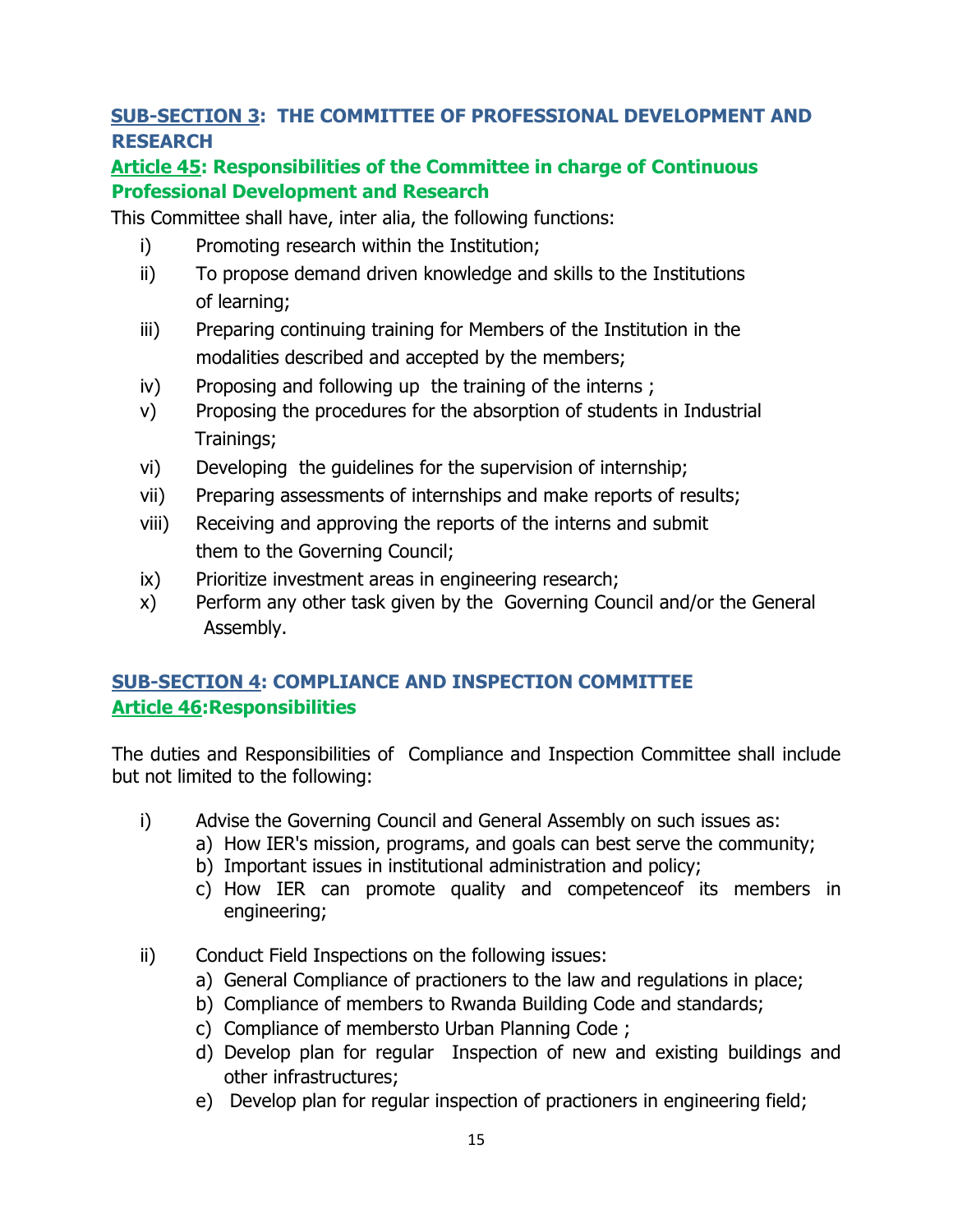- iii) Recommend to the Governing Council on the findings and mitigation of the inspection conducted.
- iv) Perform any other task given by the Governing Council and/or the General Assembly.

## <span id="page-23-0"></span>**SUB-SECTION 5: AUDIT COMMITTEE**

#### <span id="page-23-1"></span>**Article 47: Responsibilities**

The Audit committee shall have the following responsibilities:

- i) Audit Compliance with laws, Regulations and Processes and Procedures governing the Institution
- ii) Audit the Accounts of the Institution and submit a report to Treasurer to present annually to the General Assembly;
- iii) To look into and report on the finances of the Institution to the Governing Council from time to time;
- iv) Audit the Physical Assets of the Institution;
- v) Decide on sale of assets of the Institution;
- vi) Decide on the disposal of Institution Assets;
- vii) Perform any other task given by the Governing Council and/or the General Assembly.

# <span id="page-23-3"></span><span id="page-23-2"></span>**SUB-SECTION 6: DISCIPLINE AND CONFLICT RESOLUTION COMMITTEE; Article 48: Responsibilities**

The Disciplinary Committee shall be competent to decide on matters relating to discipline, behavior and compliance with laws and regulations by members. Specifically the committee is responsible:

- i) To consider all claims that is linked with the discipline of Members;
- ii) To examine on all issues referred to it and make recommendations in accordance with the Law, Internal Rules and Regulations and code of ethics;
- iii) To fight injustice and discrimination;
- iv) To monitor the conduct and the practice of members;
- v) To Perform any other task given by the Governing Council and/or the General Assembly.

# <span id="page-23-4"></span>**SUB-SECTION 7: AD HOC COMMITTEES**

## <span id="page-23-5"></span>**Article 49: Establishment**

The General Assembly or the Governing Council may occasionally establish an ad hoc Committees responsible for specific issues which fall out of the authority of the existing Committees within or whose creation would simply be justified by the circumstances and the mandate, duration and logistical means necessary shall be availed accordingly.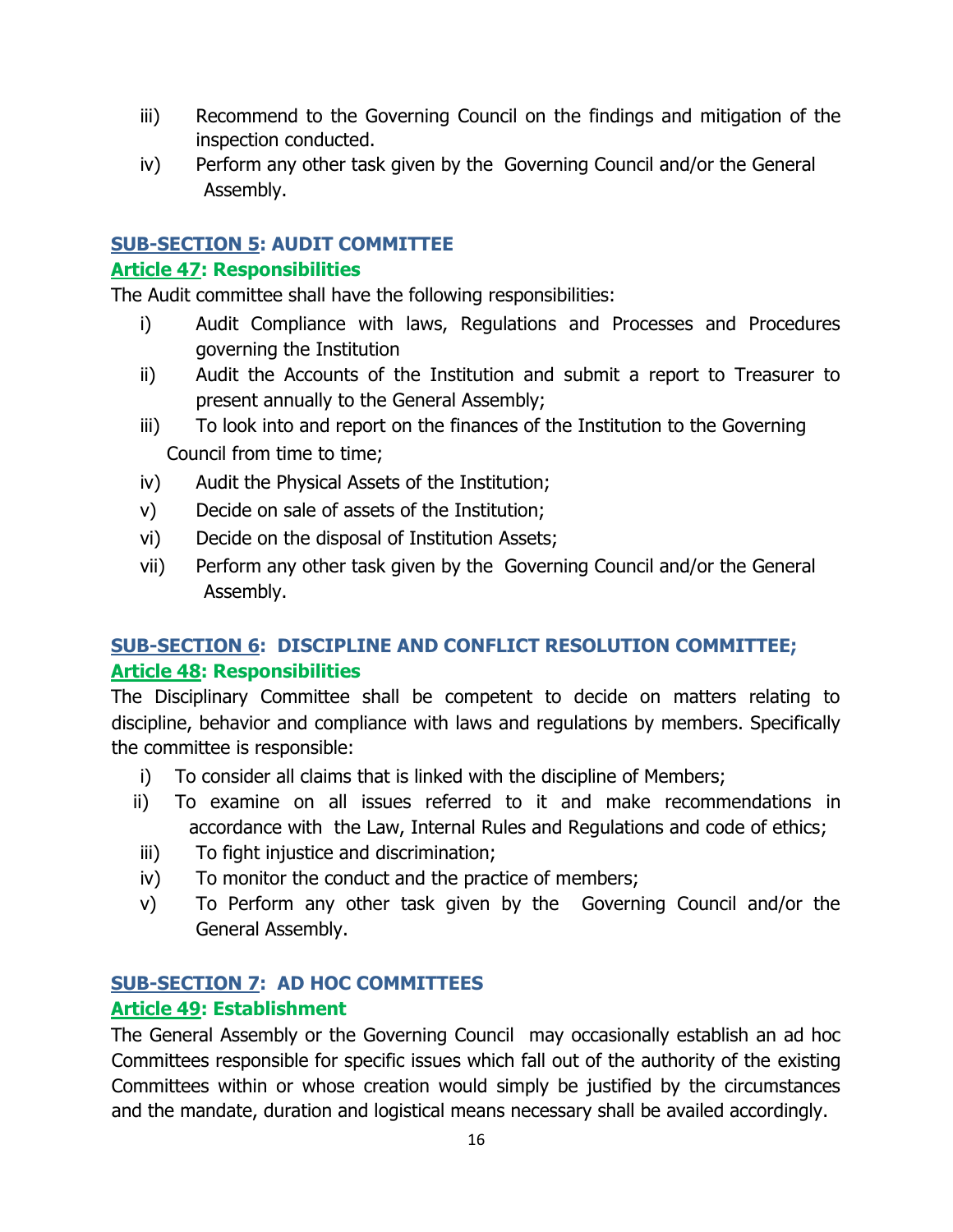# <span id="page-24-1"></span><span id="page-24-0"></span>**SECTION 8: GENERAL PROVISIONS TO ALL ORGANS OF THE INSTITUTION Article 50: Term of office**

The members of Governing Council and Standing Committees of the Institution shall be elected for a term of office of three (3) years renewable only once. The Registrar shall serve for two consecutive terms non-renewable.

The term of office of the Governing Council and the Committees which expires during the year shall be extended until the next General Assembly.

#### <span id="page-24-2"></span>**Article 51: Conflict of interest**

No one shall intervene or take part in the vote on a question in which he/she has, directly or indirectly, a personal interest, unless specifically invited to clarify by the Chairperson of the meeting.

#### <span id="page-24-3"></span>**Article 52: Facilities extended to members of the organs of the Institution**

The President, the Governing Council and Committees shall receive facilitation and sitting allowances under the conditions determined and updated from time to time in the procedure manual and approved by the General Assembly.

## <span id="page-24-4"></span>**Article 53: Support to the organs of the Institution and supervision of the Committees**

The President and the Executive Secretary of the Institution provides permanent support to the organs and Committees of the Institution.

The Executive Secretariat of the Institution coordinates the work of the Committees, receives their reports and remit them to the Governing Council.

## <span id="page-24-5"></span>**Article 54: Vacancy within the Governing Council and the Committees**

In case of a vacancy within the organs of the Institution, the President shall organize the replacement in the next General Assembly. The election to fill any vacant post shall be conducted only if the term of office remaining is equal or more than one year.

## <span id="page-24-7"></span><span id="page-24-6"></span>**SECTION 9: PROVISIONS RELATED TO ASSETS AND PROPERTIES Article 55: Assets of the Institution**

The assets of the Institution shall comprise, either in possession or property, movable property and real estate necessary for the fulfillment of its mission. It shall emanate from contributions, donations, legacies, revenues, and grants from the State and/or any other organisation.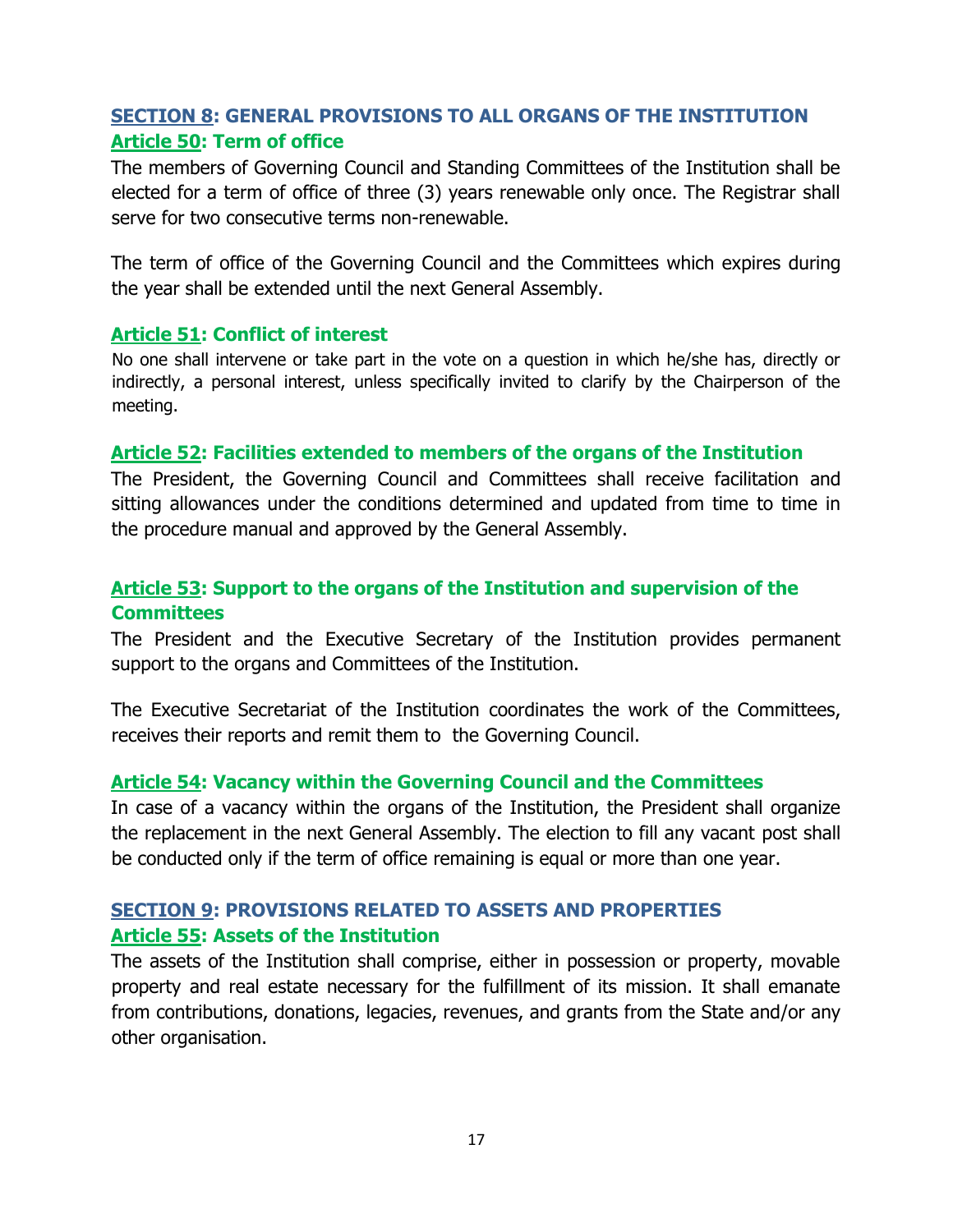#### <span id="page-25-0"></span>**Article 56: Income generating**

The Institution shall have the right to generate its own income through its expertise in collaboration with members and/or partners;

Any member who shall perform any activity generating income on behalf of the Institution shall have a right on a portion of money on the work performed as a payment. And any such portion to be paid the member shall be determined in consensus, on a case by case basis and nature of the work(s).

#### <span id="page-25-1"></span>**Article 57: Purpose of income and property of the Institution**

The income and property of the Institution, when derived, shall be applied solely towards the promotion of the objectives of the Institution.

# <span id="page-25-3"></span><span id="page-25-2"></span>**SECTION 10: PROVISIONS RELATED TO EXECUTIVE SECRETARIAT Article 58: Procedure for the day-to-day management**

The day-to-day management of the Institution shall be done according to its Manuals of Procedures formulated by the Governing Council, and in any case approved by the General Assembly prior to application. The Manuals must include specific provisions concerning:

- i) Administrative processes and procedures;
- ii) Financial and Accounting processes and procedures;
- iii) Assets management;
- iv) Processes and Procedures for auditing;
- v) Processes and Procedures for the procurement;
- vi) Reporting Processes and Procedures;
- vii) Human resources management procedures.

The Manuals shall be regularly updated to reflect the needs of the Institution and the requirements for accurate management. The General Assembly shall determine any other provisions required, as needs arise. Any such need for update shall be initiated by the Executive Secretariat, Governing Council or General Assembly.

#### <span id="page-25-4"></span>**Article 59: Duties of Executive Secretary of the Institution**

The day-to-day management of the Institution shall be carried out by an Executive Secretary assisted by a set of staff recruited by the Governing Council.

The Executive Secretary shall serve as a Chief Budget Manager of the Institution regularly and joint signatory of accounts of the Institution.

In addition to the day-to-day management of the Institution, the Executive Secretary shall assist on daily basis the President, the Governing Council as well as the Committees for the accomplishment of the mission of the Institution.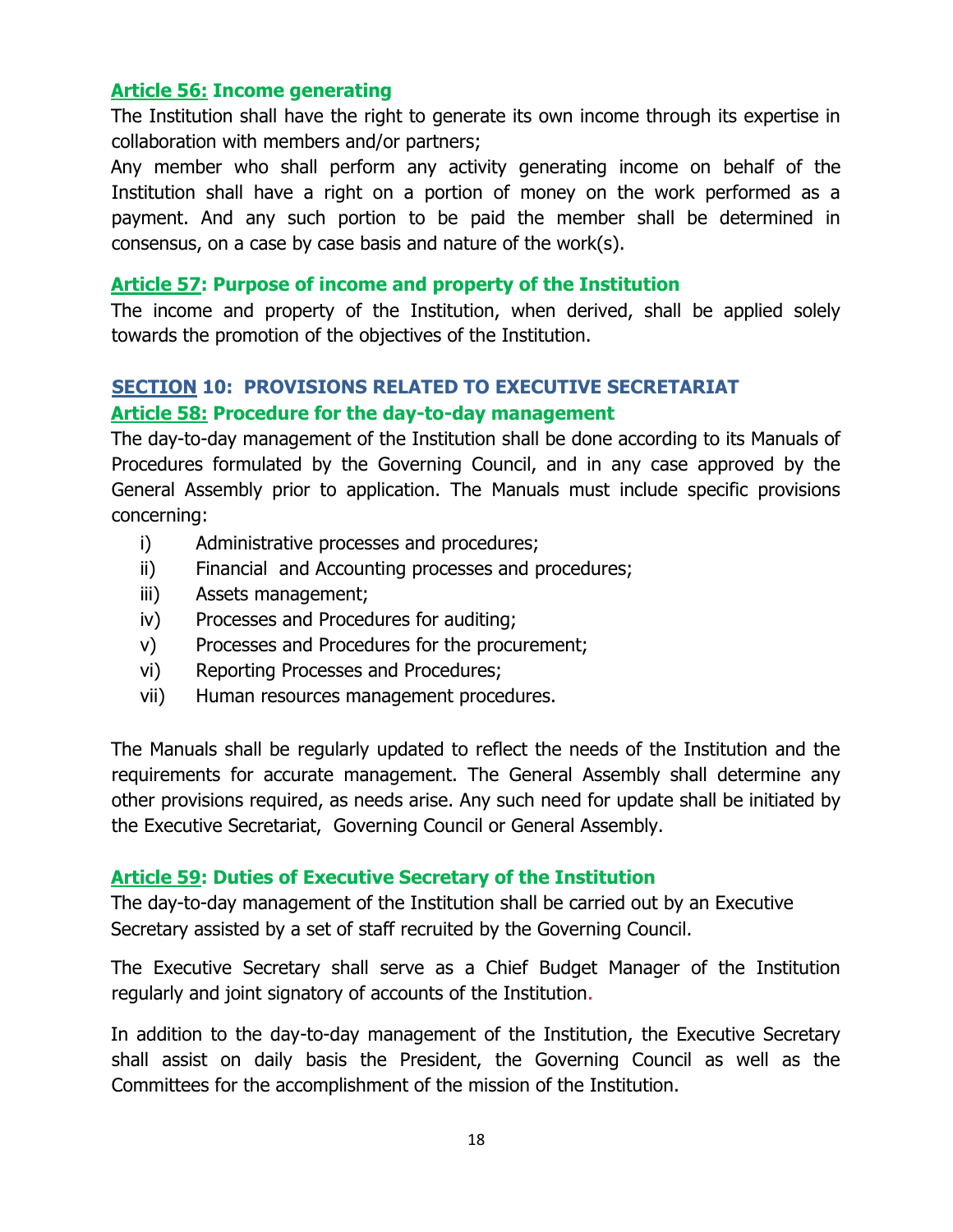Subject to the direction of the members of the Institution, it shall be the duty of the Executive Secretary:

- i) To conduct all correspondences;
- ii) To attend all meetings of the Governing Council;
- iii) To read all minutes and communications that may be ordered to be read;
- iv) To superintend the publication of such papers and publications as the Governing Council may direct. He or she shall also engage, subject to the approval of the Governing Council;
- v) To be responsible for all persons employees of the Institution;
- vi) To conduct the ordinary business of the Institution in accordance with the Internal Rules and Regulations as well as the directions of the Governing Council, and shall refer to the President, Vice-President and/or Registrar available any matters of importance or difficulty requiring urgent decisions.
- v) To keep all documents and records including records of all assets of the Institution;
- vi) To prepare all documents due for gazetting as directed by the Governing Council;
- vii) To take and keep minutes of the Governing Council meetings;
- viii) To Enforce decisions of the General Assembly and Governing Council;
- ix) To keep the seal and the stamp of the Institution in such custody as the Governing Council may direct; and
- x) To exercise and perform any other functions which the General Assembly and/or the Governing Council may determine from time to time.

## <span id="page-26-0"></span>**Article 60: Other Staff of the Institution**

Other staff shall be the employees of the Institution and shall work under the supervision of the Executive Secretary.

## <span id="page-26-1"></span>**Article 61: Strategic Plan and Action Plan of the Institution**

The Institution shall be managed in accordance with the strategic plan and the subsequent plans of action formulated by the Governing Council and adopted by the General Assembly.

#### <span id="page-26-2"></span>**Article 62: Performance Contracts**

On the basis of the strategic plan, the plans of action, adopted programs and budget, the Governing Council of the Institution and the Executive Secretary shall conclude a performance contract for the year. The Executive Secretary shall also conclude performance contracts with the secretariat staff. At the end of the fiscal year, the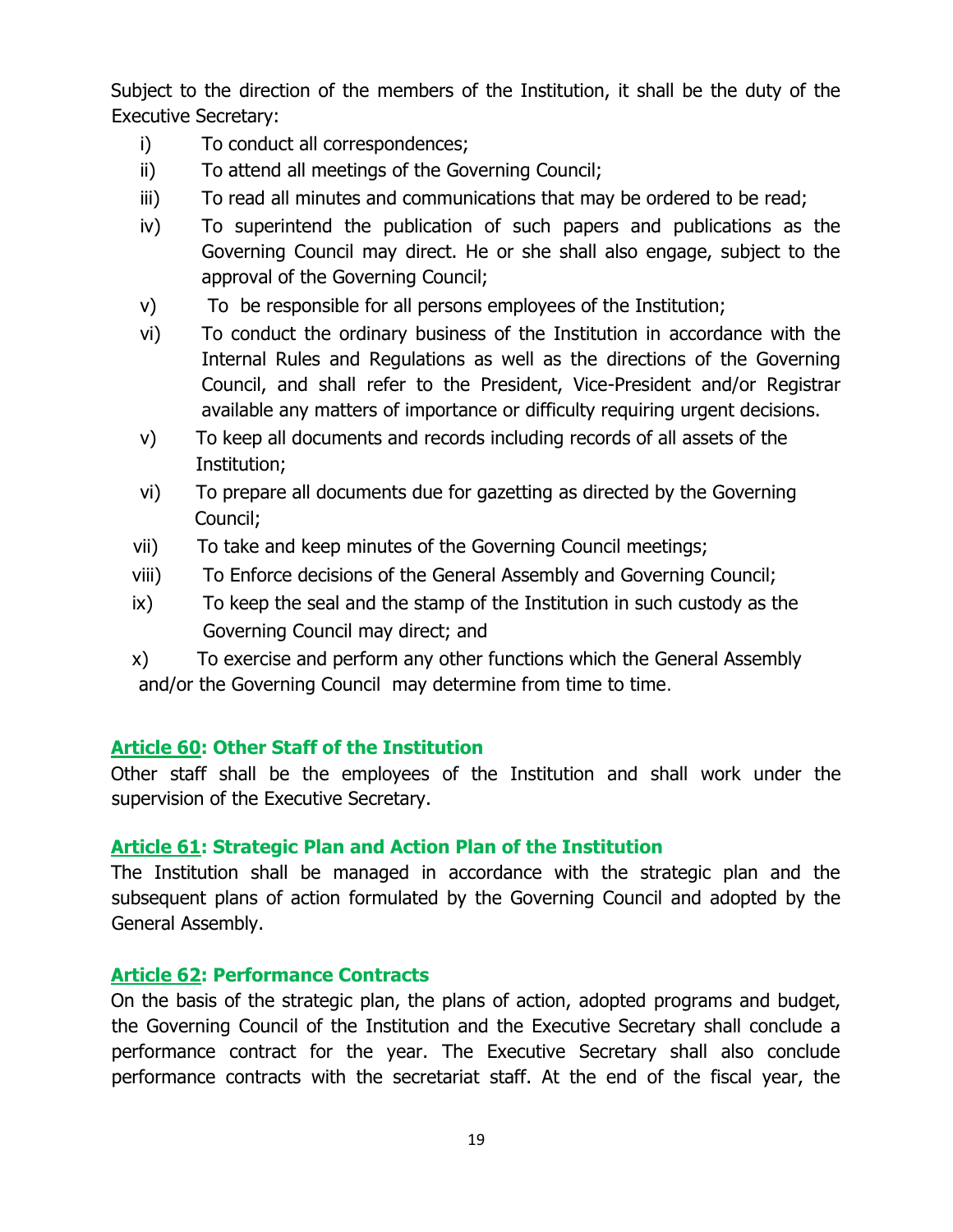Governing Council shall evaluate the performance contract and report to the General Assembly.

## <span id="page-27-0"></span>**Article 63: Exceptional Activities and Expenses**

Unforeseen activities and expenses shall be authorised by the Governing Council by reallocation of the budget line or budget review without exceeding 20% of the amount of the budget approved by the General Assembly. Any unforeseen activities and expenses approved by the Governing Council shall be reported through minutes and resolutions of the Governing Council meetings. Additionally, the Governing Council shall also present to the next General Assembly on any such unforeseen activities and expenses.

## <span id="page-27-1"></span>**SECTION 11: PROVISIONS RELATED TO ADMISSIONAND MEMBERSHIP Article 64: Classes of Membership**

<span id="page-27-2"></span>The Institution shall consist of the following members:

- i) Honorary ;
- ii) Fellow;
- iii) Corporate ;
- iv) Associate;
- v) Graduate Engineers/Technolgists/Technicians;
- vi) Technologists;
- vii) Technicians;
- viii) Students;
- ix) Affiliate Firm / Organization;
- x) Life Member.

## <span id="page-27-3"></span>**Article 65: Eligibility of Honorary Class of membership**

Every candidate for election to the class of Honorary Member shall be a person, not being an engineer, has rendered noticeable service to the Institution or the profession of engineering or is eminent in engineering or in public service that admission of the candidate as Honorary Member would be in the interest of the Institution. A Honorary member shall be elected by the General Assembly, following nominations by the Governing Council. Every such election shall be announced at the subsequent Annual General Assembly.

# <span id="page-27-4"></span>**Article 66: Eligibility of Fellow class of membership**

Every candidate for election or transfer to the class of Fellow shall satisfy the Institution that:

EITHER: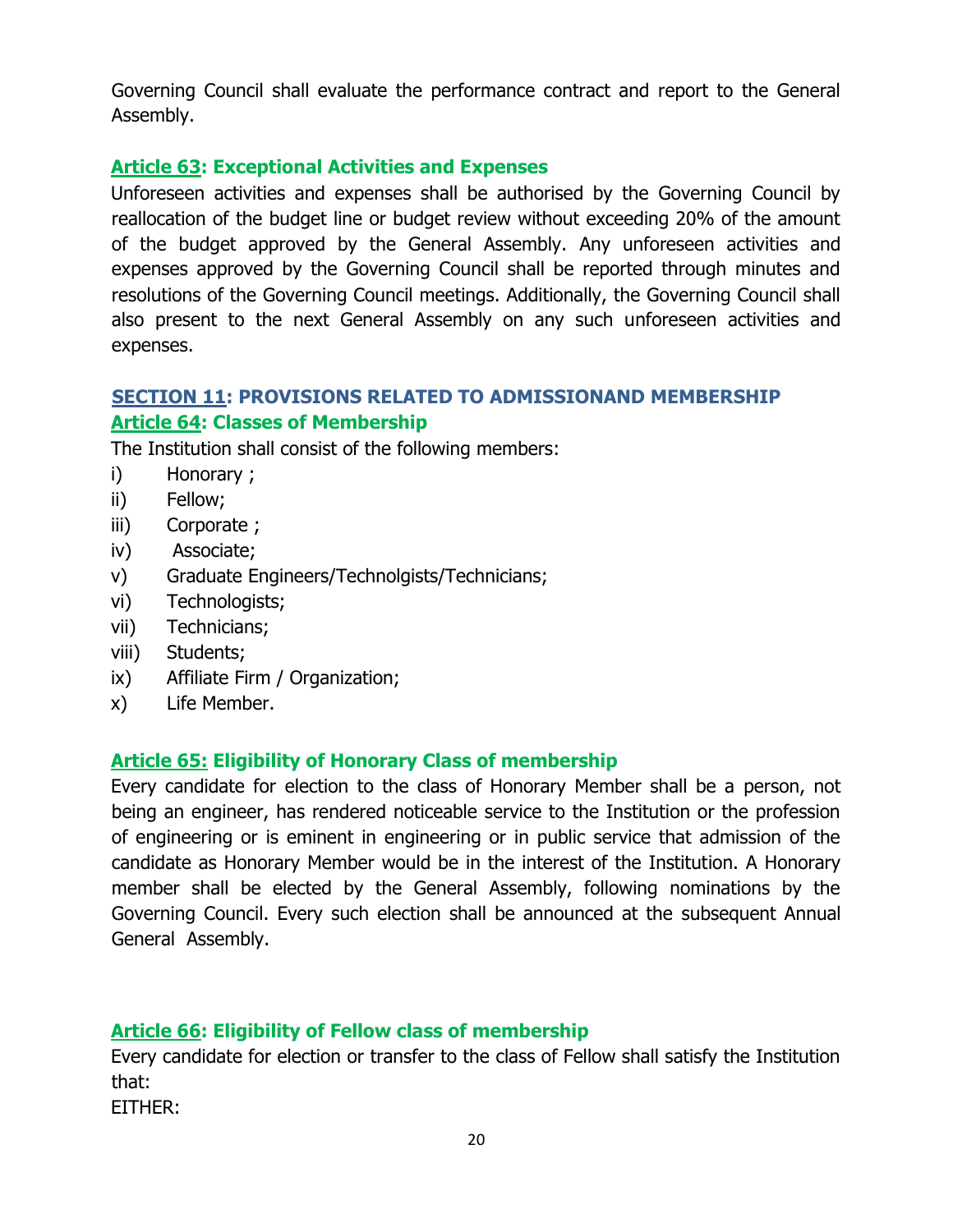a) That he/she:

- i) Has been practicing for at least fifteen ( 15) years;
- ii) Has been a Corporate Member for a period of at least seven (7) years.

iii) Has held a position of such responsibility for at least five years in the Science or Practice of engineering as in the opinion of the Council justifies his or her election by the General Assembly.

iv) Has provided proven leadership and service of an engineering nature to the society.

v) Has rendered distinguished service to the Institution.

# OR

b) That he/she:

- i) Has such knowledge of the science or practice of Engineering and has acquired such eminence in his or her profession that in the opinion of the Council his or her admission as a member would conduce to the interests of the Institution;
- ii) Is engaged in the science or practice of Engineering.
- c) Is current on the register of Institution of Engineers Rwanda.
- d) Is a Fellow of an Engineering Institution in Eastern Africa that has ratified the Mutual Recognition Agreement as deposited at the EAC offices Arusha or any other Institution that has MRA with IER.

# <span id="page-28-0"></span>**Article 67: Eligibility of Corporate Class of membership**

Every candidate for election or transfer to the class of Corporate Member shall satisfy the Institution, through its Governing Council, who may at their discretion call the candidate for interview, that he/she:

- i) Has obtained the degree of a Bachelor of Engineering or its equivalent awarded by a University or School of Engineering approved for the purpose by the Institution;
- ii) Has passed the technical requirements and approved by the Institution to practice as an Engineer;
- iii) Had at least two (2) years adequate practical experience in the practice of engineering, engineering research or engineering education, preferably under a Fellow or Corporate Member of the Institution, or under a member of another institution recognised by the Institution, through its competent authority; provided that this period shall be in a position of responsibility;
- iv) To maintain a corporate Class he or she should attain the minimum allowable number of credit points in Continuous Professional Development assessment**or**;
- v) Is a Corporate member of an Engineering Institution in Eastern Africa that has ratified the Mutual Recognition Agreement signed by Rwanda;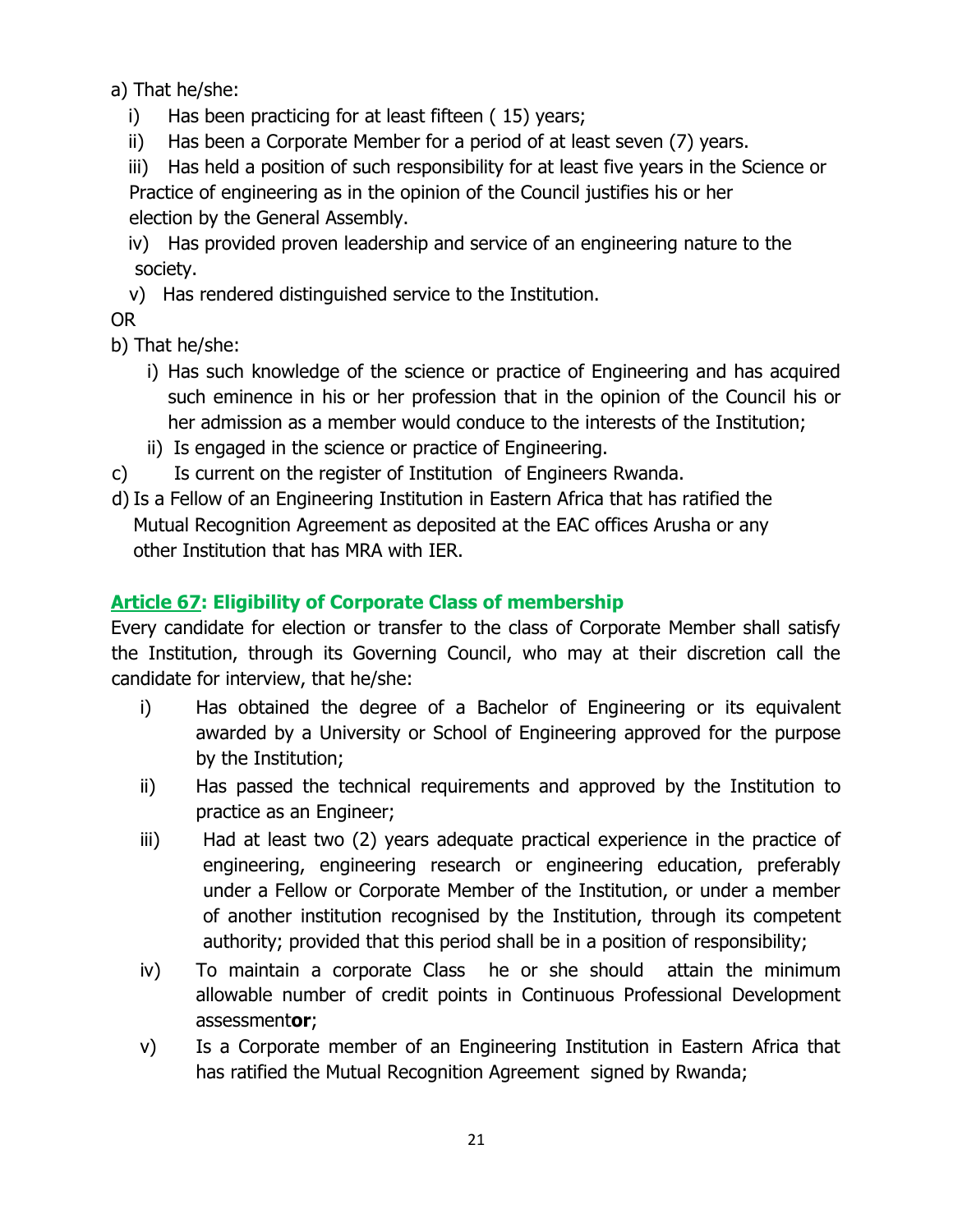- vi) His/her Country of origin has Mutual Recognition Agreement with Institution of Engineers Rwanda.
- vii) For a foreigner who is a professional shall only need to provide the current practicing certificates to be registered as a professional.

# <span id="page-29-0"></span>**Article 68: Eligibility of Associate Class of membership**

Every candidate for election or transfer to the class of Associate shall satisfy the Institution, through its Council that he or she:-

- i) is not qualified for admission as a Corporate member but has qualifications and competences rendering him or her to work in the engineering field; and
- ii) has had at least five (5) years' experience in a position of responsibility related to engineering.

# <span id="page-29-1"></span>**Article 69: Eligibility of Engineering Technologist Class of membership**

Every candidate shall be eligible for registration as an engineering technologist if that person is:-

- i) a holder of Advanced Diploma $(A_1)$  in Technology/ in Engineering or other qualifications from a recognised program of study for the course;
- ii) Has passed professional assessment conducted by the Institution of Engineers Rwanda.

# <span id="page-29-2"></span>**Article 70: Eligibility of Engineering Technician Class of membership**

Every candidate shall be eligible for registration as an engineering technician if that person is:-

- i) a holder of a Certificate  $(A_2)$  or any Prior Learning Recognition tests in Engineering from a recognised program of study for the course;
- ii) Has passed professional assessment conducted by the Institution of Engineers Rwanda.

# <span id="page-29-3"></span>**Article 71: Eligibility of Graduate Engineer Class of membership**

Every candidate for admission or transfer to the class of Graduate shall satisfy the Institution, through its Council that he or she:-

- i) Has obtained the degree of a Bachelors in Engineering or its equivalent awarded by a University or School of Engineering approved for the purpose by the Institution
- ii) Has passed the technical requirements (technical report and interview) and approved by the Institution to practice as an Engineer.
- iii) No person shall remain a Graduate after 5 years in this class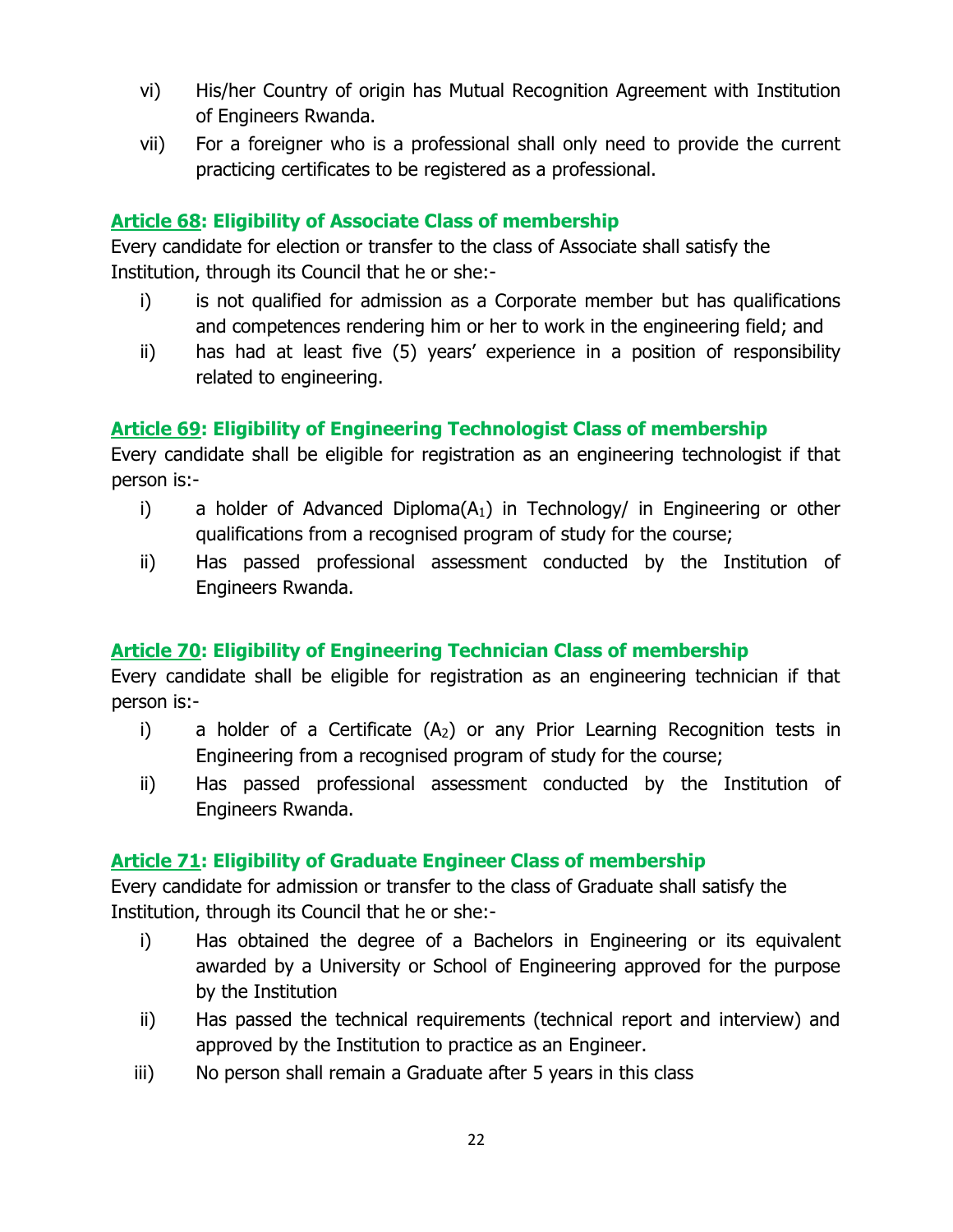iv) Is registered with the Institution of Engineers Rwanda as a graduate member.

# <span id="page-30-0"></span>**Article 72: Eligibility of Graduate Engineering Technologist Class of membership**

Every candidate for admission to the class of graduate Engineering Technologist shall satisfy the Institution, through its Council that he or she:-

- i) holds an Advanced Diploma in technology  $(A_1)$  / in Engineering from a recognised program of study for the course;
- ii) No person shall remain a Graduate after 5 years in this class

# <span id="page-30-1"></span>**Article 73: Eligibility of Graduate Engineering Technician Class of membership**

Every Candidate for admission to the class of graduate Engineering Technician shall satisfy the Institution, through its council, that he or she:-

- i) holds a Certificate in Engineering from a recognised program of study for the course;
- ii) No person shall remain a Graduate after 7 years in this class.

# <span id="page-30-2"></span>**Article 74: Eligibility of Student Member**

Every candidate for election to the class of student shall satisfy the Institution, through its Council that he or she:-

- i) Is receiving adequate instruction in the theory of engineering through a recognised engineering or technology in engineering program; and
- ii) No person shall remain a Student after 10 years in this class.

# <span id="page-30-3"></span>**Article 75: Eligibility of a Life Member**

Every candidate for election of the class for Life mebership shall satisfy the Institution that he or she:

- i) Has been a Fellow or a Corporate member of the IER;
- ii) Has an age of 65yrs and above;
- iii) Has been on a roll of members with the IER;
- iv) Has played key role in mentorship/ Leadership during his/her engineering career;
- v) Has applied for this category.

# <span id="page-30-4"></span>**Article 76: Eligibility of Consulting Firm**

Organisation of Engineering Consulting Firm shall comprise**:**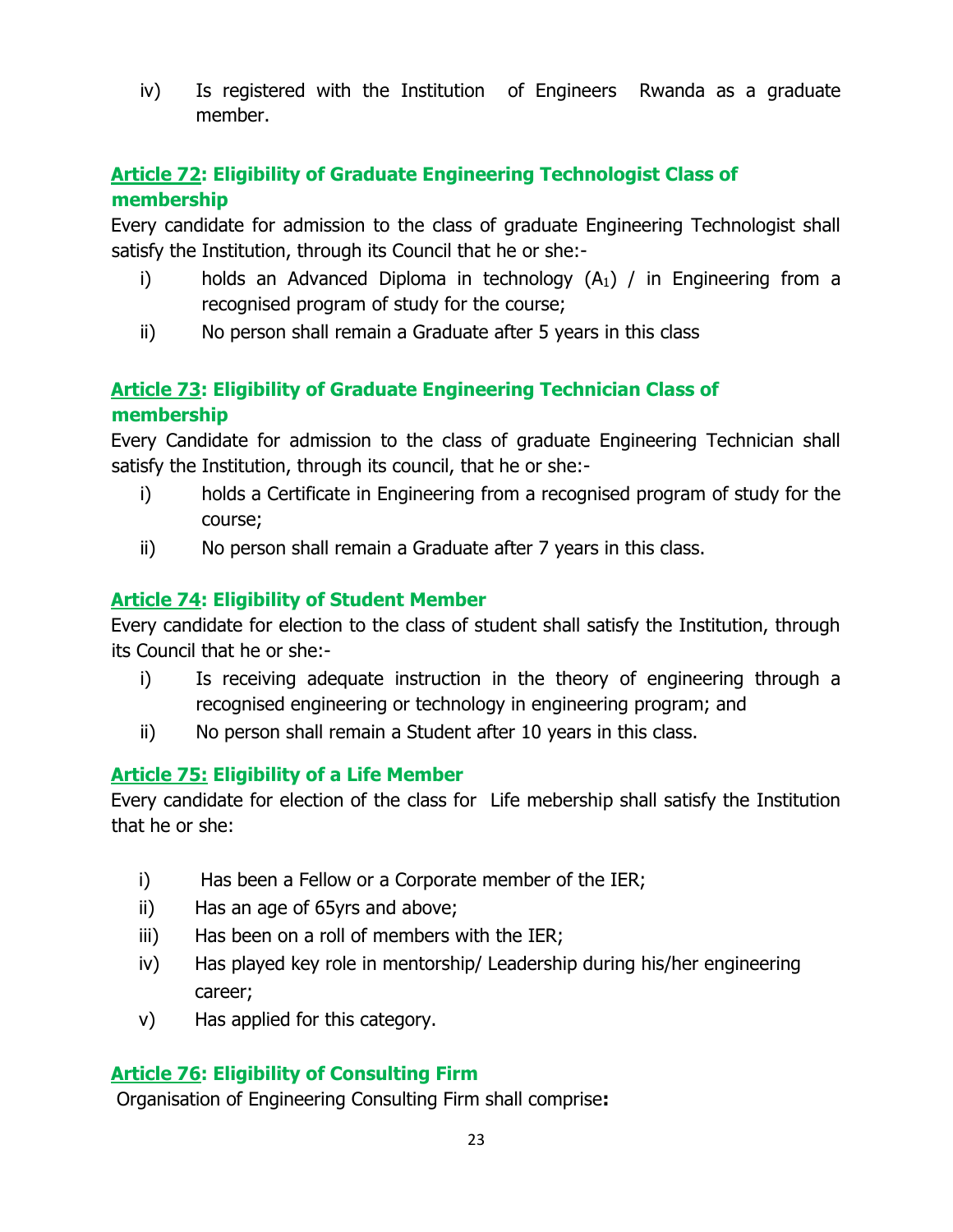- i) An applicant to this category shall provide proof of registration by a statutory body in Rwanda.
- ii) The owner of an Engineering Consulting Firm shall be a registered Engineer;
- iii) Must Fulfill other registration requirements.

## <span id="page-31-0"></span>**Article 77: Register of Members**

The name and address of every member of the Institution shall be entered on The Register maintained at the Headquarters of the Institution in the appropriate class of Membership, and such other particulars as the General Assembly may from time to time authorise. Such Register shall be available for inspection by members, if requested. Every Registered Member shall have a registration number.

## <span id="page-31-1"></span>**Article 78: Right of Members not Transferable**

The rights and privileges of each member of any class shall be personal to him/her, and shall not be transferable or transmissible by him/herself or by operation of Law.

## <span id="page-31-2"></span>**Article 79: Temporary Membership**

The Institution, through its Governing Council, may admit as a temporary member in the appropriate class of membership any person who is a bona-fide visitor and who is engaged in Engineering Works in Rwanda for a period not exceeding two years. The entrance fee for such a temporary member shall be waived, but he or she shall pay subscription appropriate to his or her class of membership and he or she shall take no part in the decisions of the Institution. The period of his or her Temporary Membership shall not be extended beyond a maximum of contract period.

# <span id="page-31-3"></span>**SECTION 12: PROVISIONS RELATED TO ELECTIONS AND TRANSFERS OF MEMBERS TO CLASSES**

## <span id="page-31-4"></span>**Article 80: Elections and Transfers of Members to classes**

The election of candidates for membership in any class and the transfer of members from one class to another shall be done by the next General Assembly every year, on the recommendation of the Governing Council on the demand of concerned Members. Application for election to membership in any class and the transfer of membership from one class to another shall be submitted using standard forms issued by the Governing Council, and shall be addressed to the President of the Institution.

In the event of the Governing Council declining the application for admission in any particular case, the Governing Council shall do so by assigning reason(s). Any such rejection shall be communicated to the Next General Assembly .

## <span id="page-31-5"></span>**Article 81: Proposal of Candidates for Election or Transfer**

The Institution, through its Governing Council, at its discretion shall reject election to membership or transfer from one class to another or remove from its register, persons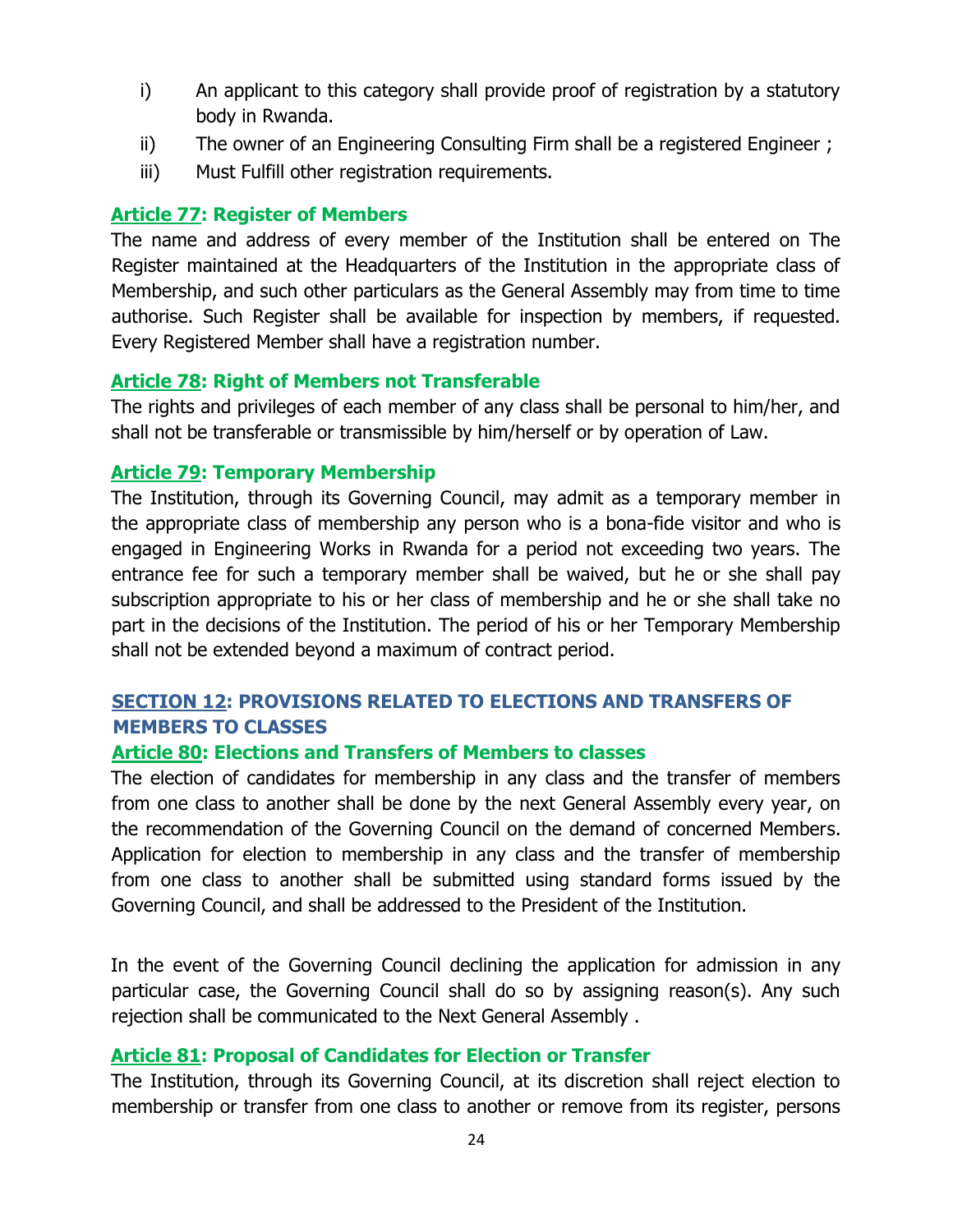proven to have breached the Code of ethics, these regulations, and/or the Laws of Rwanda. All such actions shall only be temporary until approved by the Next General Assembly .

# <span id="page-32-0"></span>**Article 82: Admission of Candidates on Payment of Admission Fee and Annual Subscription Prescribed**

A candidate elected or transferred shall be admitted to the requisite class, as the case may be, on payment of such entrance fee, annual subscription and/or transfer fee as these regulations shall be prescribed and updated from time to time.

Should payment of such dues not be made within a period of three (3) calendar months after the date of notification to the candidate of his or her election or transfer, such election or transfer may be declared null and void by the Governing Council and the candidate shall be notified accordingly.

A candidate for transfer to another class of membership shall have no arrears for the class of membership he or she is transferring from.

# <span id="page-32-2"></span><span id="page-32-1"></span>**SECTION 13: PROVISIONS RELATED TO PROFESSIONAL PRACTICES Article 83: Categories of Professional Practices**

Categories of practice shall be as follows:

- i) Specialist Engineer
- ii) Principal Engineer
- iii) Senior Engineer
- iv) Engineer
- v) Senior Technologist
- vi) Technlogist
- vii) Senior Technician
- viii) Technician
- ix) Artisan

# <span id="page-32-3"></span>**Article 84: Members Eligible to Practice**

Subsequent to Article 64 of these regulations:

- i) Fellow, Corporate and Associate Members are eligible to practice as professionals, as may be applicable;
- ii) Engineering Technologists and Engineering Technicians and Artisans are eligible to practice the profession of engineering as Technologists ,Technicians and Artisans respectively.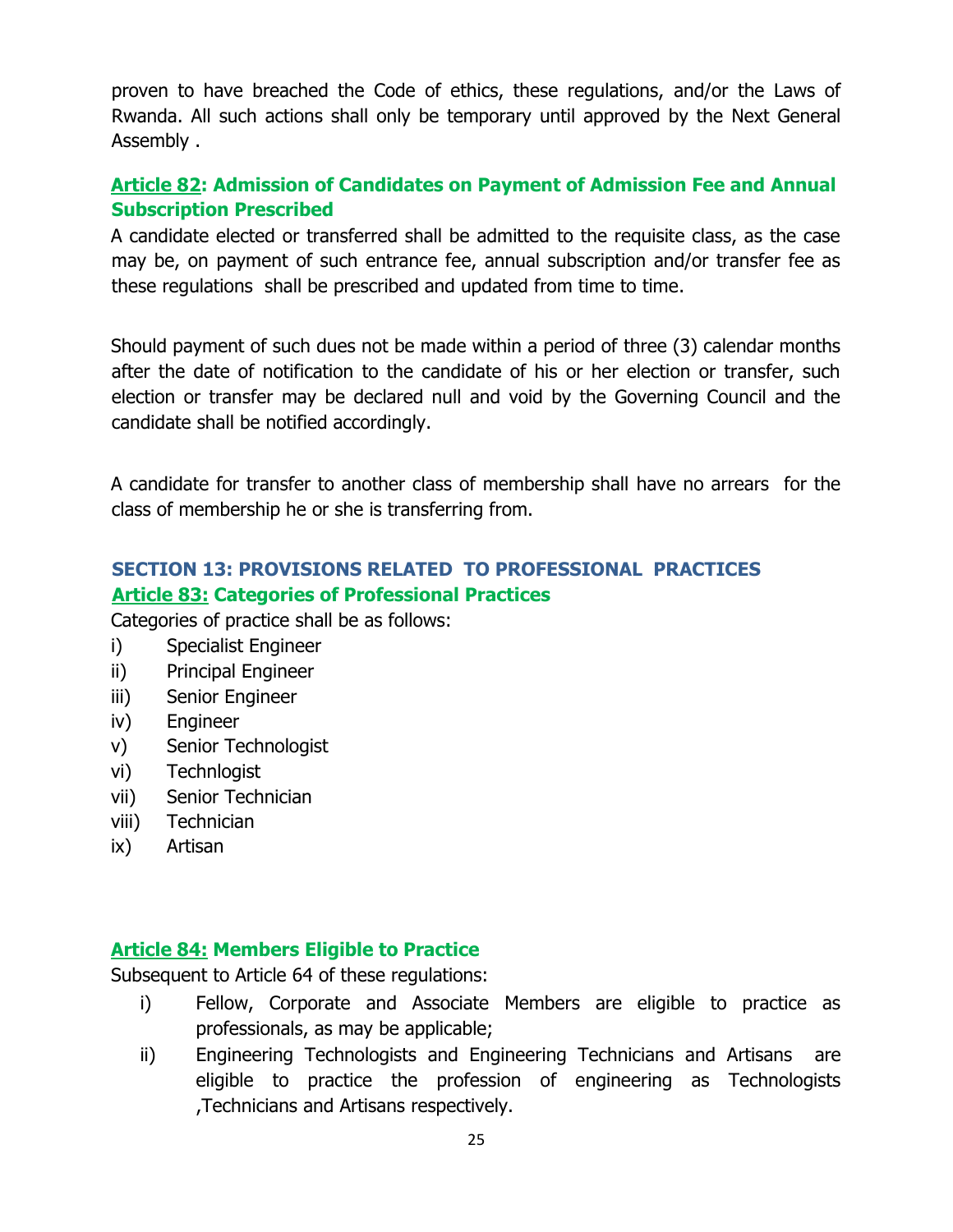## <span id="page-33-0"></span>**Article 85: Qualifications to Practice as Professional or Consulting engineer**

Subject to the provisions of regulations:

- i) A Corporate member shall be eligible to practice as a professional engineer;
- ii) A corporate member or fellow who meets the following requirements shall be eligible to practice as a consulting engineer:
	- a) Has practiced in a specialised engineering field as a professional engineer for a period determined by the Governing Council on approval by the General Assembly, and;
	- b) Has achieved a standard of competence, through advanced knowledge and skills or otherwise, to enable him or her to practice as a consulting engineer in that particular specialisation.

## <span id="page-33-1"></span>**Article 86: Restrictions on Registration of Foreigners**

- a) A foreign person shall not be registered as a professional or consulting engineer unless: In the case of a natural person:
	- i) That person possesses the necessary qualifications recognised for the practice of engineering as a professional or consulting engineer in the country where he or she normally practices, and that immediately before entering Rwanda he or she was practicing as a professional or consulting engineer and holds a valid license; and
	- ii) He or she is a resident of Rwanda with a valid working permit.

In the event of the Governing Council declining the application for registration in any particular case, the Governing Council shall do so by assigning reason(s). Any such rejection shall be communicated to the Next General Assembly .

## <span id="page-33-2"></span>**Article 87: Temporary registration**

- i) A foreign person may be considered for registration as a temporary professional engineer if that person satisfies the Institution, through its Governing Council, that:
	- (a) He or she is not ordinarily resident in Rwanda;
	- (b) He or she intends to be present in Rwanda in the capacity of a professional engineer or consulting engineer for the express purpose of carrying out specific work; and
	- (c) He/she possesses the necessary qualifications recognised for the practice of engineering as a professional engineer or consulting engineer in the country where he or she normally practices;
- ii) An application for registration under this section shall be in the prescribed form and shall be accompanied by the prescribed fee as determined by the General Assembly;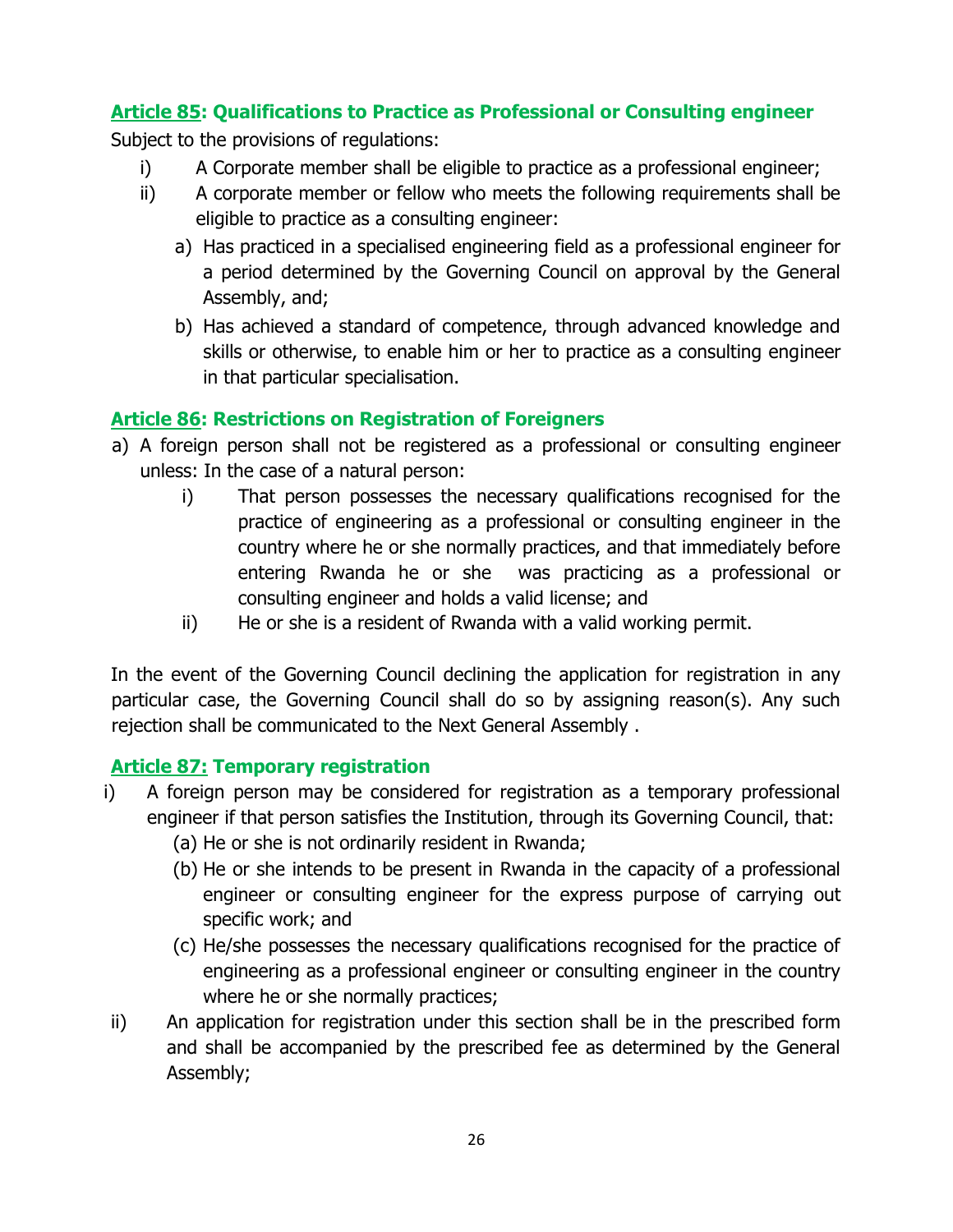- iii) The Governing Council may require an applicant to appear before it, when it is in the process of considering his or her application and shall require every applicant to produce documentary evidence of his or her work or employment immediately prior to entering Rwanda;
- iv) The registration of such person under this article shall be valid for the duration of the work specified by the Institution, through its Governing Council;
- v) Subject to sub-clause (iv) above, the Membership Committee may propose to the Governing Council to approve temporary registration as prescribed in Article 79 of these Internal Rules and Regulations.

# <span id="page-34-0"></span>**Article 88: Effect of registration**

All persons whose name has been entered in the Register as a professional engineers or shall, for as long as their names remain in the Register, have the sole discretion of using the title **"engineer"** before their names.

# <span id="page-34-1"></span>**Article 89: Contents of the Register of Members**

- i) The Institution, through Registrar, shall keep and maintain a Register of all registered Members in such manner as the General Assembly may direct;
- ii) The Register shall show the following details against the names of Members entered in the Register:
- (a) Date of entry;
- (b) Address;
	- (c) Qualifications;
	- (d) Class of membership and category;
	- (e) Engineering discipline;
	- (f) Nationality; and
	- (g) Such other particulars as the General Assembly may direct.
- iii) Any interested person may inspect the Register and obtain from the Registrar a copy of or an extract from the Register, on payment of a fee prescribed by the General Assembly, through the Governing Council.

# <span id="page-34-2"></span>**Article 90: Removal of a Member from the Register**

The Registrar shall remove from the Register, subject to approval by the Next General Assembly , the name of:

- (a) any Member:
	- (i) Found to be of unsound mind;
	- (ii)convicted of an offence under these Regulations or any other applicable laws;
	- (iii) Who has failed to satisfy requirements for continuing profession development programme for the time being in force;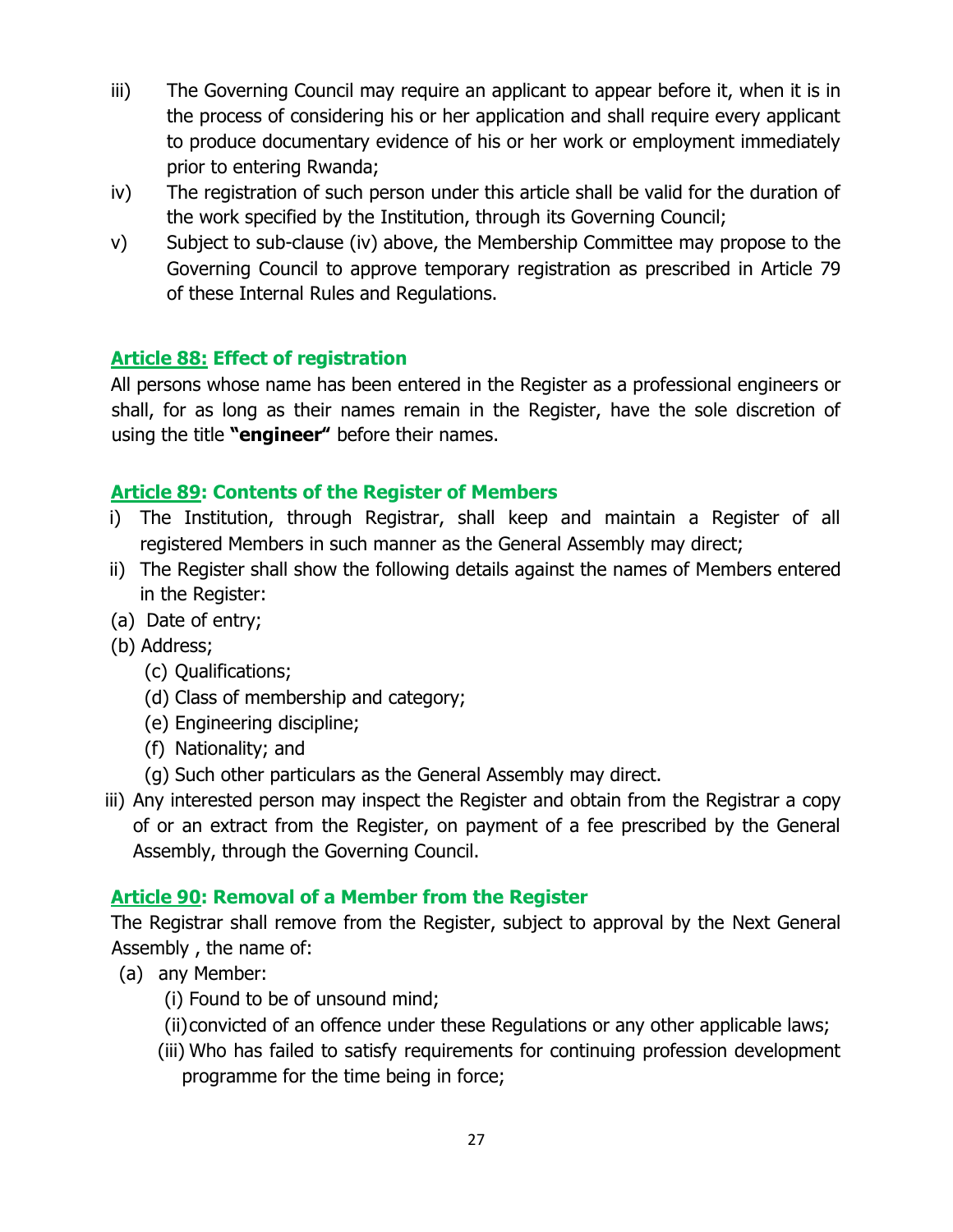- (iv) Who requests that his or her name be removed from the Register, in which case that person may be required to satisfy the Governing Council for his or her reason;
- (b) Any person whose name has been incorrectly or fraudulently entered.

In case of the Registrar's failure to Institute any desired removals approved by the Governing Council within ten (10) workingdays, the President shall ensure such removals, and requisite disciplinary action to be taken against him/her.

## <span id="page-35-0"></span>**Article 91: Registration of Individual/Local Engineering Consulting Firm**

(i) A person or Firm wishing to be registered as Local Engineering Consulting Firm shall make an application through the Governing Council, in the manner and form adopted by the General Assembly and shall be accompanied by a fee of an amount as described. And shall submit:

- a) Copy of certificate of incorporation from the competent authority
- b) Company profile of previous consulting works, and
- c) Physical Office Address details,
- d) List of key professionals and their profiles in the firm,
- e) Proof of payment of application fees, and;

(ii) In every engineering discipline in which an Engineering Consulting firm is desirous of practicing there shall be a registered professional working in that specialised discipline;

(iii) The Governing Council may, through a suitably formulated committee (adhoc or otherwise) inspect office premises of the applying firms from time to time or otherwise undertake to verify engineering capacity within the firm;

(iv) A firm whose application for registration as an engineering consulting firm has been approved shall pay registration fees; and

(v) A registered consulting firm shall pay an annual membership fees.

# <span id="page-35-1"></span>**Article 92: Registration of Foreign Engineering Consulting firm**

(i) A person or Firm wishing to be registered as Foreign Engineering Consulting Firm shall make an application through the Governing Council, in the manner and form adopted by the General Assembly and shall be accompanied by a fee of an amount as described. And shall submit:

- (a) Copy of certificate of incorporation from the competent authority
- (b) Company profile of previous consulting works, and
- (c) List of key professionals and their profiles in the firm,
- (d) Physical Office Address Details,
- (e) Proof of payment of application fees and;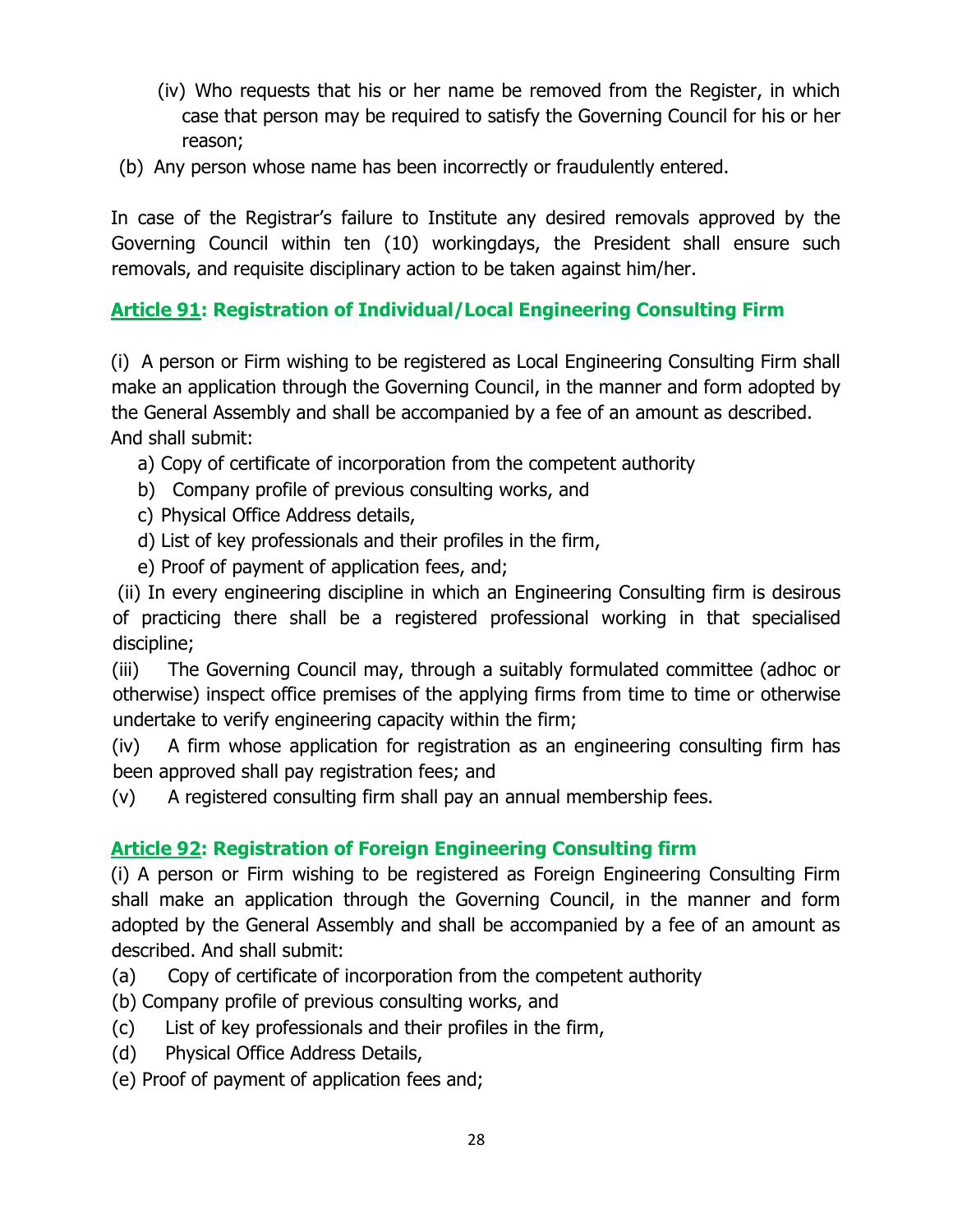(ii) In every engineering discipline in which an Engineering Consulting firm is desirous of practicing there shall be a registered professional working in that specialised discipline;

(iii) The Governing Council may, through a suitably formulated committee (adhoc or otherwise) inspect office premises of the applying firms from time to time or otherwise undertake to verify engineering capacity within the firm;

(iv) A firm whose application for registration as an engineering consulting firm has been approved shall pay registration fees; and

(v) A registered consulting firm shall pay an annual membership fee prescribed by the General Assembly.

# <span id="page-36-0"></span>**Article 93: Practicing Certificate**

- (i) A person shall not engage in the practice of engineering unless that person has been issued with a practicing certificate and has complied with the requirements of these regulations;
- (ii) A practicing certificate issued under sub-clause (i) of this article shall be valid for one year, and shall upon expiry be renewed on payment of requisite fees and meeting of set conditions for prior to such renewal;
- (iii)The Registrar shall enter into the Register the date of issuance of a practicing certificate of every person registered to practice in line with these regulations.

# <span id="page-36-1"></span>**Article 94: Renewal of a Practicing Certificate**

(i) A person or a Firm whose practicing certificate has not been renewed for a year or longer and who wishes to have it renewed may apply to the Institution, through its Governing Council. An application made shall be accompanied by:

- (a) An affidavit in a prescribed form explaining the reasons for non-renewal;
- (b) Annual subscription/practice fees for the current practicing period and any unpaid fees outstanding including penalties as prescribed by the General Assembly (except subject to justifiable and Governing Council approved special circumstances); and
- (c) Proof of fulfillment of all applicable conditions for renewal of a practicing certificate**.**

(ii) The Governing Council may, with sufficient cause, refuse to issue or renew a practicing certificate, and shall communicate the refusal and give reasons for such refusal to the applicant within Thirty (30) days of making the decision. Any such refusal shall be communicated to the Next General Assembly .

# <span id="page-36-2"></span>**Article 95: Suspension of a Practicing Certificate**

The Institution, through its Governing Council may suspend a practicing certificate issued under these regulations where: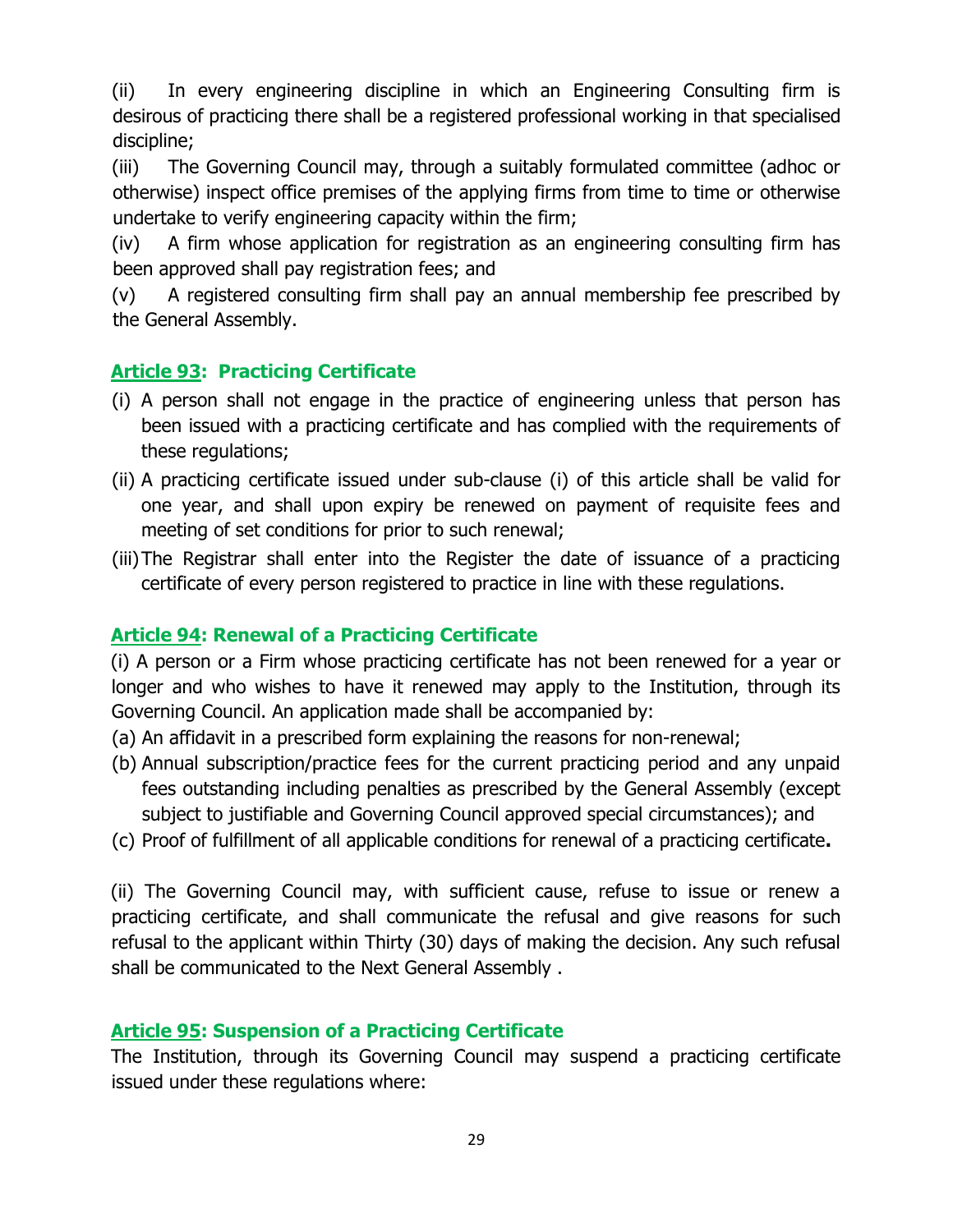(a) An offence under these rules and regulations in relation to the practicing member is being investigated;

(b) Allegations of misconduct have been investigated and proved against a practicing member;

(c) A false declaration was made in an application for a practicing certificate;

(d) A practicing member has contravened any provision of these rules and regulations;

(e) A practicing member who did not attain CPD credits prescribed.

# <span id="page-37-0"></span>**Article 96: Cancellation of a Practicing Certificate**

The Institution, through its Governing Council, shall cancel a practicing certificate where a practicing member:

- i) Is convicted of an offence under these rules and regulations; or
- ii) Ceases to be qualified for the issue of a practicing certificate under these rules and regulations;
- iii) Fails to obtain the required CPD credits consecutively for time period of 3 years

All such cancelations shall be approved by the Next General Assembly .

# <span id="page-37-1"></span>**Article 97: Effect of Removal of Name, Suspension or Cancellation of a Practicing Certificate**

(i) A person whose name has been removed from the Register or whose practicing certificateissued under these rules and regulations has been suspended or cancelled shall not engage in thepractice of engineering or offer professional engineering services during the duration of removal of his/her name, suspension or cancellation of the practicing certificate;

(ii) Subject to sub-clause (3) of this article below, the President of the Institution shall notify a person whose name has been removed from the Register, by registered electronic mail or registered mail sent to the address appearing in the Register against his or her name immediately before the removal;

(iii) Sub-clause (2) of this article shall not apply where a person's name has been removed from the Register at his or her request or with his or her consent;

(iv) Where a directive has been made by the Governing Council and General Assembly for the removal of a person's name from the Register, or for suspending a person's registration under these rules and regulations or for cancelling or suspending a practicing certificate issued to that person under these rules and regulations, the Governing Council may, on application in a prescribed manner by the person concerned and after holding such inquiry as the Governing Council may consider necessary: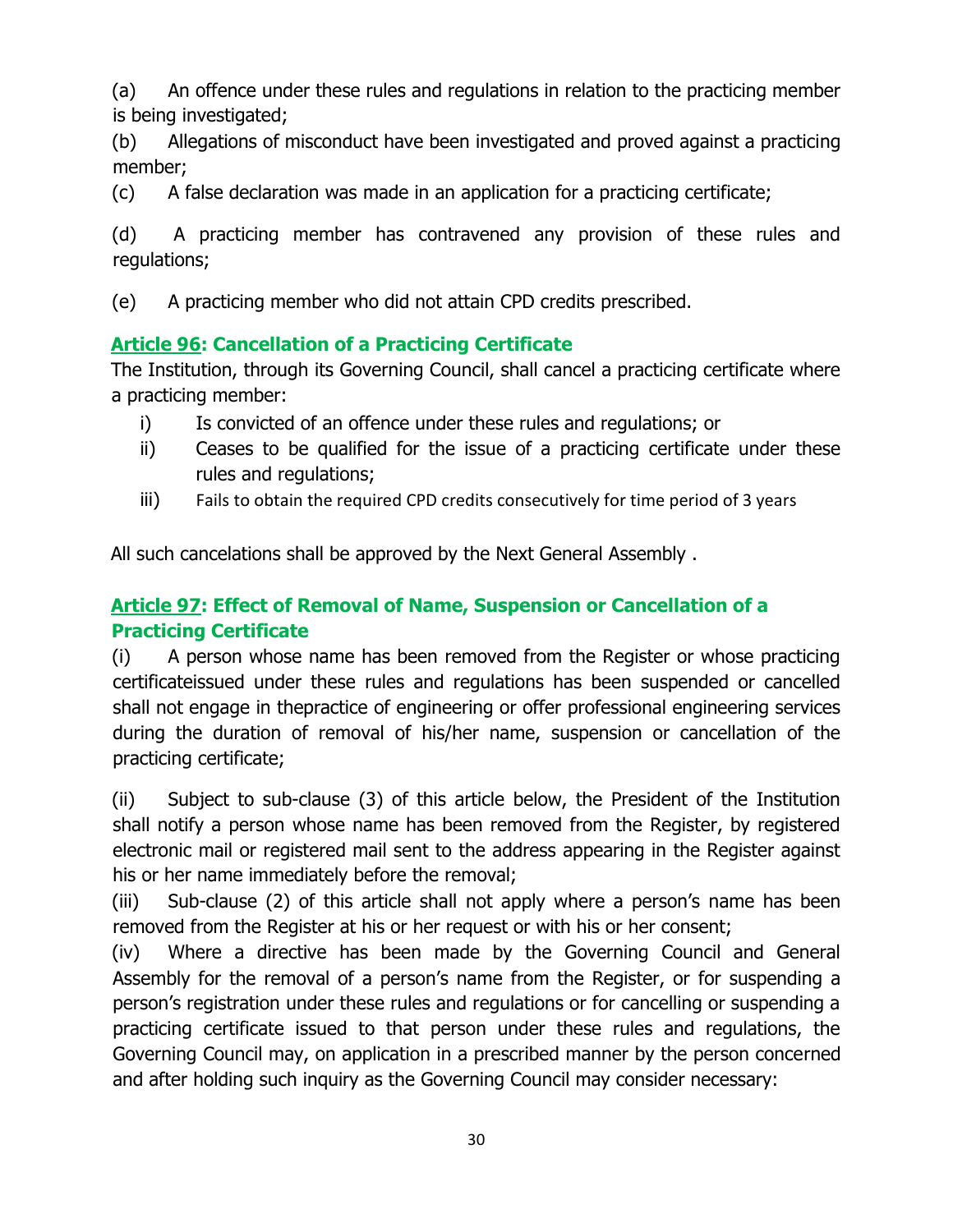- (a) Cause the removal from the Register to be confirmed and direct the surrender of the practicing certificate within fifteen (15) calendar days after notification to that person by way of registered electronic mail communication or registered post;
- (b) Cause the name of the person to be restored on the Register;
- (c) Terminate the suspension of the registration;
- (d) As the case may be, issue a new practicing certificate; or
- (e) Terminate the suspension of the existing practicing certificate:
	- (i) Without a fee; or
	- (ii)On payment of such fee not exceeding the fee chargeable upon registration or issuance of a practicing certificate, as the Governing Council may determine.

All such undertakings must be communicated to the Next General Assembly .

# <span id="page-38-0"></span>**Article 98: Publication upon Cancellation, Revocation, of a Practicing Certificate**

The cancellation, revocation or withdrawal of a practicing certificate under these rules and regulations shall be published via electronic mail communication to all members, published on the IER website, and also published in at least One (1) newspaper with a national circulation determined by the Governing Council. Such publication shall be notified to the Next General Assembly .

# <span id="page-38-1"></span>**SECTION 14: PROVISIONS RELATED TO ADMISSION FEES AND ANNUAL SUBSCRIPTION**

## <span id="page-38-2"></span>**Article 99: Application Fees**

Subsequent to article 64 of the regulations, application fees prescribed by the General Assembly shall be applied to all classes of membership except students and Honorary Members. The proof of payment of application fees shall be paid together with the application forms. This money shall be non-refundable.

## <span id="page-38-3"></span>**Article 100: Payment of Admission/Registration Fees**

Admission fees prescribed by General Assembly shall be applicable for all classes of membership except students and honorary members. This money shall be nonrefundable.

#### <span id="page-38-4"></span>**Article 101: Practicing Fees**

Subsequent to article 83,practicing fees shall be determined and updated from time to time for allcategories of practice in the manner and form adopted by the General Assembly. These fees shall be payable every year no later than  $30<sup>th</sup>$  March of every year. These fees shall be non-refundable in any case.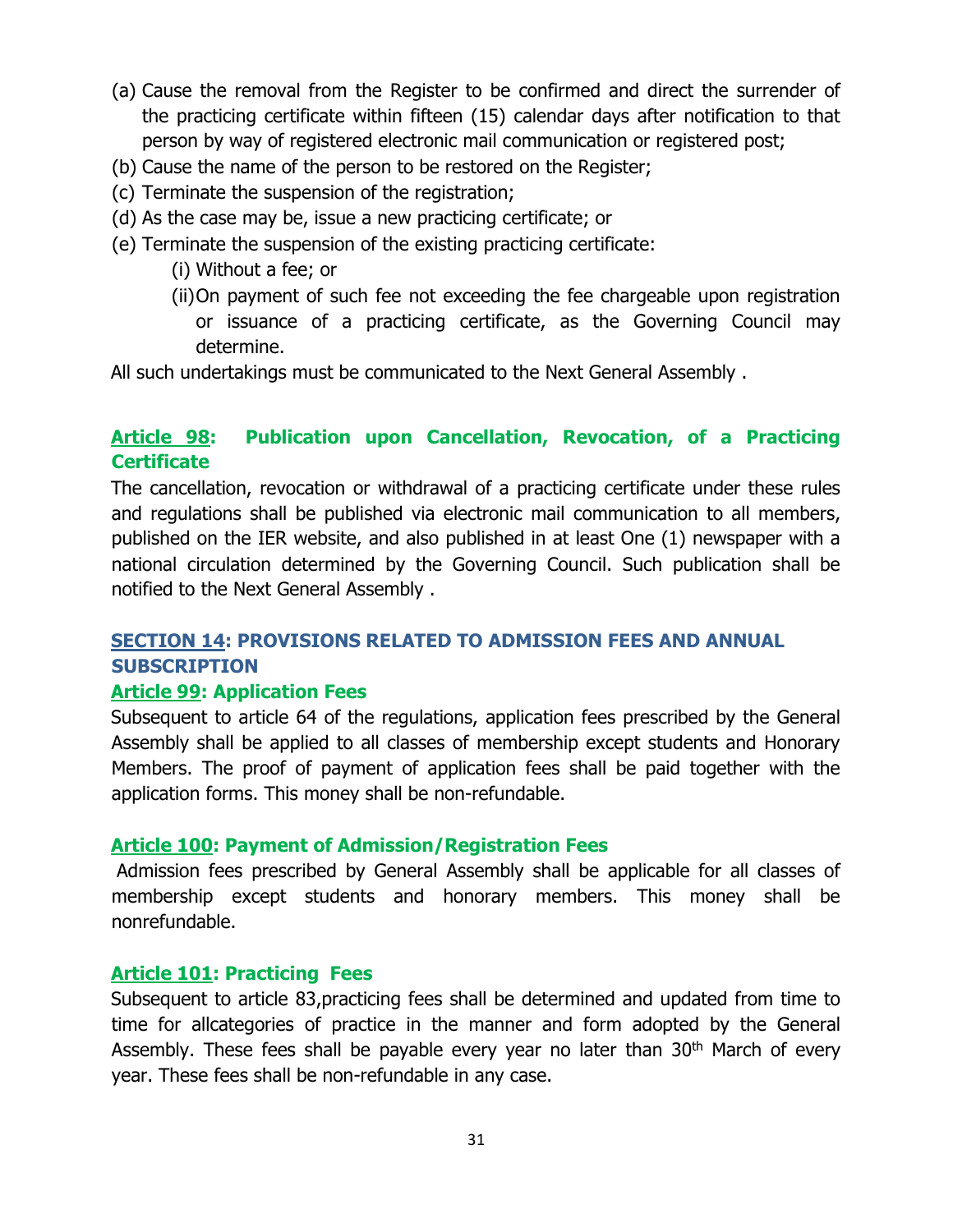# <span id="page-39-0"></span>**SECTION 15: PROVISIONS RELATED TO RESIGNATION, RE-ADMISSION AND EXPULSION**

#### <span id="page-39-1"></span>**Article 102: Resignation**

Any member of Institution, apart from honorary member, may resign as a member of the Institution by sending his or her resignation in writing to the President of the Institution, after payment of all the outstanding dues; including those for the current year. A member's name shall be removed from the Roll of Register as from the date on which the resignation becomes effective.

#### <span id="page-39-2"></span>**Article 103: Re-admission**

The General Assembly, on recommendation of the Governing Council, may re-admit to membership, in the class to which a member formerly belonged, any person whose membership was terminated for any cause provided the member satisfies the Governing Council concerning any established procedures and practices approved by the General Assembly on the matter of re-admission;

Any such member re-admitted to membership shall first pay all such amounts in respect of admission fees and any arrears of dues as the General Assembly may determine from time to time;

In the event of the Governing Council declining the application for re-admission in any particular case, the Governing Council shall do so by assigning reason(s). Any such rejection shall be communicated to the Next General Assembly .

#### <span id="page-39-3"></span>**Article 104: Expulsion**

The Governing Council, by resolution of General Assembly, may refuse to continue to receive the subscription of any member who shall have willfully acted in contravention of the Laws and Regulations of the Institution or who shall have been guilty of such conduct as shall render him or her unfit to continue to belong to the Institution, and may provisionally erase his or her name from the Register and he or she shall thereupon cease to be a member of the Institution until the decision of the General Assembly is communicated.

It shall be provided that before taking such action, the Governing Council shall afford the member the opportunity of appearing before them or of making representations to them in writing.

# <span id="page-39-4"></span>**SECTION 16: PROVISIONS RELATED TO PROFESSIONAL CONDUCT Article 105: Conduct of Members**

<span id="page-39-5"></span>Every member of Institution shall be required to order his or her conduct in accordance with the Laws, Bye-laws and Code of Ethics of the Institution.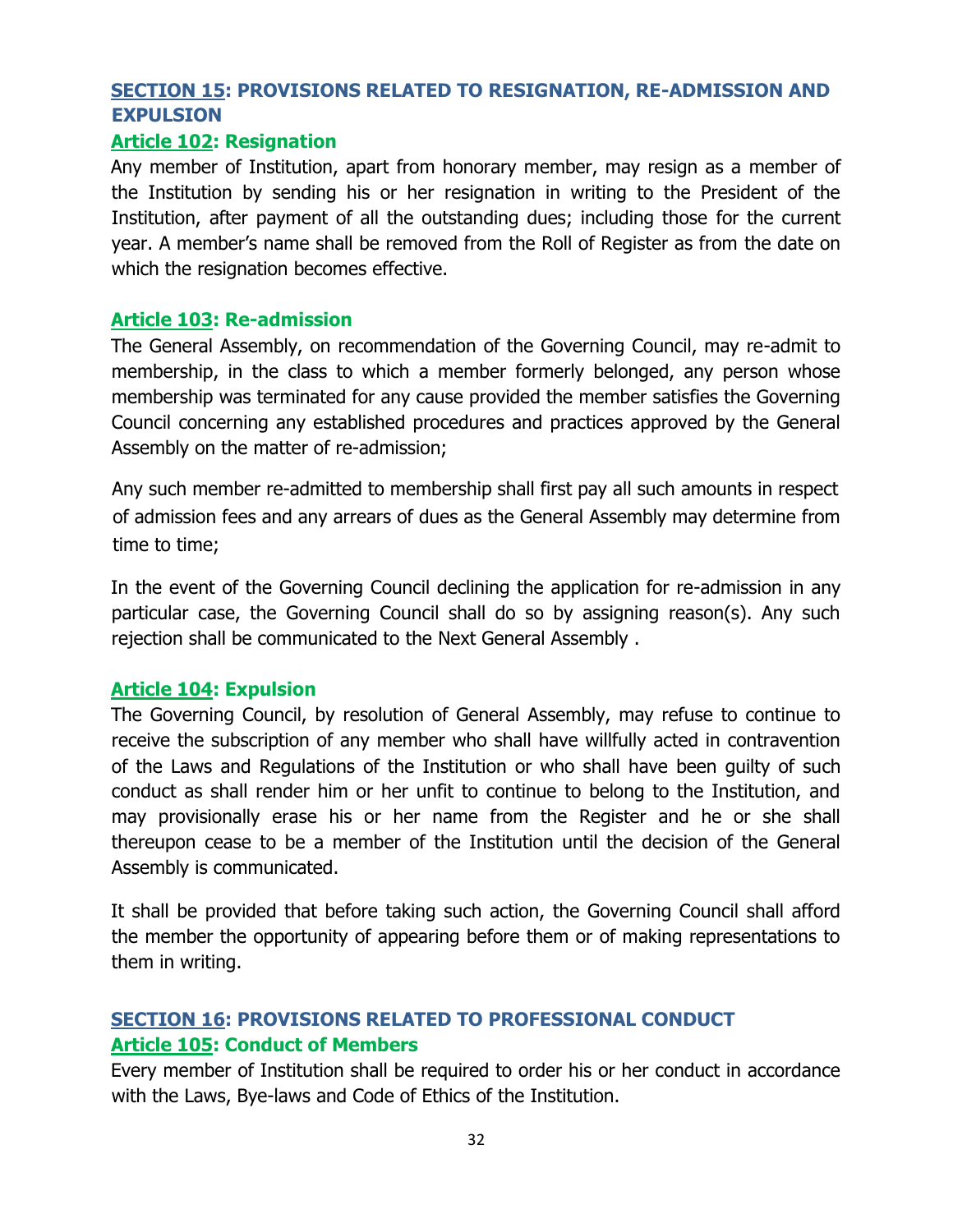#### <span id="page-40-0"></span>**Article 106: Penalty for Breach of Conduct**

Any alleged breach of Laws, By-Laws, Code of Conduct which may be brought before the Governing Council following review by the appropriate committee properly assured for and supported by sufficient evidence, shall be dealt with by the Governing Council either by recommendation to the General Assembly of expulsion of the offender from the Institution under the procedure of the Bye-Law, as far as it applies, or in such manner as the General Assembly may think adequate.

# <span id="page-40-1"></span>**SECTION 17: PROVISIONS RELATED TO THE EMPLOYEES OF THE INSTITUTION**

#### <span id="page-40-2"></span>**Article 107: Employment**

The Governing Council shall have the power to employ the necessary staff of the Institution. All employment Contracts shall be approved by the Governing Council, and signed by the Executive Secretary;

The employment contract for Executive Secretary shall be signed by the President;

All staff employed by the Institution shall be governed by the Labor Law in force in accomplishment of their duties, and shall be under supervision of the Executive Secretary.

#### <span id="page-40-3"></span>**Article 108: Recruitment**

The recruitment shall be done on competition basis and only when there is a vacancy duly approved by decision of the Governing Council. All recruitment needs and undertakings shall be in line with the Institution's strategic plan and action plans, and must be communicated to the Next General Assembly ;

The practical arrangements for recruitment, the responsibilities, rights and obligations, as well as the career management of staff shall be determined by the Governing Council, in line with Manual of Procedures;

## <span id="page-40-5"></span><span id="page-40-4"></span>**SECTION 18: PROVISIONS RELATED TO FINANCIAL MANAGEMENT Article 109: Monies and Effects**

The money and effects of the Institution shall be controlled by the Governing Council for the use of the Institution in the continuance of its objects. The institution's Treasurer shall be directly involved in all such controls. All usages of monies and effects shall be regularly communicated to the General Assembly through audited accounts and financial reports, as appropriate.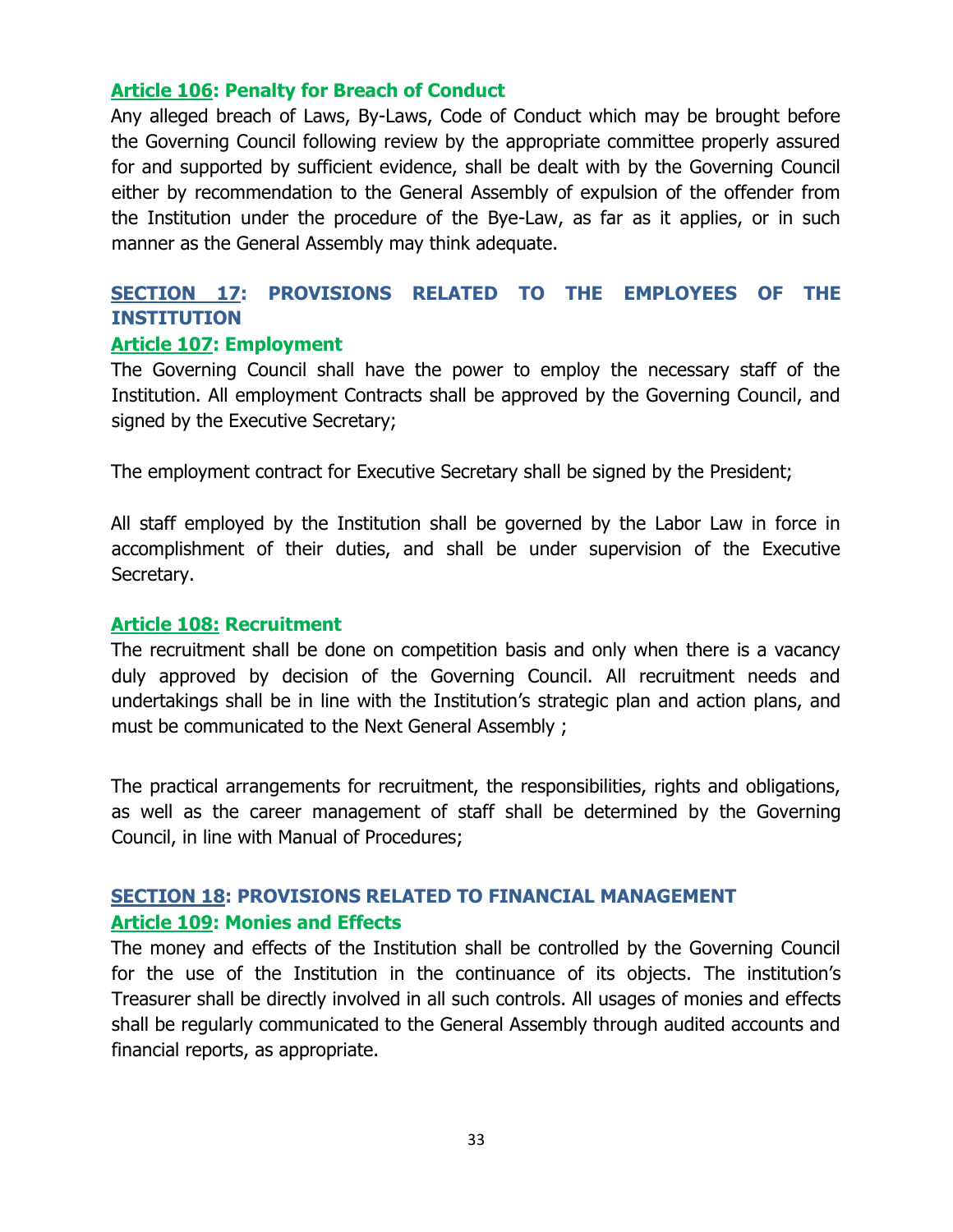#### <span id="page-41-0"></span>**Article 110: Accounts**

The Executive Secretary shall keep proper and sufficient accounts of the capital, funds, income and expenditure of the Institution, so that the true financial state and condition of the Institution may be at all times exhibited by such accounts.

The signatories of the Accounts of the Institution shall be the Treasurer, one member of the Governing Council appointed by the Governing Council and the Executive Secretary of the Institution.

#### <span id="page-41-1"></span>**Article 111: Financial Year and Presentation of Accounts**

The financial year of the Institution shall end on the 31st Day of December of each year. And the accounts of the Institution shall be made up each year to that date and, after having been audited, presented to the Governing Council and approved by the General Assembly.

#### <span id="page-41-2"></span>**Article 112: Appointment of Internal and External Auditors**

The appointment, powers and duties of the Auditor or Auditors shall be regulated by the IER Procedure Manual as nearly shall be deemed necessary in accordance with the Rules and Regulations governing auditing and accounting profession in Rwanda.

## <span id="page-41-3"></span>**Article 113: Governing Council may authorise the Payment of Expenses of the Institution**

It is provided that nothing herein shall prevent the payment in good faith or reasonable and proper remuneration to any Staff or Employee of the Institution or to any Member of the Institution or other party in return for any service actually rendered to the Institution.

## <span id="page-41-4"></span>**SECTION 19: PROVISION RELATED TO THE SOCIAL WELFARE OF MEMBERS AND SOCIAL WELLBEING**

#### <span id="page-41-5"></span>**Article 114: Welfare Matters**

The Institution shall encourage and endorse all matters that seek to enhance the welfare of members.

Welfare matters shall include but not limited to the following:

- i) Weddings;
- ii) Employment Seeking;
- iii) Job Placement;
- iv) Entrepreneurship opportunities and promotion;
- v) Severe (medically approved) incapacitation of a member; and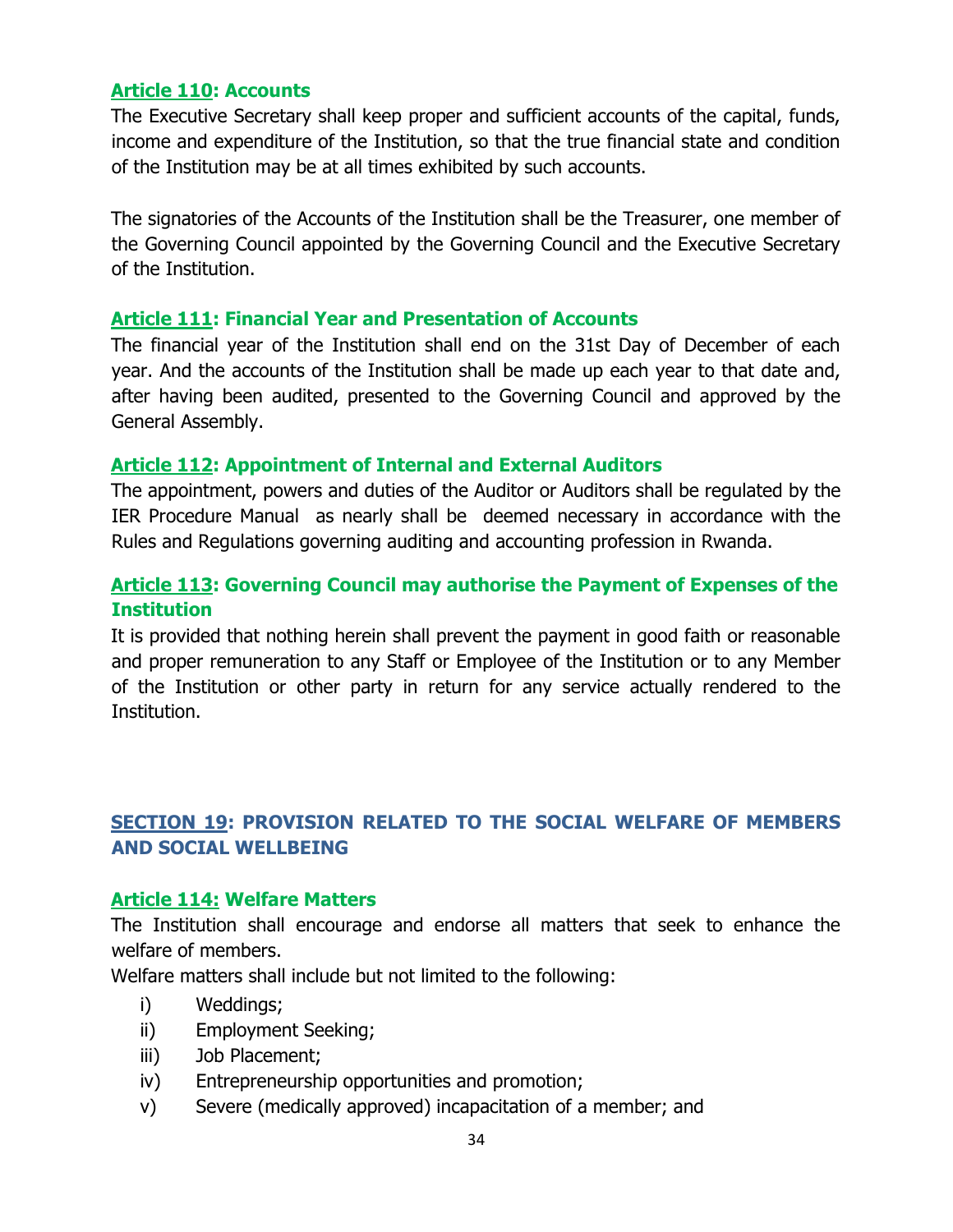vi) Death of a member.

## <span id="page-42-0"></span>**Article 115: Procedure for Notification and Attendance**

- i) A member on their own behalf or another member shall notify the President of the Institution and copy the appropriate committee(s) in writing of his welfare need(s);
- ii) The Governing Council shall appoint a delegation of suitable number of members to represent the Institution in such matter, including those from of the requisite committee(s);
- iii) The Governing Council shall encourage members to attend or visit, on such aforesaid matters;

All such matters shall be communicated to the Next General Assembly .

## <span id="page-42-1"></span>**Article 116: Cash Benefit**

- i) The above provisions shall be carried out in the event of severe incapacitation or death of a member;
- ii) The Next General Assembly shall determine the Cash benefit to be given to the severely incapacitated member and decujus of a member;
- iii) The Governing Council shall encourage individual goodwill or donations of members in addition to (ii) above.

## <span id="page-42-2"></span>**Article 117: Recreation and Social Events**

The Institution shall, through its Governing Council formulate recreational programs and social events as a social welfare and health component of the institution's strategic and action planning. Such activities shall be contributed to by members, following the General Assembly's direction.

## <span id="page-42-3"></span>**Article 118: Contribution to Social Wellbeing**

In addition to its social contributions in community work programs (umuganda) and the engineering week, the Institution shall, through its Governing Council, formulate programs and events that contribute to societal wellbeing principally through applying science, engineering and technology to varied community challenges as well as national poverty reduction strategies; encouraging members to actively participate in all parts of the country and the region. Such activities shall be contributed to by members, following the General Assembly's direction.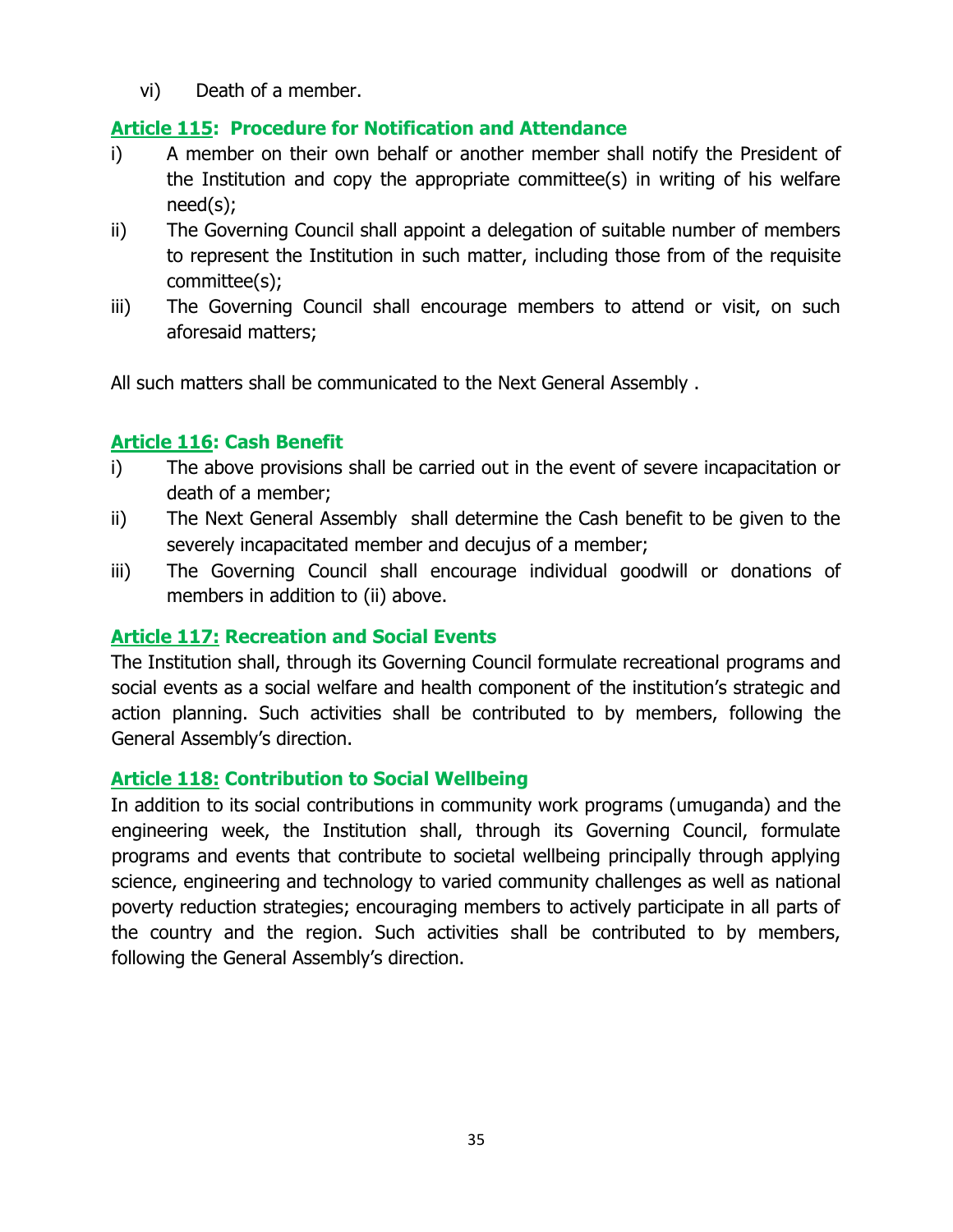# <span id="page-43-0"></span>**SECTION 20: PROVISIONS RELATED TO CONTINUOUS PROFESSIONAL DEVELOPMENT**

#### <span id="page-43-1"></span>**Article 119: Continuous ProfessionalDevelopment**

The institution shall ensure that its members consistently get appropriate Continuous Professional Development trainings courses through coaching, mentoring,Seminars, Workshops, Conferences, internships and apprenticeships, amongst others.

Any member proposed to attend such capacity building courses shall contribute towards the facilitation fees.

The Governing Council shall formulate and recommend to the General Assembly modalities, policy and guidelines/manuals for Continuous Professional Development (CPD) activities and programs.

## <span id="page-43-2"></span>**Article 120: Benefits for Students in Science, Engineering and Technology in Engineering Fields**

The Institution of Engineers Rwanda membership shall offer but not limited to benefits and opportunities for Engineering Students. Additionally, students may derive the following benefits whose list is by no means exhaustive as may be advised by the Governing Council from time to time. Students may:

- i) Have access to IER publications and can also publish articles in them;
- ii) Network with Professionals in the field and benefit from their knowledge and experience;
- iii) Make use of the IER library and other facilities;
- iv) Request specific members' assistance when doing project work or academic research;
- v) Benefit from the IER's varied links with other engineering bodies;
- vi) Benefit from IER assisted industrial placements and internships; and
- vii) Benefit from IER hardship Bursary/scholarship schemes.

## <span id="page-43-3"></span>**SECTION 21: PROVISIONS RELATED TO PROMOTION OF RESEARCH AND INNOVATION**

#### <span id="page-43-4"></span>**Article 121: Research and Innovation Undertakings/Collaborations**

The Governing Council shall formulate and recommend to the General Assembly research and innovation activities, to be undertaken within IER and/or through collaborations with members or academic and research organisations of interest. Such activities shall be focused on promoting, adapting and devising solutions to national, regional and international sustainable development challenges and job creation efforts.

## <span id="page-43-5"></span>**Article 122: Technology Transfer and Publications**

The Institution, through its Governing Council, shall devise modalities for communication and transfer of technologies and solutions in line with Article 119 above,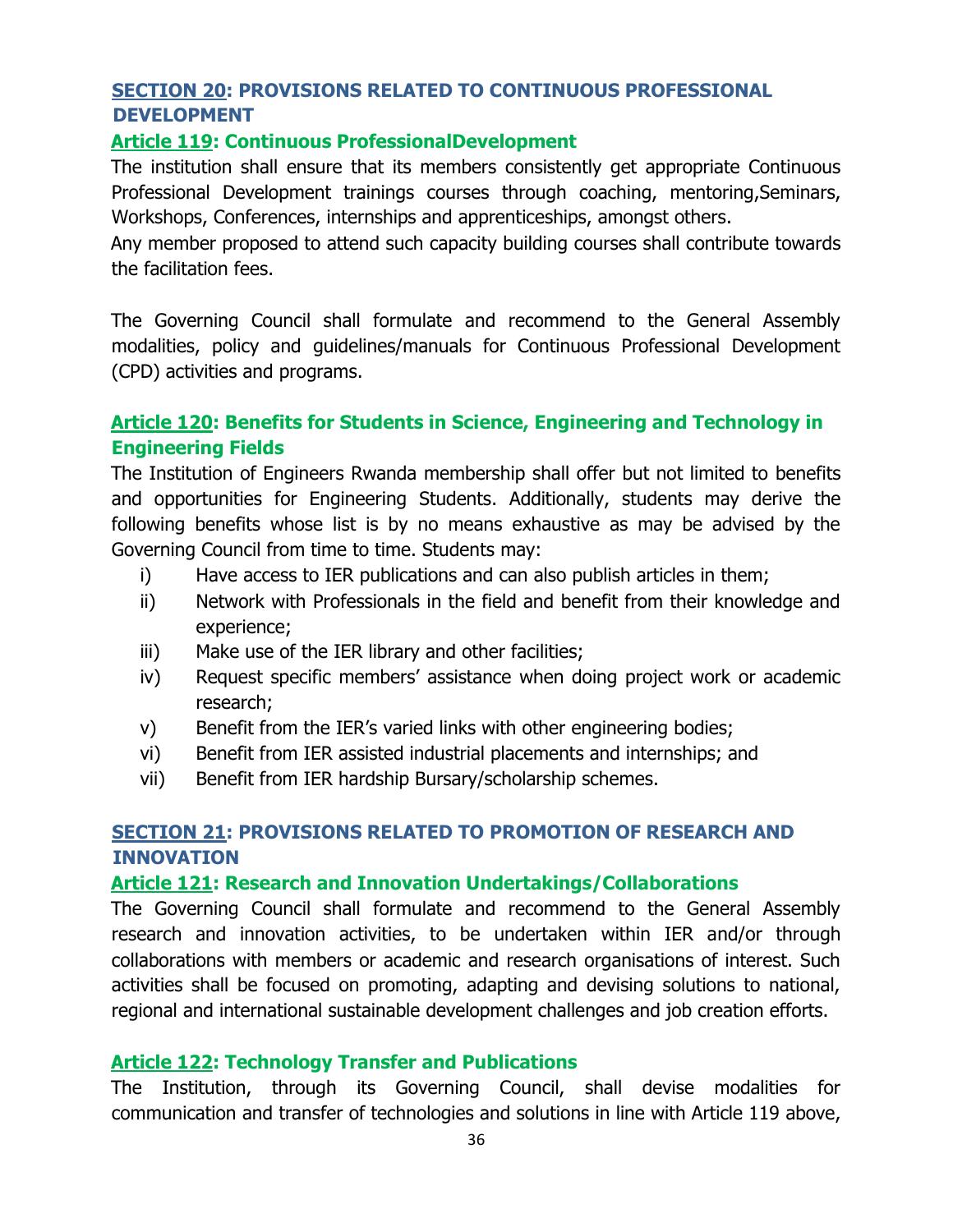through but not limited to journal publications, documentaries, nation community work programs (umuganda), engineering week, multimedia supplements, books, conferences, seminars and workshops.

## <span id="page-44-0"></span>**SECTION 22: PROVISIONS RELATED TO PROFESSIONAL LIFE OF MEMBERS**

#### <span id="page-44-1"></span>**Article 123: With Regards the Fellow Members**

Notwithstanding of the Professional Code of Ethics, IER members shall owe regard to each other; ensuring courtesy governs relationships in all circumstances bound by the IER Code of Ethics.

#### <span id="page-44-2"></span>**Article 124: Relations with the Public, Clients and Employers**

Notwithstanding of the Professional Code of Ethics, IER members shall owe regard to the public, clients and employers; showing dignity, delicacy and loyalty in all dealings bound by the IER Code of Ethics.

All members of the Institution shall be obliged to take an oath of Code of Ethics to be presided over by the Governing Council.

# <span id="page-44-4"></span><span id="page-44-3"></span>**SECTION 23: PROVISIONS RELATING TO OFFENCES AND PENALTIES Article 125: False Registration or Practicing**

- i) Without prejudice to Organic Law instituting the Penal Codein Rwanda, a person who willingly procures or attempts to procure registration or practicing under the provisions of these rules and regulations by making or producing or causing to be made or produced any false or fraudulent representation or declaration, either orally or in writing, commits a fault and is liable on conviction to a fine of amount of money determined by Governing Council and approved by the General Assembly annually;
- ii) Where an offence under this section is committed by a legal person, that legal person shall be liable on conviction to a fine of amount of money determined by Governing Council and approved by General Assembly annually;
- iii) The Registrar shall remove from the Register the name of any person registered or practicing under these rules and regulations who is convicted of an offence under this section and cancel the practicing certificate held.

## <span id="page-44-5"></span>**Article 126: Professional Misconduct**

Without prejudice to the IER Code of Ethics provisions, a person who is registered to practice as a professional engineer, consulting engineer, engineering technologist or engineering technician under these rules and regulations commits an offence of professional misconduct if that person: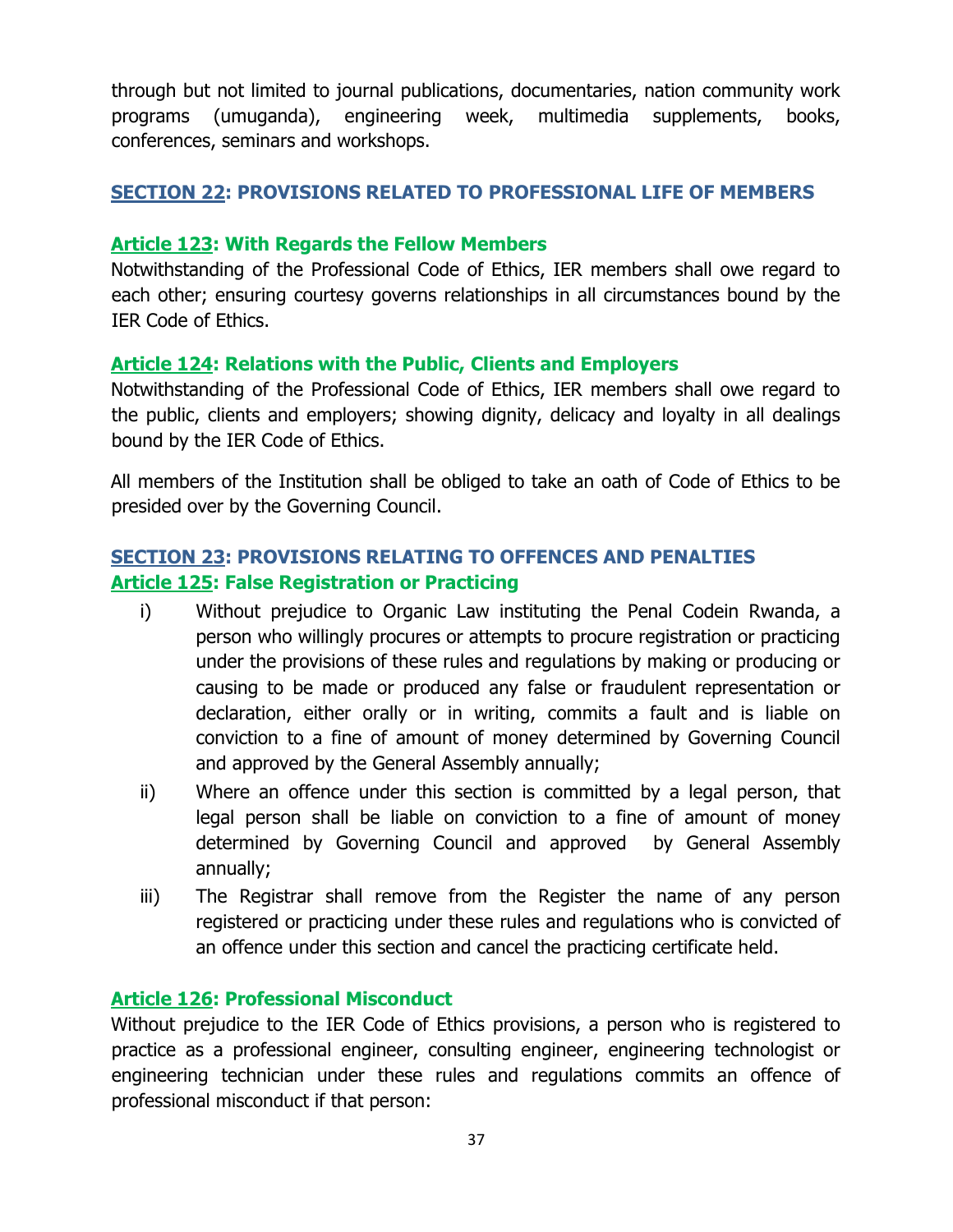- i) Deliberately fails to follow the standards of conduct and practice of the engineering profession set by the members;
- ii) Commits gross negligence in the conduct of his professional duties;
- iii) Allows another person to practice in his or her name, where that person:
	- a) is not a holder of a practicing certificate;
	- b) is not in partnership with him or her;
- (iv) Takes advantage of a client by abusing position of trust, expertise or authority;
- (v) Lacks regard or concern for client's needs or rights; or
- (vi) Shows incompetence or inability to render professional engineering services or works.

# <span id="page-45-0"></span>**Article 127: Prohibition for the Use of the term Engineer by Unregistered Persons**

(i) The terms "engineer" and "engineers" are protected under these rules and regulations and shall only be applied to persons or bodies certified by competent authority mandated by the Law.

(ii) A person who, being not registered and authorised to practice under these rules and regulations willfully and falsely takes or uses in any way the style or form or title of "engineer" or "engineers" in describing his occupation or his or her business or any other name, style, title, addition or description implying whether in itself or in the circumstances in which it is used, that such person or body or persons shall commit an offence of abuse of power and shall be liable and punished by the Organic Law instituting the Penal Codein Rwanda into force.

## <span id="page-45-1"></span>**Article 128: Prohibition on Employment of Unregistered Persons**

Without prejudice to the provisions of Organic Law instituting the Penal Codein Rwanda, any registered organisation or firm which willfully and falsely employ unregistered person to act as an Engineer, technologist or Technician shall be committed a professional fault in relation with these rules and regulations and shall be liable for a fine of an amount of money prescribed by the General Assembly annually. In case such organisation or firm is not registered within the Institution, the Institution shall be obligated to sue such organisation or firm in pursuant of the law governing the practice of the engineering profession in Rwanda.

# <span id="page-45-2"></span>**SECTION 24: PROVISIONS RELATED TO DISSOLUTION OF INSTITUTION, TRANSITIONAL AND FINAL PROVISIONS**

#### <span id="page-45-3"></span>**Article 129: Procedure and Disposal of Residual Assets**

If upon the winding up or dissolution of the Institution there remains after the satisfaction of all debts and liabilities, any property whatsoever, the same shall not be